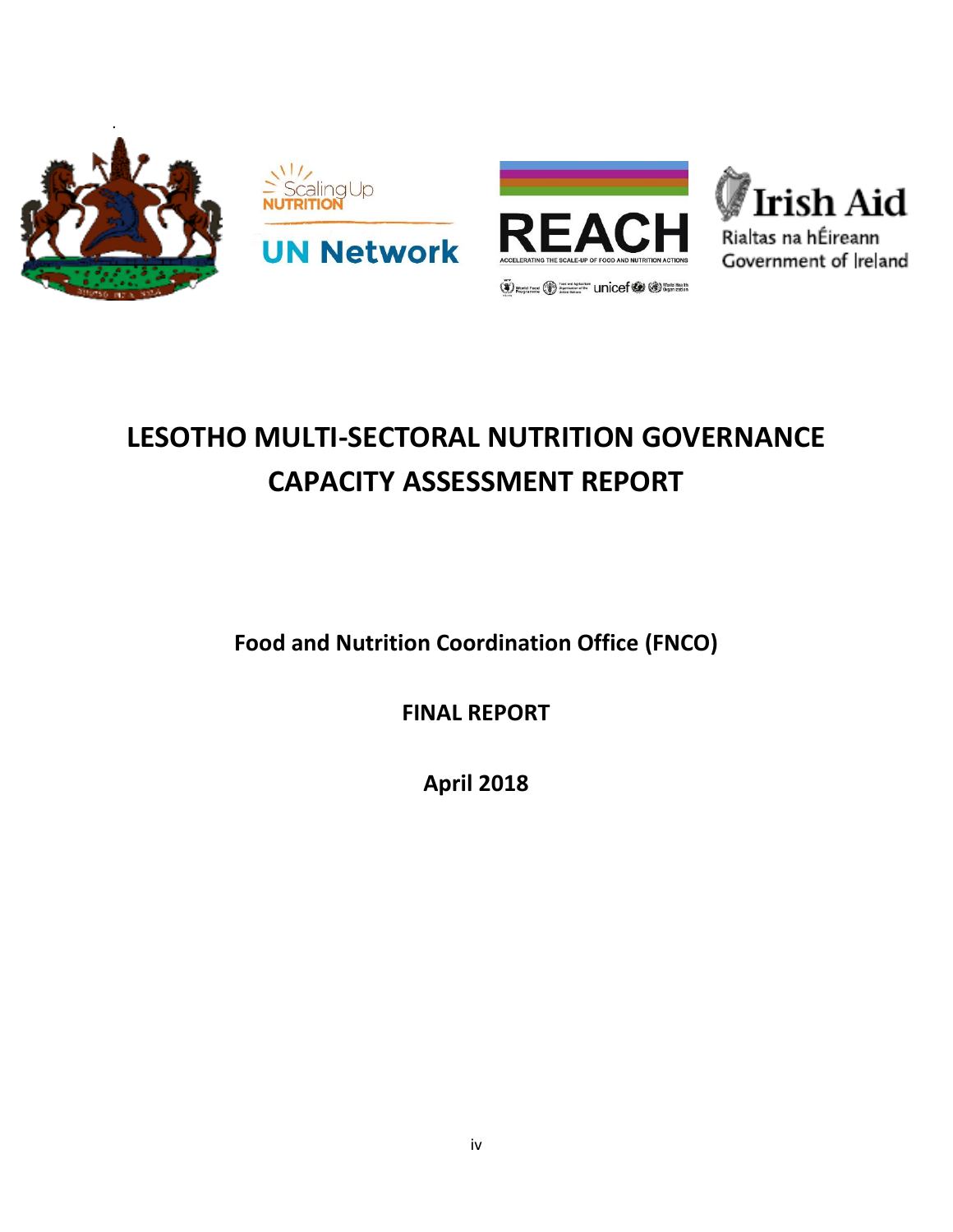## <span id="page-1-0"></span>**LIST OF ABBREVIATIONS**

| CА            | <b>Capacity Assessment</b>                              |
|---------------|---------------------------------------------------------|
| <b>DFNCO</b>  | District Food and Nutrition Coordination Office         |
| DHIS          | <b>District Health Information System</b>               |
| DHS           | Demographic Health Survey                               |
| DMA           | <b>Disaster Management Authority</b>                    |
| <b>ECCD</b>   | Early Childhood Care and Development                    |
| <b>FAO</b>    | Food and Agriculture Organisation                       |
| <b>FNCO</b>   | Food and Nutrition Coordination Office                  |
| <b>GDP</b>    | <b>Gross Domestic Product</b>                           |
| GHI           | <b>Global Hunger Index</b>                              |
| GoL           | Government of Lesotho                                   |
| HDI           | Human Development Index                                 |
| IEC           | <b>Information Education and Communication</b>          |
| <b>LDHS</b>   | Lesotho Demographic Health Survey                       |
| LUNDAP        | Lesotho United Nations Development Assistance Plan      |
| MoAFS         | Ministry of Agriculture and Food Security               |
| <b>MoET</b>   | Ministry of Education and Training                      |
| MoH           | Ministry of Health                                      |
| <b>MQ-SUN</b> | Maximising the Quality for Scaling Up Nutrition         |
| <b>MUAC</b>   | Mid Upper Arm Circumference                             |
| <b>NSDP</b>   | National Strategic Development Plan                     |
| <b>NSFP</b>   | <b>National School Feeding Programme</b>                |
| NSS           | <b>Nutrition Surveillance System</b>                    |
| <b>REACH</b>  | Renewed Efforts Against Child Hunger and undernutrition |
| SDG           | Sustainable Development Goal                            |
| SUN           | <b>Scaling Up Nutrition</b>                             |
| UN            | <b>United Nations</b>                                   |
| <b>UNICEF</b> | <b>United Nations Children's Fund</b>                   |
| <b>WASH</b>   | <b>Water Sanitation and Hygiene</b>                     |
| WFP           | World Food Programme                                    |
| WHO           | World Health Organisation                               |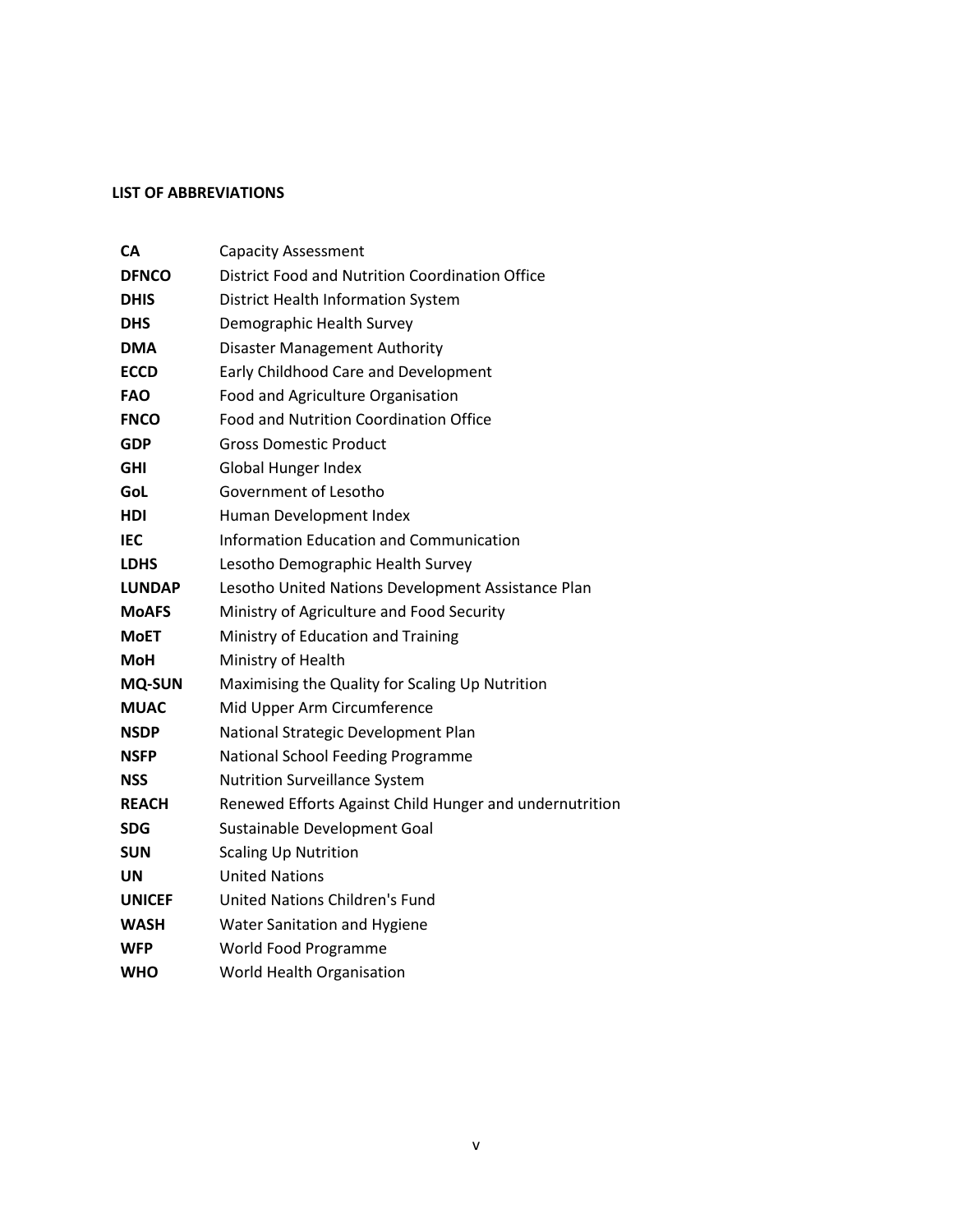# **TABLE OF CONTENTS**

| 4.2.8 Develop an Advocacy and Resource Mobilization strategy for Capacity Development Plan 39 |  |
|-----------------------------------------------------------------------------------------------|--|
| 5.1                                                                                           |  |
| 5.2                                                                                           |  |
|                                                                                               |  |

# **List of Figures**

| <b>List of Tables</b> |  |
|-----------------------|--|
|                       |  |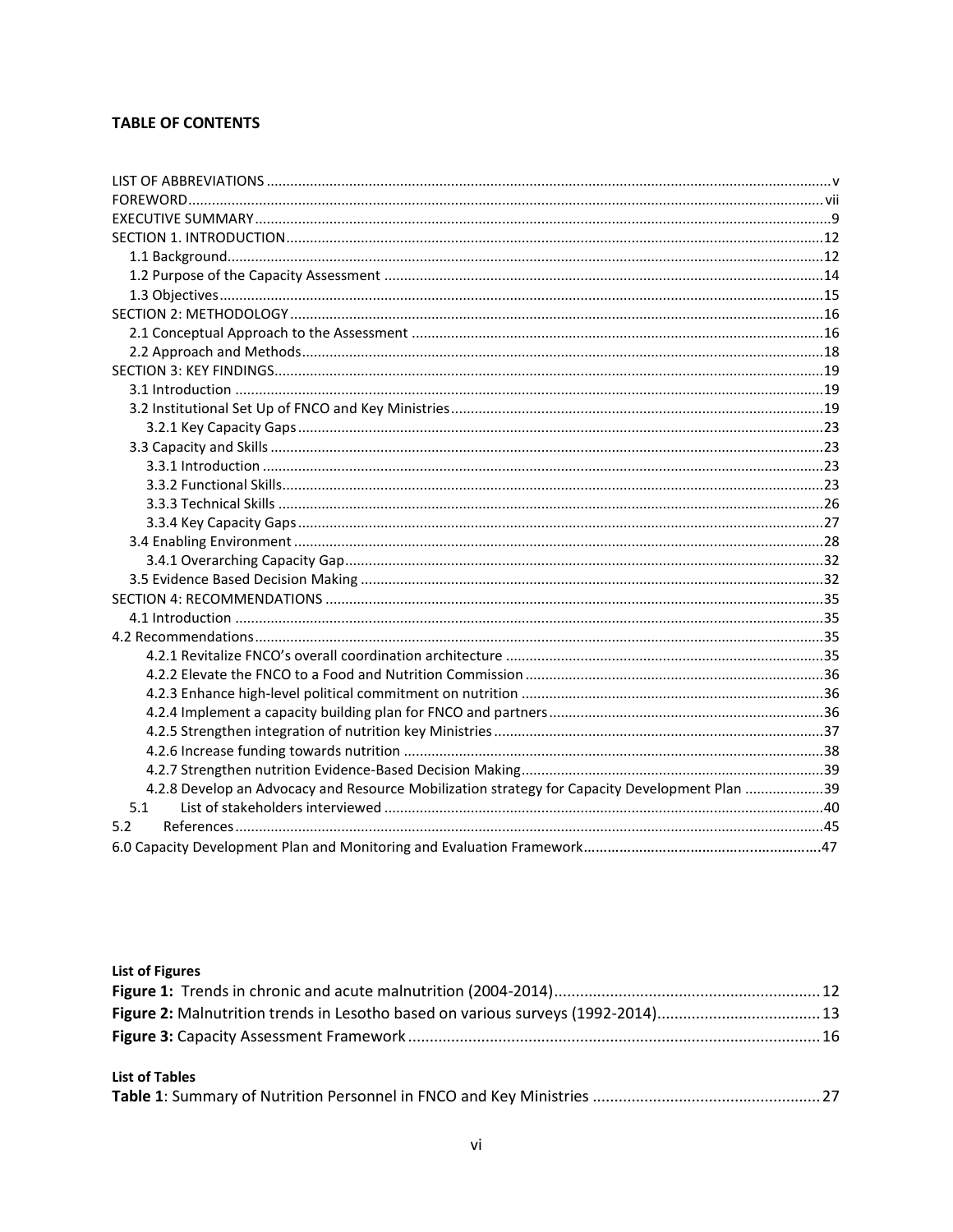## <span id="page-3-0"></span>**FOREWORD**

Lesotho's commitment to a healthy and well-developed human resource base is well articulated in the Vision 2020. The Food and Nutrition Security Policy (2016), proposed Food and Nutrition Strategy and the Zero Hunger Strategic Review Report (2018) all provide a framework to address the multi-dimensional causes and consequences of malnutrition. As a country, government has demonstrated its commitment to achieve the World Health Assembly Targets 2025, the African Union Agenda 2063 Goals as well as the Sustainable Development Goal (SDG) target 2.2 -to end all forms of malnutrition by 2030.

Lesotho's long-term commitment to prioritizing food and nutrition security through multi-sectoral action is thus well established. This Capacity Assessment Report is also another firm foundation on which stakeholders from a variety of sectors can engage, build partnerships and map comprehensive approaches to food and nutrition security. The government through the Food and Nutrition Coordinating Office(FNCO) and with support from Renewed Efforts Against Child Hunger and undernutrition (REACH) commissioned this multi-sectoral nutrition governance capacity assessment.

The purpose of the capacity assessment (CA) was to assess FNCO's capacity to leverage a multi-sectoral and multi-stakeholder nutrition coordination process while ensuring effective engagement of all key actors. The assessment was also to identify gaps in capacity in the line ministries and among stakeholders to effectively engage in the Scaling Up Nutrition (SUN) process at all levels. Addressing gaps in capacity for multi-sectoral nutrition coordination is of prime importance for Lesotho. Although trends in malnutrition indicate that chronic and acute malnutrition in children under five years have decreased since 2004, stunting remains high at 33.2 percent.

The CA identified a number of capacity and skills gaps in the set up of FNCO and other key Ministries, the enabling environment in terms of legal and policy frameworks, challenges in nutrition funding and inadequate information systems for evidence-based decision making. Findings of the CA reiterate similar issues from previous commissioned studies by government and development partners. Thus, making tacking these gaps an utmost priority for government.

I therefore urge all stakeholders, Government, Non-Governmental Organizations, Civil Society, Academia and our Development Partners, to join efforts in order to curb this endemic situation. Once we all work in partnership in implementation of the recommendations in the Capacity Assessment report, we can begin to tackle all the causes of malnutrition in a coordinated and synergistic way hence achieve the set targets of the SDG's.

\_\_\_\_\_\_\_\_\_\_\_\_\_\_\_\_\_\_\_\_\_\_\_\_\_\_\_\_\_\_\_\_\_\_\_\_\_\_\_\_\_\_\_\_\_\_\_\_\_\_\_

Honourable Minister to Prime Minister's Office **Mr. Temeki Tsolo (MP)**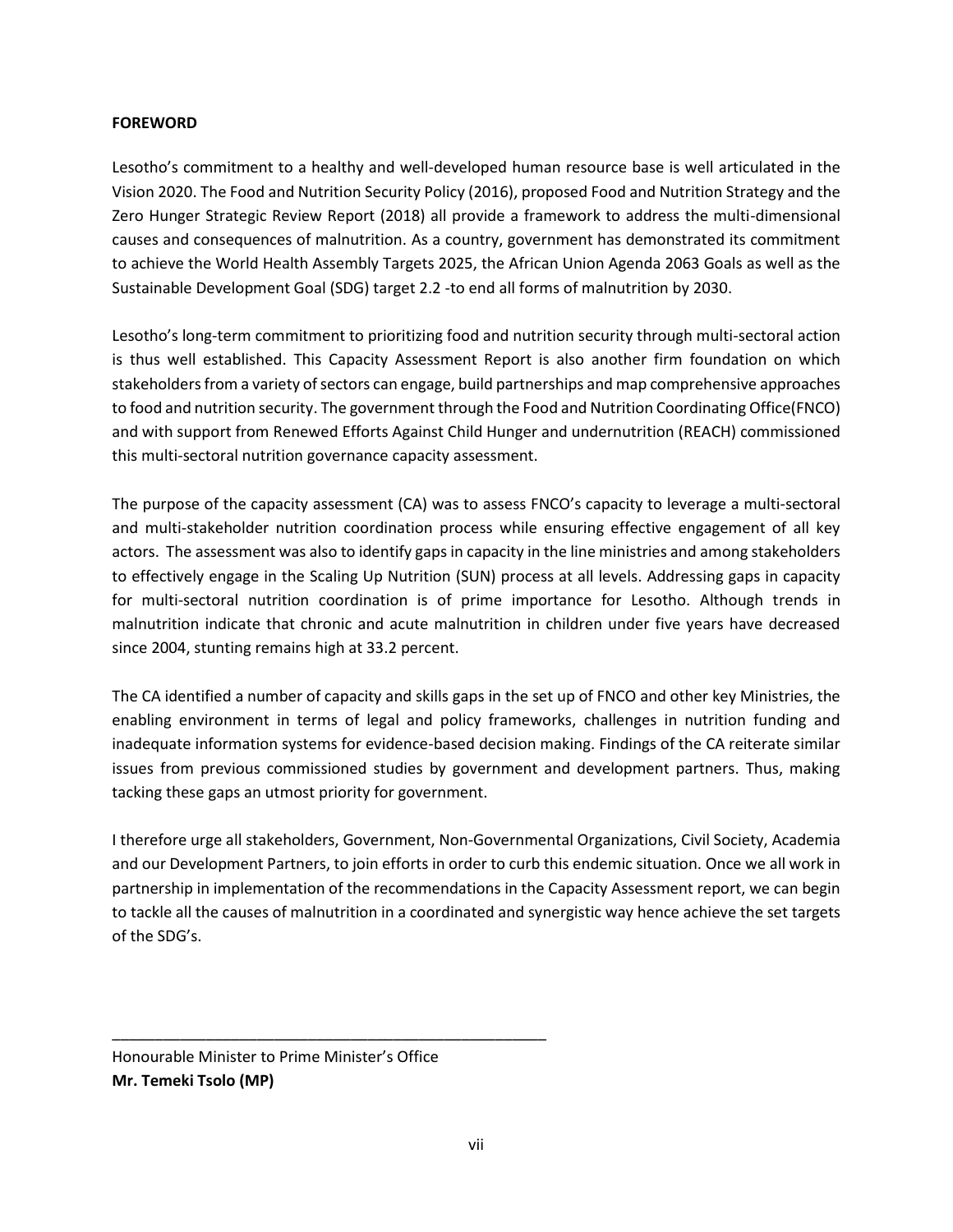#### **ACKNOWLEDGEMENTS**

Capacity assessment was commissioned in August 2017, through REACH support with the aim of focusing primarily on the Food and Nutrition Coordinating Office's (FNCO) capacity to leverage multi-sectoral and multi-stakeholder nutrition coordination process while ensuring effective engagement of all key actors. The capacity assessment (CA) was also engaged to identify gaps in capacity for the line ministries and stakeholder to effectively engage in SUN process at all levels. This was one of the recommendations of the situation analysis of nutrition in Lesotho (2015) by Maximising the Quality for Scaling Up Nutrition  $(MQ-SUN)^1$  conducted in 2015.

This Capacity Assessment was prepared by the national consultant Makholu Matete and edited by Sethabiso Gandure, under the stewardship of; Masekonyela Sebotsa (Director of Food and Nutrition), Maseqobela Williams (National REACH Facilitator). Additional thanks are extended to the following Lesotho UN Head of Agencies; Mary Njoroge (WFP), Marian Yan (WFP), Cornelia Atsyor (WHO), Yves Klompenhouwer (FAO) and Nadi Albino(UNICEF) for their guidance.

These efforts were spearheaded and jointly coordinated by Tania Goossens of the UN Network for SUN/REACH Secretariat, under the direct leadership of the then Regional REACH Facilitator Joyce Njoro.

Special thanks are given to the following REACH/UNN focal points, who through their seamless efforts provided with their technical expertise, information and guidance in terms of content of this document during the process of; shared drafts, validation and elicit feedback, they are: Merlyn Chapfunga (WFP), Lineo Mathule (UNICEF), Mantsane Bolepo Tsoloane (WHO), Mokitinyane Nthimo (FAO), Mpho Lifalakane (REACH Focal Point-FNCO), Ntebaleng Mothae (Capacity Assessment Focal Point-FNCO), all FNCO staff and the nutrition stakeholders- at- large , who participated fully, providing their viewsthrough which they constituted the findings and recommendations of this assessment.

**-------------------------------------------------**

**Principal Secretary- Prime Minister's Office**

**Lechoo Setenane (MR.)**

l

 $1$  The situation analysis of nutrition in Lesotho was conducted by Maximising the Quality for Scaling Up Nutrition (MQ-SUN), to increase understanding of governance, accountabilities and capacity related issues. It was conducted following a request for technical assistance by the SUN focal point to the SUN Movement Secretariat to advance multi-sectoral nutrition efforts in Lesotho.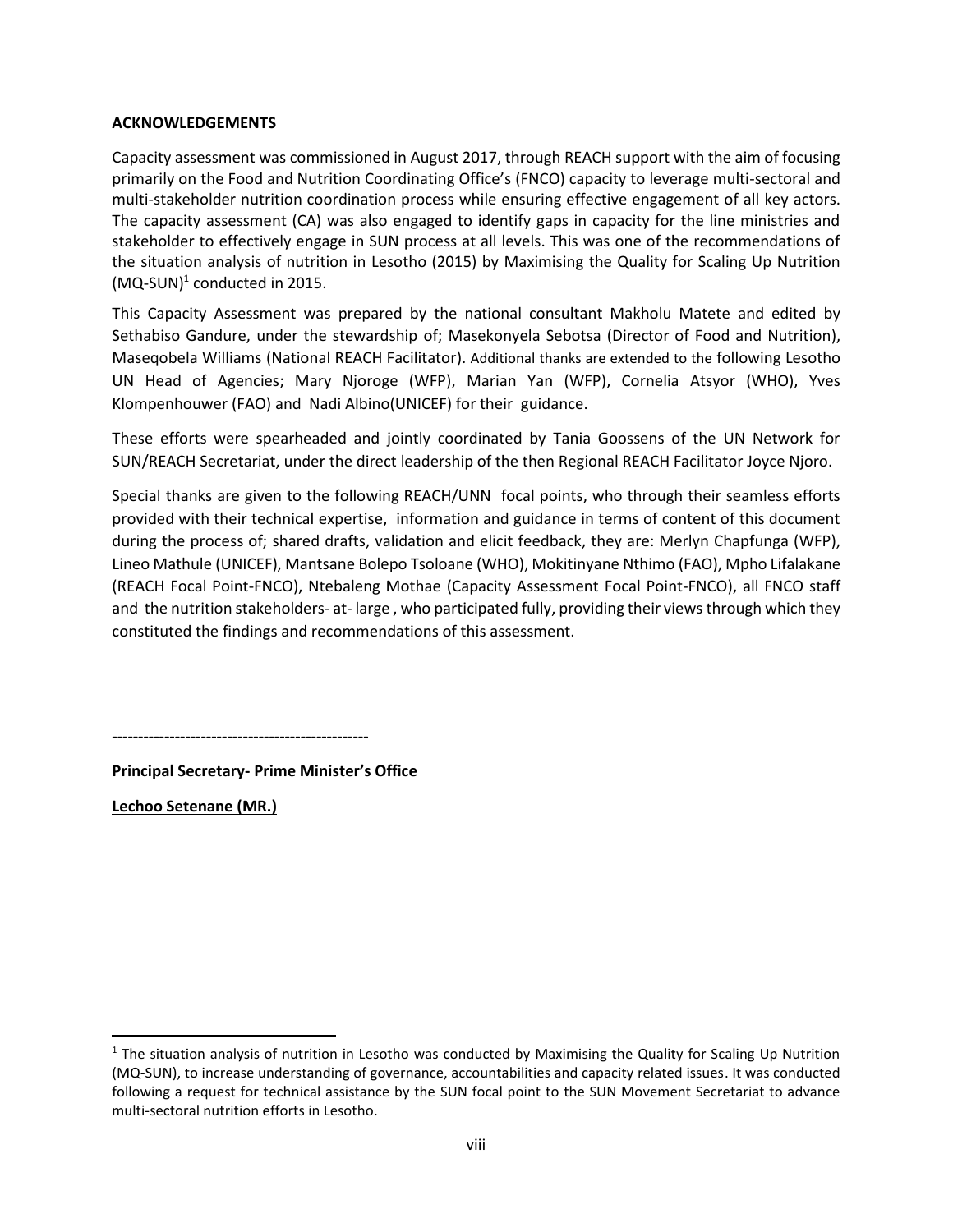## **EXECUTIVE SUMMARY**

#### <span id="page-5-0"></span>**Introduction**

The Government of Lesotho (GoL) is committed to addressing hunger and undernutrition. This has been demonstrated by the many policy frameworks and programmes that are in place, most importantly Vision 2020 that seeks to ensure a healthy and well-developed human resource base. The Food and Nutrition Security Policy (2017), the proposed Food and Nutrition Strategy and the Zero Strategic Review Report (2018) all provide a framework to address the multi-dimensional causes and consequences of malnutrition. All these high-level initiatives and many others symbolize GoL's willingness to achieve the World Health Assembly targets 2025, the African Union Agenda 2063 Goals as well as the Sustainable Development Goal (SDG) target 2.2 -to end all forms of malnutrition by 2030.

Indeed, Lesotho is among the seven countries in the world that has shown progress in improving child nutrition outcomes, as evidenced by the 6-percentage point reduction in stunting in the past five years. However, the stunting rates still remain unacceptably high at 33.2 percent among children under 5, indicating an underlying food and nutrition security challenge. Similarly, micronutrient deficiencies among children aged 6 to 59 months particularly iron deficiency anaemia stands at 51 percent. In addition, over 27 percent of girls and women and 14 percent of boys and men in the 15-49 age range are also anaemic. Hence, the GoL is intensifying efforts towards improving implementation of policies and programmes on the ground and through the Food and Nutrition Coordination Office (FNCO), and with support from Renewed Efforts Against Child Hunger and undernutrition (REACH), commissioned this multi-sectoral nutrition governance capacity assessment (CA).

## **The purpose of the Capacity Assessment**

The purpose of the capacity assessment was to assess FNCO's capacity to leverage a multi-sectoral and multi-stakeholder nutrition coordination process while ensuring effective engagement of all key actors. The assessment was also to identify gaps in capacity in the line ministries and among stakeholders to effectively engage in the Scaling Up Nutrition (SUN) process at all levels. Capacity was assessed at individual and organizational (FNCO and key Ministry focal points) levels. The capacity assessment dimensions investigated included the following: (i) Institutional set up of FNCO and key Ministries; (ii) Capacity and skills (functional and technical skills); (iii) Enabling Environment; (iv) Evidence-based decision-making. Data was collected through a participatory and highly consultative process at national, district and community levels.

## **Key Findings**

Nutrition programmes are located across several ministries that have food and nutrition security mandates. The key ministries with nutrition units are: Ministry of Health (MoH), Ministry of Agriculture and Food Security (MoAFS) and Ministry of Education and Training (MoET). The FNCO which is located in the Cabinet Office is responsible for providing strategic leadership and coordination to the sector.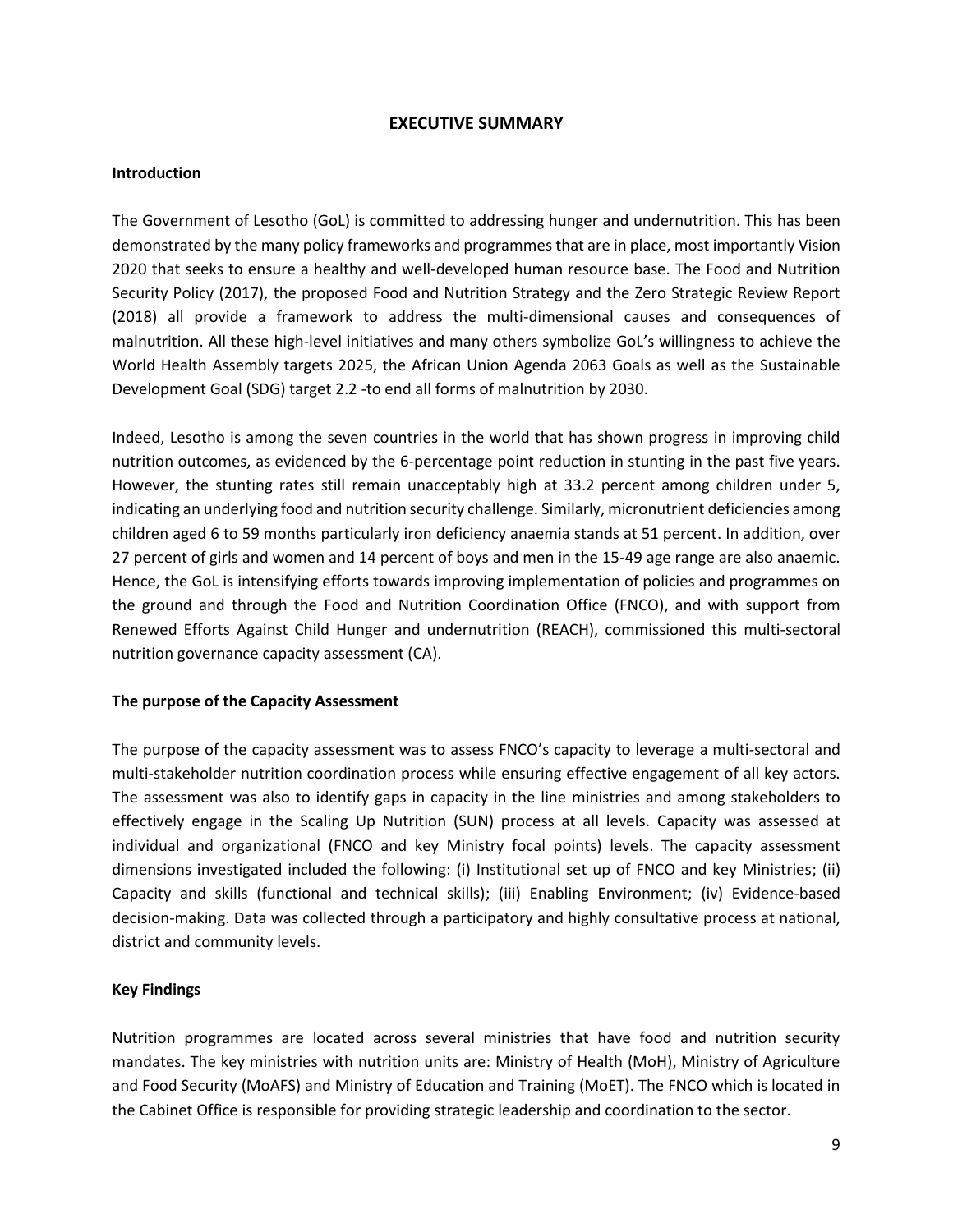*Institutional set up of FNCO and Key Ministries:* There is limited understanding of the official mandate for the FNCO and this has contributed to the non-functionality of several committees and taskforces related to nutrition activities. There are no systems of effective communication for internal and external stakeholders nor systems of feedback. In addition, FNCO is under-resourced in terms of basic communication infrastructure. Accountability systems that relate to the form of a performance management within government is weak. Financial resources, equipment and infrastructure are insufficient severely lacking to support operational activities of the FNCO. In fact, there is insufficient financial/budget support from the government.

*Capacity and Skills:* As a coordinating entity, the FNCO does not have the human resources or mandate to implement programmes at the community level. Sectors and NGOs serve as the primary implementers of nutrition-specific and sensitive interventions. FNCO has insufficient capacity with regards to coordination and harmonization of the multi-sectoral approach to planning, implementation, and monitoring of nutrition interventions. Lack of clarity and overlap in roles and responsibilities of nutrition staff in different sectors is resulting in inefficiencies and gaps; there is inadequate availability of skilled staff for nutrition coordination and governance. The nutrition units within key ministries have inadequate nutritionists at national and district levels. The structure of the FNCO lacks experienced senior managers with functional skills and lacks technical capacity at national and district levels to guide and direct staff and all key stakeholders in the sector.

*Enabling environment:* There is weak legal and policy framework in the country which do not adequately provide an enabling environment for multi-sectoral coordination of nutrition. This apparent gap emphasizes the need for nutrition to be mainstreamed in all policies, frameworks and strategies.

*Evidence based decision making:* FNCO is responsible for monitoring and tracking the progress of crosssectoral actions in nutrition. There is an information management system but it functions only sporadically, has proven to be unreliable with regards to informing effective planning and continuous monitoring of programmes and it has also proven too demanding for FNCO to maintain. FNCO technical staff do not have the relevant skills capacity to manage all the components of the system and they still lack ability to trouble shoot and resolve most problems on their own.

## **Recommendations**

*Revitalize FNCO's overall coordination architecture:* There is a need to review and to reform the governance structures for multi-sectoral coordination as well as strengthening multi-sectoral coordination by redefining of roles and responsibilities of all stakeholders.

*Elevate the FNCO to a Food and Nutrition Commission:* To strengthen the governance structures for multisectoral coordination of nutrition, it is recommended that Government elevate the FNCO into a Food and Nutrition Commission/Authority which will be commissioned by an act of Parliament. It is recommended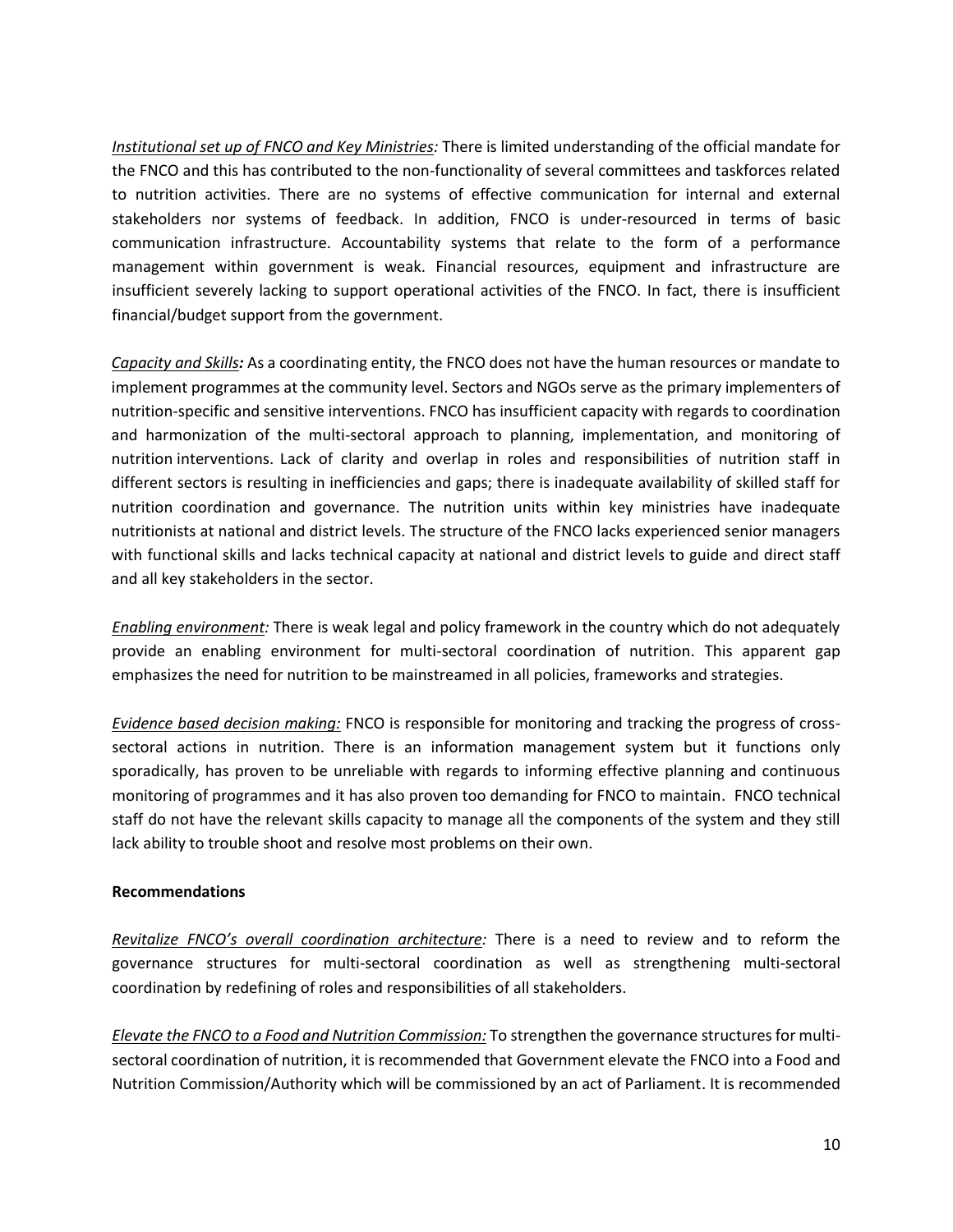that a board be constituted to play an oversight role over Food and Nutrition Commission. Under this arrangement, the current Food and Nutrition Coordinating Office (FNCO) will act as a Secretariat.

*Enhance high-level political commitment on nutrition:* It is recommended that a cabinet sub-committee on multi-sectoral nutrition be formed and chaired by the Prime Minister to provide political support and guidance to scaling up nutrition efforts. In addition, a Principal Secretaries Committee for multi-sectoral nutrition can be established by the Government so that they may advise and support scaling -up actions through their respective ministries.

*Implement a capacity building plan for FNCO and partners:* The elevation of FNCO to the Food and Nutrition Commission should also include capacity building for staff through in-service training and longterm training where required, developing systems for effective operations of the secretariat and adequate resourcing for secretariat. The trainings should extend to staff of focal points in key Ministries who are members of the multi-stakeholder platform.

*Strengthen integration of nutrition in key Ministries:* There is need to support integration of nutrition in the Ministry of Agriculture and Food Security through the implementation of the food and nutrition strategy. A capacity assessment should be considered to assess the role of the Nutrition Unit in the Ministry of Health and the resources available. In the Ministry of Education, the Early Childhood Care and Training (ECCD) has developed a comprehensive policy and strategy to guide its actions but there is need for increasing the number of qualified human resources.

*Increase funding towards nutrition*: Government needs to earmark 3% of the annual budget towards nutrition activities in all key ministries to facilitate scaling-up of nutrition in all ministries. Development partners ought to be encouraged to commit themselves to supporting all key ministries to undertake capacity assessments, support capacity building of the units through providing technical expertise and financial resources for nutrition activities.

*Strengthen nutrition Evidence-Based Decision Making:* FNCO should be supported by government and development partners in the development of a robust and sustainable nutrition surveillance system. Nutrition studies must be undertaken in the interim periods to supplement the Demographic Health Surveys (DHS ). FNCO together with institutions of higher learning should review and develop a nutrition research agenda.

*Develop an Advocacy and Resource Mobilization Strategy:* An advocacy strategy and Resource Mobilization strategy will be required to address the nutrition funding limitations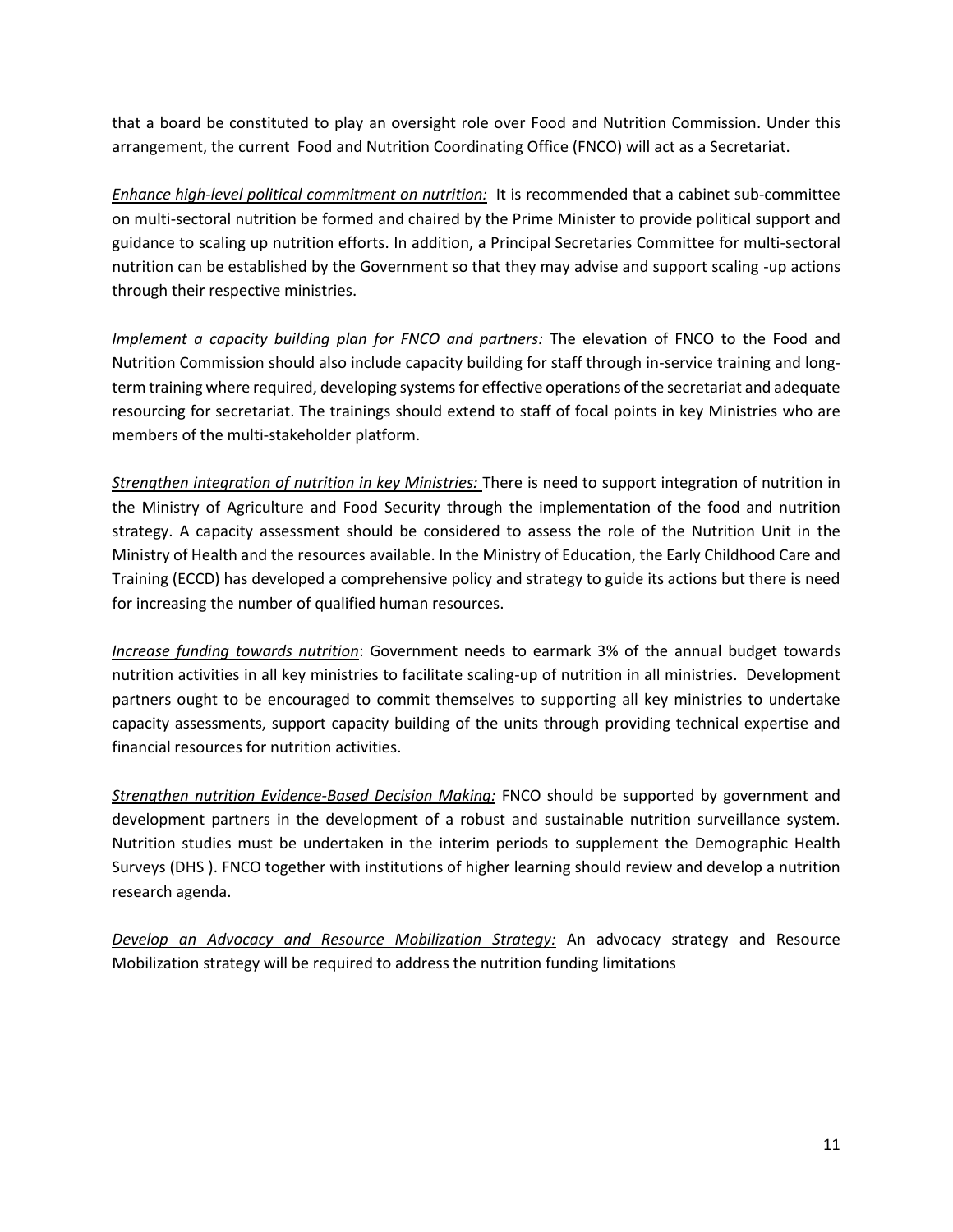## <span id="page-8-0"></span>**SECTION 1. INTRODUCTION**

## <span id="page-8-1"></span>**1.1 Background**

The Government of Lesotho (GoL) is committed to addressing hunger and undernutrition. This has been demonstrated by the many policy frameworks and programmes that are in place. The most important is the Vision 2020 that seeks to ensure a healthy and well-developed human resource base. The Food and Nutrition Security Policy (2017), proposed Food and Nutrition Strategy and the Zero Strategic Review Report (2018) all provide a framework to address the multi-dimensional causes and consequences of malnutrition. All these high-level initiatives and many others symbolize GoL's willingness to achieve the African Union Agenda 2063 Goals as well as the Sustainable Development Goal (SDG) target 2.2 -to end all forms of malnutrition by 2030.

Indeed, Lesotho is among the seven countries in the world that has shown progress in improving child nutrition outcomes, as evidenced by the 6 percentage point reduction in stunting in the past five years<sup>2</sup>. (see **Figure 1**) indicating an underlying food and nutrition security challenge.



#### <span id="page-8-2"></span>**Figure 1:** Trends in chronic and acute malnutrition (2004-2014)

Note: The 2004 data was converted using the WHO Conversion tool on 2006 growth standards *Sources:* DHS 2004, 2009, 2014

Trends in malnutrition indicate that chronic and acute malnutrition in children under five years have decreased since 2004, however stunting (HAZ<-2SD) still remains high at 33.2 percent<sup>3</sup>. The prevalence

 $\overline{\phantom{a}}$ <sup>2</sup> Cost of Hunger in Africa (COHA) -Social Economic Impact of Child Undernutrition in Lesotho Summary Report

<sup>3</sup> Lesotho Demographic Health Survey (LDHS), 2014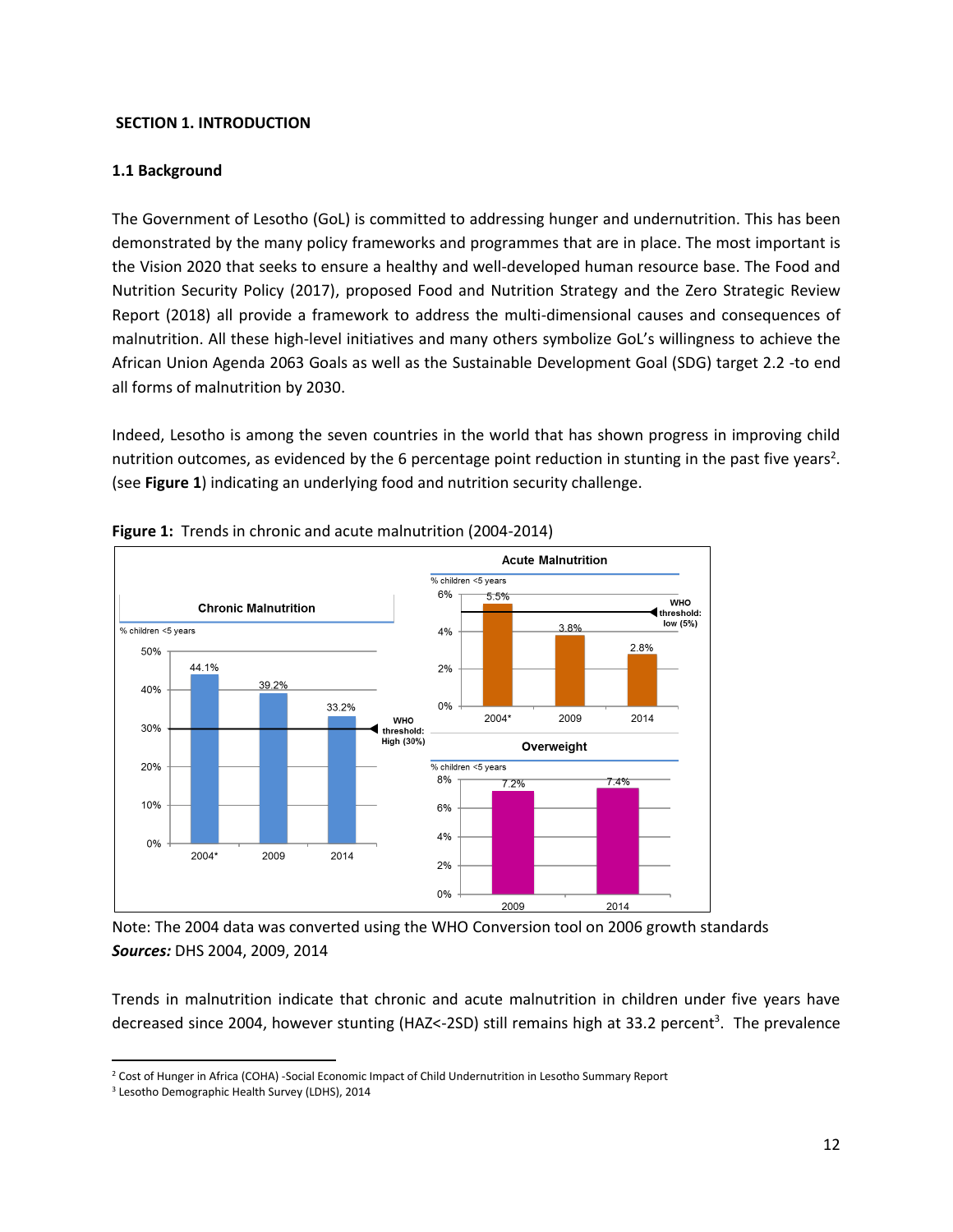of severe acute malnutrition (severe wasting) (WHZ <-3SD) among children under five years old has declined from 1.8 percent to 0.6 percent<sup>4</sup>. Figure 2 below illustrates the trends of malnutrition in children since 1992 to 2014.



<span id="page-9-0"></span>**Figure 2:** Malnutrition trends in Lesotho based on various surveys (1992-2014)

Similarly, micronutrient deficiencies among children aged 6 to 59 months particularly iron deficiency anaemia stands at 51 percent<sup>5</sup>. In addition, over 27 percent of girls and women and 14 percent of boys and men in the 15-49 age range are also anaemic<sup>6</sup>. Assessed at a global level, Lesotho has a Global Hunger Index (GHI) of 24.1 which indicates that Lesotho faces a serious food and nutrition security situation.

The nutrition outlook is against a backdrop of the country's positive economic growth trajectory. The Gross Domestic Product (GDP) was recorded at 3.1% in 2016 compared to 2.8% in 2015 and good prospects of growth are expected for 2017 and 2018 of 3.5% and 4.6% respectively<sup>7</sup>. However, this growth has not translated into better living conditions for the majority of the people due to chronic poverty and high levels of unemployment. In fact, Lesotho is among the 10 most unequal countries in the world in terms of income distribution with a Gini Coefficient at 0.53<sup>8</sup>. The country's high poverty rate (57.1%) indicates that growth has not been inclusive. Furthermore, Lesotho is classified in the low human development category with an index (HDI) 0.497 recorded in 2015<sup>9</sup>. At this HDI level, Lesotho was ranked 160 out of 188 countries assessed in 2016.

**Sources***: i) MICS, 1992; ii) Nutrition Surveys, 2007; and iii) LDHS, 2014.*

 $\overline{\phantom{a}}$ 4 ibid

<sup>5</sup> MoH, 2015 and UNAIDS Country Profile, 2014

<sup>6</sup> ibid

<sup>7</sup> <http://www.africaneconomicoutlook.org/en/country-notes/lesotho>

*<sup>8</sup>* World Bank, 2015.

<sup>9</sup> Lesotho Human Development Report 2016[. http://hdr.undp.org/sites/all/themes/hdr\\_theme/country-notes/LSO.pdf](http://hdr.undp.org/sites/all/themes/hdr_theme/country-notes/LSO.pdf)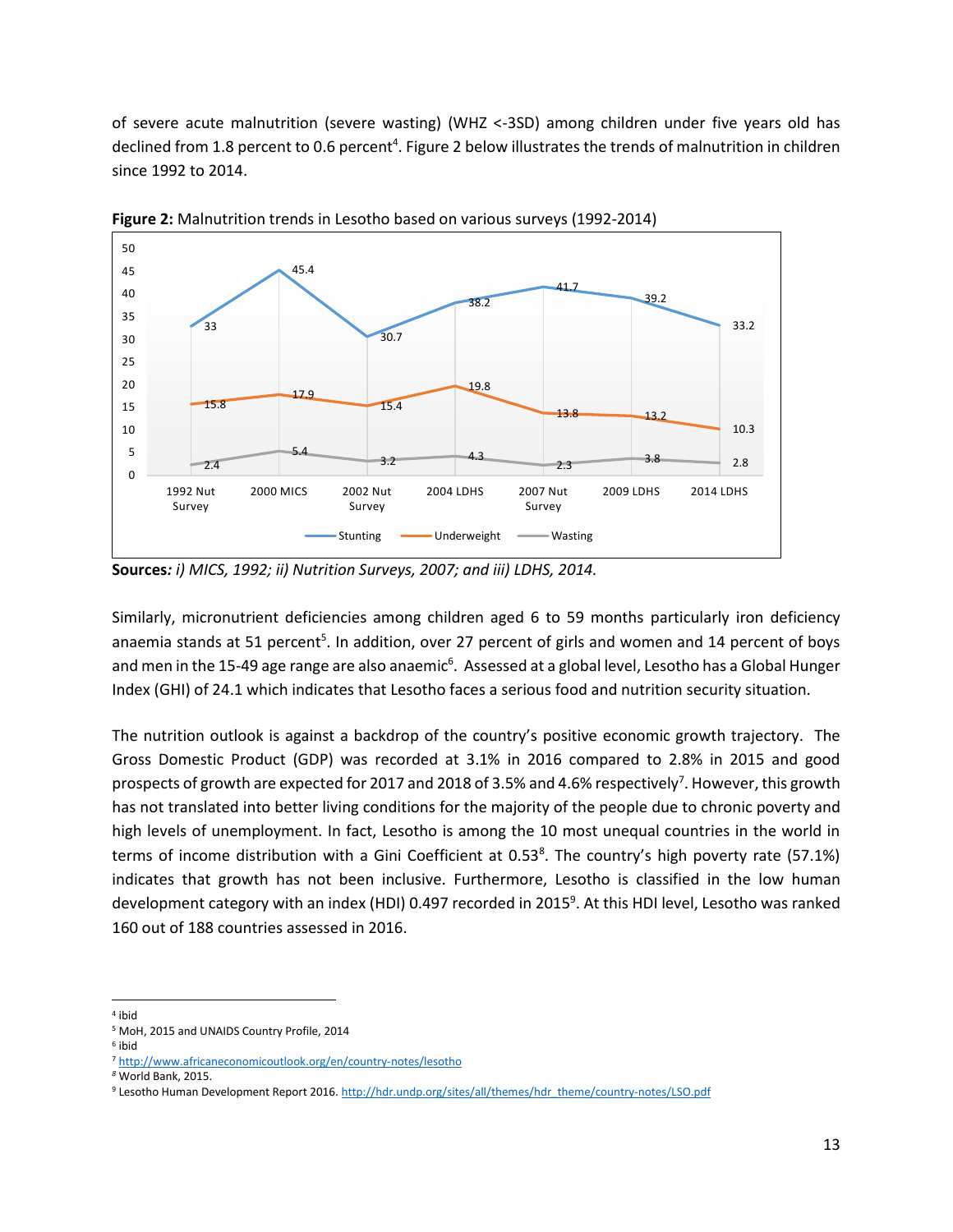There are big consequences to not addressing malnutrition and all its forms. For example, total losses associated with undernutrition in Lesotho were estimated at 1.96 billion maloti, or USD \$ 200 million for the year 2014<sup>10</sup>. These losses are equivalent to 7.13 % of GDP of that year due to increased healthcare costs, additional burdens on the education system and lower productivity of the workforce.

Hence, the GoL is intensifying efforts towards improving implementation of policies and programmes on the ground. There is a global consensus that in-order to achieve global targets for reducing undernutrition, a multi-sectoral approach is required. Multi-sectoral coordination along with collaborative planning and programming across sectors at national, districts and local levels are necessary to accelerate and sustain interventions. The recent Global Nutrition Report (2017) reiterates that, the time of tackling problems in isolation is over and stakeholders must all stop acting in silos as people do not live in silos<sup>11</sup>. Therefore, the need for strengthening organisations tasked with multi-sectoral coordination is urgent.

In Lesotho, previous calls for strengthening the Food and Nutrition Coordination Office (FNCO) were highlighted in several studies. In 2014, Irish Aid Capacity Assessment Report (2014) showed that nutrition governance in Lesotho was lopsided in terms of organisational capacity and strength of management systems. The same report recommended a need for investment in the leadership and mentoring of the respective stakeholders and specifically FNCO $^{12}$ . Following this a study $^{13}$  on the situation analysis of Malnutrition in Lesotho conducted by Maximising the Quality for Scaling Up Nutrition (MQ-SUN) in 2015 recommended a capacity assessment of FNCO and other sectors. This was for the purposes of understanding governance and capacity-building capabilities and issues that may help or hinder a more holistic coordinated planning, implementation, monitoring, and evaluation of nutrition actions. These were highlighted as being: inadequate partner collaboration, inadequate accountability, weak sectoral structures, inadequate advocacy on nutrition, lack of quality control standards as well as lack of a nutrition information systems. Against this background, the GoL through the FNCO and with support from Renewed Efforts Against Child Hunger and undernutrition (REACH) commissioned this multi-sectoral nutrition governance capacity assessment.

# <span id="page-10-0"></span>**1.2 Purpose of the Capacity Assessment**

l

The purpose of the capacity assessment (CA) wasto assess FNCO's capacity on to leverage a multi-sectoral and multi-stakeholder nutrition coordination processes required for while ensuring effective engagement of all key actors. The assessment was also to identify gaps in capacity in the line ministries and among stakeholders to effectively engage in the Scaling Up Nutrition (SUN) process at all levels.

<sup>&</sup>lt;sup>10</sup> The Cost of Hunger in Africa (COHA) -Social Economic Impact of Child Undernutrition in Lesotho Summary Report

<sup>11</sup> Global Nutrition Report, 2017[. https://www.globalnutritionreport.org/files/2017/11/Report\\_2017.pdf](https://www.globalnutritionreport.org/files/2017/11/Report_2017.pdf) 

<sup>12</sup> Irish Aid – LESOTHO Corporate Governance/Management Systems/Organisational Capacity Assessment FINAL REPORT – September 2014 <sup>13</sup>Situation Analysis of Nutrition in Lesotho- MQSUN Report, 2015.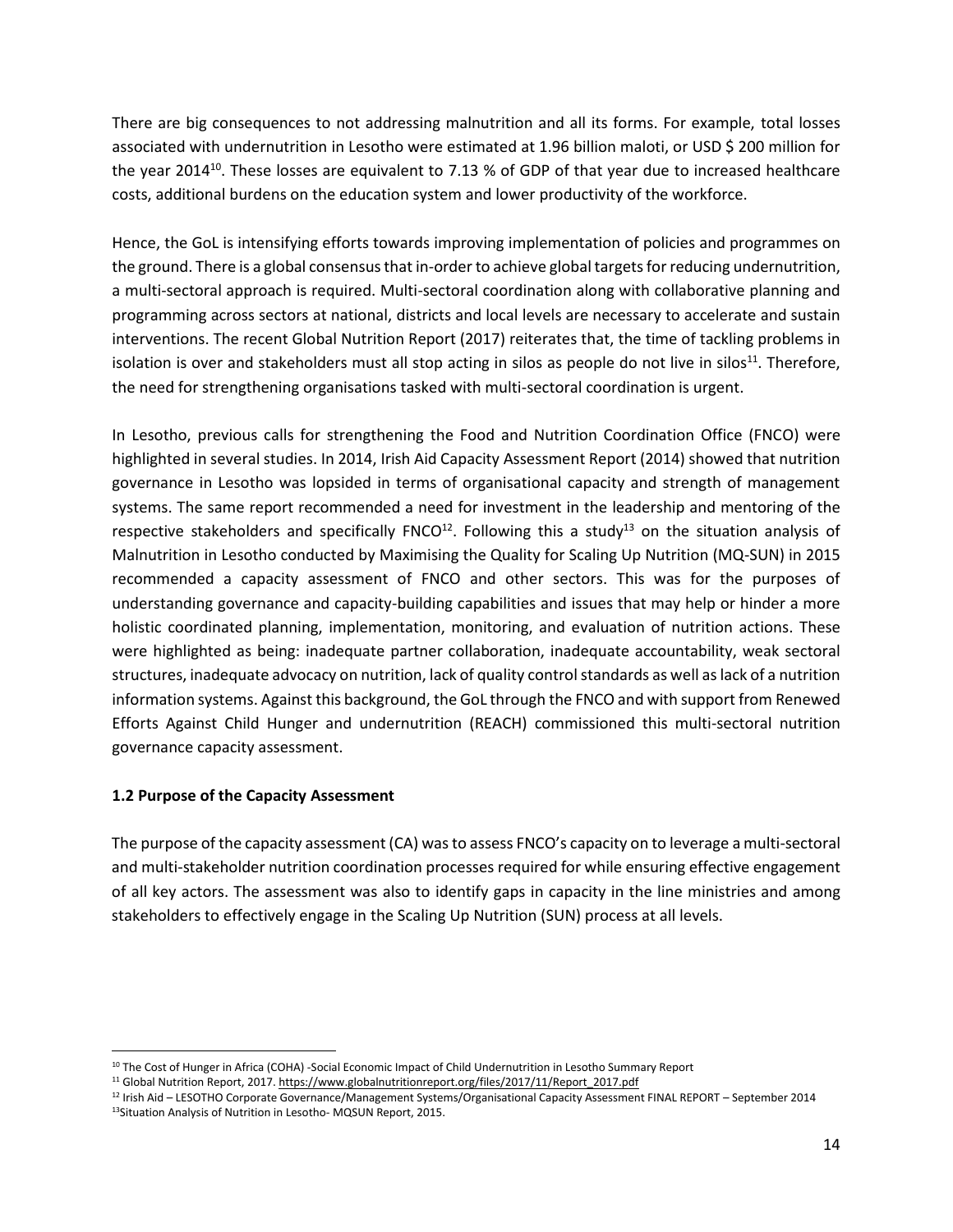## <span id="page-11-0"></span>**1.3 Objectives**

## **Overall Objective**

The overall objective of this CA was to identify individual, organizational and enabling level capacity gaps for FNCO to effectively coordinate nutrition actions, engage key stakeholders at national and district levels, and define sustainable capacity development actions to address existing gaps.

## **Specific Objectives**

- i. Conduct an assessment to identify capacity gaps for FNCO to support multi-sectoral nutrition coordination and engagement of key sectors and stakeholders at national and district level (individual, organizational and enabling environment level).
- ii. Define sustainable capacity development actions to be implemented to address capacity needs identified in the Capacity Assessment at all levels (short-, medium- and long-term).
- iii. Define an appropriate monitoring and evaluation framework for identified actions.
- iv. Conduct advocacy with key decision-makers in the Prime Minister's Office and line ministries to support capacity development actions aimed at strengthening multi-sectoral nutrition actions.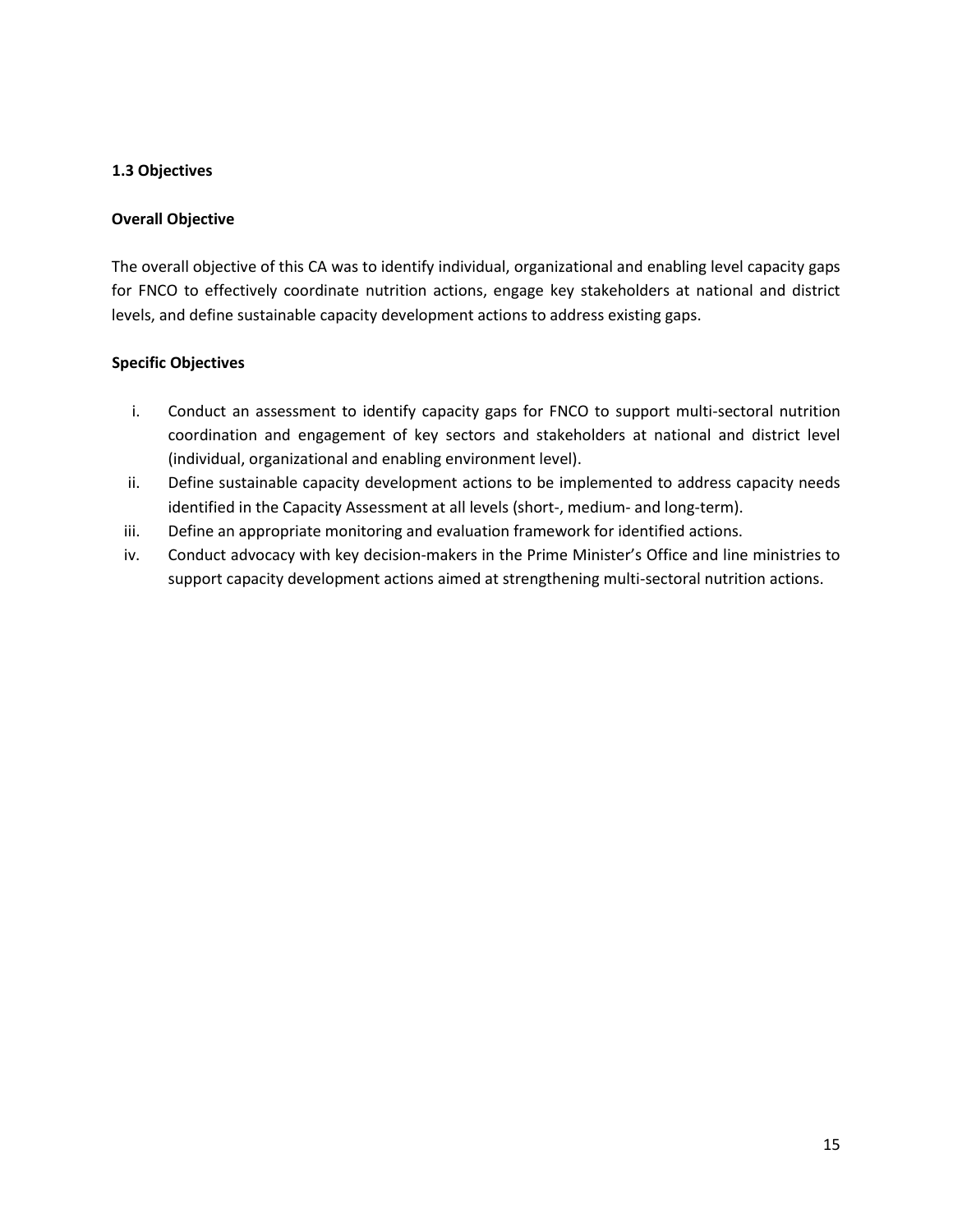## <span id="page-12-0"></span>**SECTION 2: METHODOLOGY**

## <span id="page-12-1"></span>**2.1 Conceptual Approach to the Assessment**

The capacity assessment was conducted using guidance from the UN Network for SUN Nutrition Capacity Assessment Guidance Package<sup>14</sup>. This guidance package is intended to support countries to comprehensively assess capacity needs for effective scale up of nutrition actions. It provides a holistic multi-sectoral, multi-stakeholder, multi-dimensional and multi-level model for assessing capacity with the objective of sustainable capacity development in nutrition. The capacity assessment was performed at the national, district and community levels and across four nutrition governance capacity areas reflected in **Figure 3**.

<span id="page-12-2"></span>



Source: UN Network for SUN Nutrition Capacity Assessment Guidance Package

Capacity was assessed at individual and institutional (FNCO and key Ministry focal points). Capacity issues were understood in terms of technical skills (knowledge and technical know-how) and functional skills (mandate, staffing, roles and responsibilities, accountability mechanisms and funding). The capacity assessment dimensions investigated included the following: (i) Institutional set up of FNCO and Key

 $\overline{\phantom{a}}$ <sup>14</sup> Nutrition Capacity Assessment Guidance Package- Part 1 Guidance Note- 12 September 2016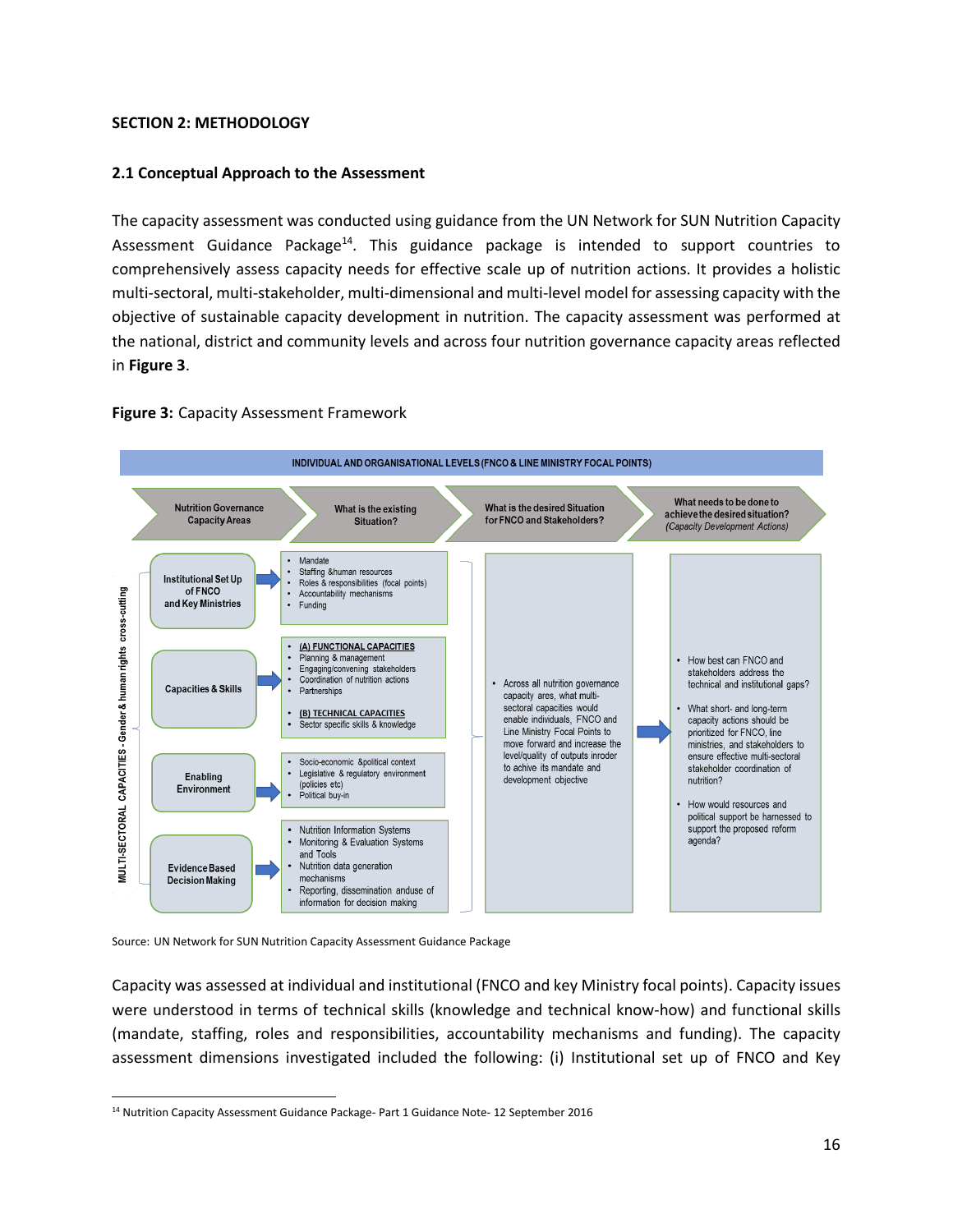Ministries (ii) Capacity and skills (functional and technical skills) (iii) Enabling Environment (iv) Evidencebased decision-making.

Within each of these dimensions, the CA sought to answer the following questions:

## **Institutional Set Up of FNCO and Key Ministries**

- Does FNCO have an appropriate organizational structure, relevant procedures and clearly defined roles that are aligned with its functions?
- Does the FNCO culture facilitate fulfillment of its mandate?
- Does FNCO have the necessary financial and logistical resources to fulfill its functions?
- Are the roles and responsibilities of each line ministry clearly defined?
- Do line ministries have adequate human resources to implement their nutrition related resources?

## **Capacity and Skills**

- Does FNCO have the capacity to ensure evidence-based decision-making to define its strategic direction?
- Is FNCO staffed with people who have appropriate qualifications and skills to ensure optimum performance of the organization?
- Do nutrition focal points have the relevant skills, knowledge, authority and support to effectively represent their line ministries in nutrition multi-sectoral and multi-stakeholder processes?
- Do line ministries have the capacity to make evidence-informed decisions regarding food and nutrition issues?

# **Enabling Environment**

- Are there structures in place to ensure that there is a multi-sectoral engagement in nutrition at national and district level?
- Is there an accountability mechanism in place to ensure performance by all actors?
- How are financial resources that support nutrition actions allocated?
- Do the legal framework, nutrition policies and other policies that contribute to nutrition provide an enabling environment for multi-sectoral nutrition?
- Is there political buy-in to support and strengthen the allocation of resources?

## **Evidence-based decision-making**

• Assessment of nutrition information systems; monitoring and evaluation systems and tools; nutrition data generation mechanisms; reporting, dissemination and use of information for decision making.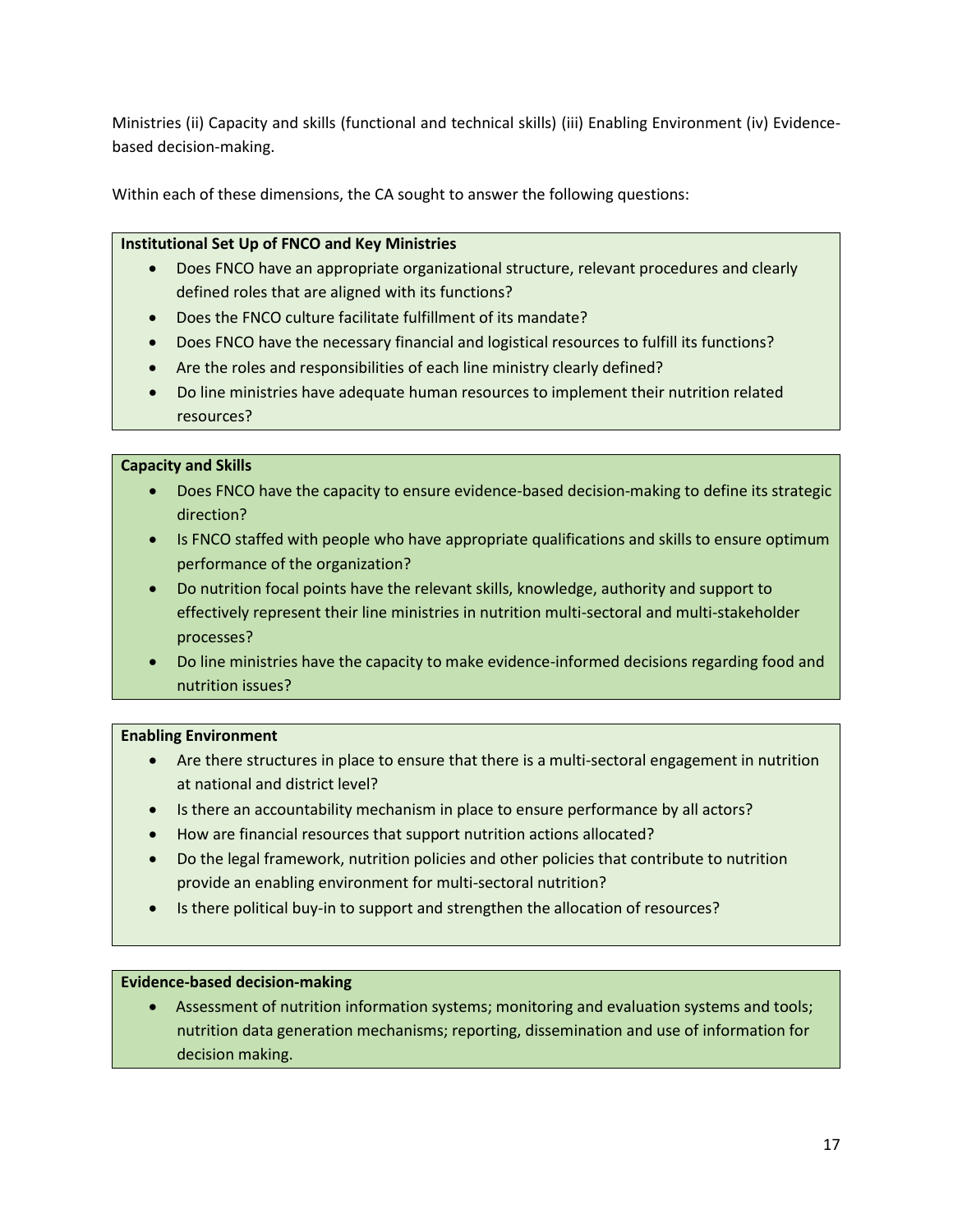The capacity assessment also analyzed the performance and effectiveness of responses in terms of:

- What progress has been achieved towards the establishment and operationalization of SUN structures?
- What specific capacity strengthening actions need to be directed to the SUN networks to ensure their effective engagement in SUN processes?
- What short- and long-term capacity actions should be prioritized for FNCO, line ministries, and stakeholders to ensure effective multi-sectoral stakeholder coordination of nutrition?
- How would resources and political support be harnessed to support the proposed reform agenda?

# <span id="page-14-0"></span>**2.2 Approach and Methods**

The capacity assessment used a mixed research approaches which comprised of a desk-top reviews and key informant interviews. A number of nutrition documents were reviewed which included studies, policies and legal instruments. The literature review informed the development of data collection tools. Key informant interviews were conducted with relevant stakeholders at various levels. Key guiding questions were developed to guide these interviews. National level consultations were conducted with different ministries in Maseru and district consultations and assessments were done in two districts of Mafeteng and Thaba Tseka. The list of stakeholders consulted is shown in **Annex 1**. The interview approach also provided an opportunity to raise awareness about nutrition issues among senior government officials. In addition to key informant interviews, a workshop was organized with all FNCO staff from the national and district level including key stakeholders to triangulate some of the findings. Focus Group Discussions were also conducted with two SUN networks (media and academia).

Data was analyzed against the four nutrition governance capacity areas with assistance from the Nutrition Governance Task Team to ensure accuracy and relevance. Feedback meetings were also held with the Director of FNCO and staff to share the recommendations during the process. Key findings of the report were shared and validated in the Food and Nutrition Strategy Development Workshop.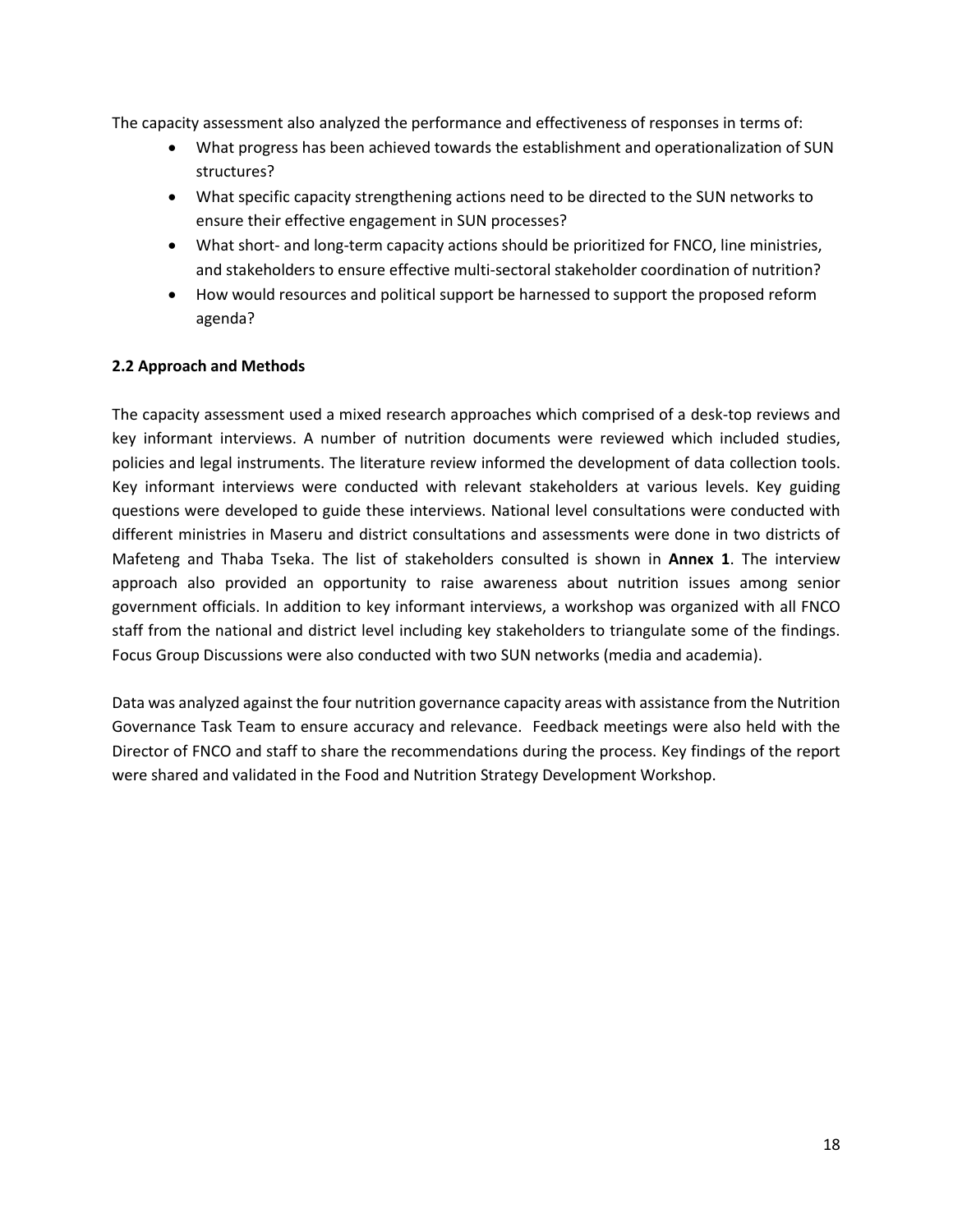## <span id="page-15-0"></span>**SECTION 3: KEY FINDINGS**

## <span id="page-15-1"></span>**3.1 Introduction**

Nutrition programmes are located across several ministries that have food and nutrition security mandates. The key ministries with nutrition units are: Ministry of Health (MoH), Ministry of Agriculture and Food Security (MoAFS) and Ministry of Education and Training (MoET). The FNCO which is located in the Cabinet Office is responsible for providing strategic leadership and coordination to the sector.

The MoH Nutrition Unit, which is located in the Family Health Division, has a policy on Infant and Young Child Feeding, which informs their work. It implements nutrition-specific programmes through the clinics and at community level through village health workers. The MoAFS Nutrition Division in the Department of Field Services is responsible for implementing nutrition-sensitive actions implemented at community level. This is done through the support of Nutrition Subject Matter Specialists and Agriculture Assistants at community level. The work of the Nutrition Division is guided by the MoAFS Food Security Policy. The MoET has an Early Childhood Care and Development (ECCD) Policy, which has informed activities in the care of children under five years through the ECCD network of schools at community level. In addition, the MOET has the National School Feeding Policy that sets the framework for implementation of the national school feeding programme, including both the Integrated Early Childhood Care and Development (IECCD) component and the primary schools.

Key findings of the nutrition governance capacity areas analyzed in the following pages will thus focus on the FNCO and the key stated ministries (MoH, MoAFS and MoET).

# <span id="page-15-2"></span>**3.2 Institutional Set Up of FNCO and Key Ministries**

In assessing the current FNCO structure, set up of FNCO, it is essential to learn from history in terms of the **evolution of the institution** and its related structures. The FNCO was part of the Lesotho Food and Nutrition Council (LFNC). The Lesotho Food and Nutrition Council (LFNC) was established in the Prime Minister's Office in 1977 through a cabinet memorandum to facilitate multi-sectoral coordination of nutrition. As established, LFNC comprised of the following structures:

- Cabinet sub-committee on Nutrition: Comprised of Ministers and chaired by the Prime Minister
- Food and Nutrition Coordinating Office (FNCO): LFNC secretariat
- National Food and Nutrition Advisory Group: Policy level representatives from all major ministries and donor/voluntary agencies involved in nutrition
- Technical Support Group: Technical resource persons and agencies to be consulted for day to day operations.

Among all these structures, it is only FNCO that is currently functioning, therefore adversely affecting multi-sectoral coordination of nutrition efforts. The FNCO is headed by a Director who reports to the Permanent Secretary in the Prime Minister's Office. The position of the FNCO within the Prime Minister's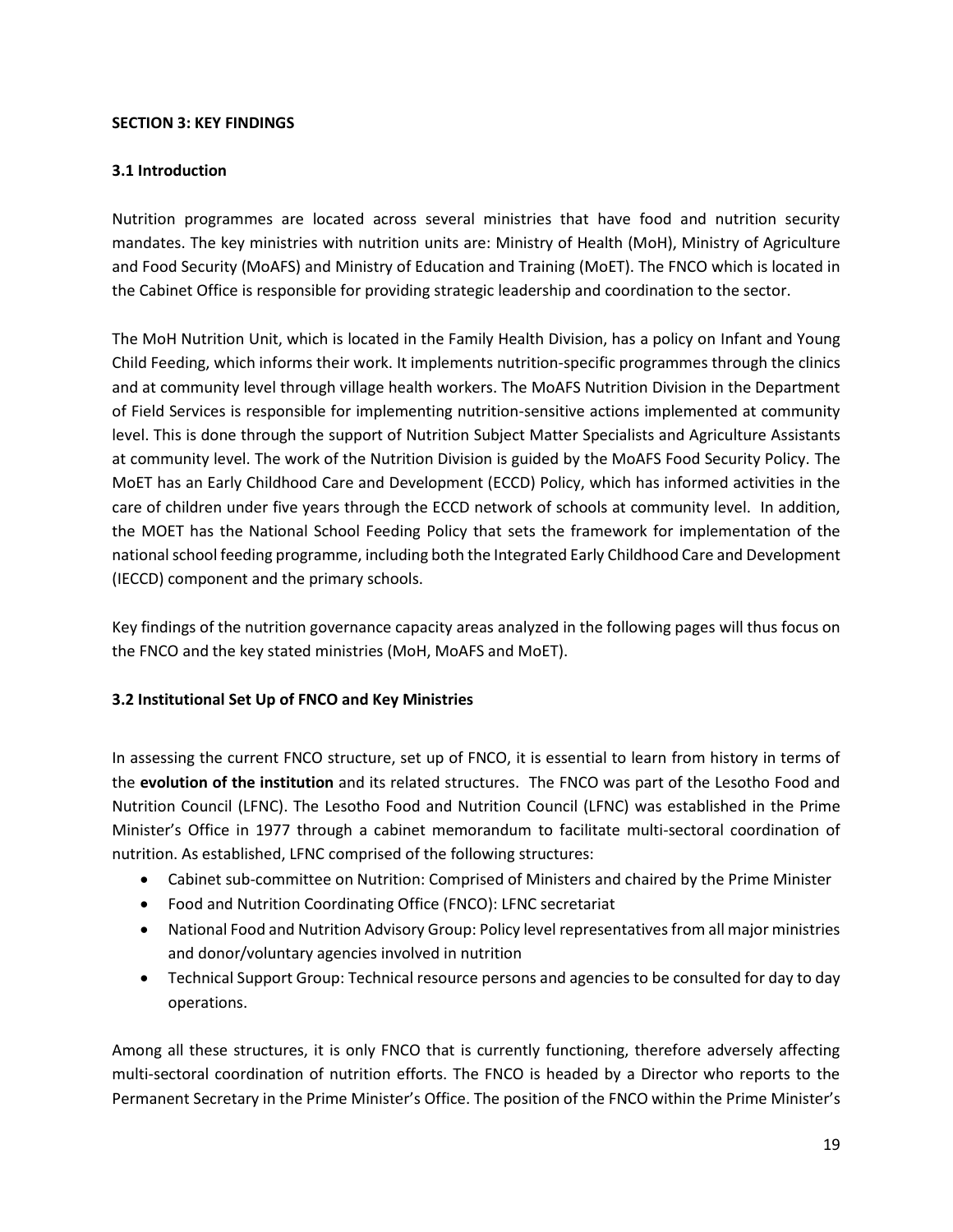Office is considered too low in the organizational structure, therefore lacking the necessary clout and authority to facilitate multi-sectoral coordination, a situation that is worsened by the absence of an active LFNC. This has created a leadership vacuum at the political level. Visionary leadership to drive multisectoral and multi-stakeholder processes will need to be re-cultivated. Stakeholders and previous assessments have recommended the need to review and update the 1977 cabinet memo with a view to re-activating the coordination structures. However, the whereabouts of the original memorandum are not known.

The Advisory Committee was a high-level committee able to influence government and international development partners. The Prime Minister's Private Secretary and the United Nations Resident Representative were part of the Advisory Committee. All the structures had terms of reference that clearly outlined the roles and responsibilities. As secretariat, the FNCO enjoyed political support and authority to convene other ministries on nutrition issues and received financial technical support from USAID.

At that time, FNCO had a well-established documentation centre that was accessed by partners. It regularly published a nutrition surveillance bulletin with nutritional status, information, food production data and meteorological data. In addition, FNCO published annual food and nutrition policy reports. In addition, a multi-sectoral programme monitoring and evaluation function was operational which provided mapping and inventory of nutrition and nutrition related interventions. There was an Information, Education and Communication (IEC) strategy and subcommittee which developed a standard basic nutrition kit – a field nutrition education package for service providers. Key achievements of the FNCO included 1) The establishment of the breastfeeding Network which conducted 2) Research on breastfeeding practices. dealt with key areas in nutrition such as breastfeeding. One of the key achievements was the 3). establishment of the 1992 national nutrition survey and the micronutrient baseline research under the Research subcommittee which informed led to the Lesotho Nutrition and Plan of action and Programme that was integrated into the Poverty Reduction Strategy in 1993. The legal framework for importation of iodized salt for control of iodine deficiency and goitre was also developed**.** 

At the time of the military coup which ousted the government in 1986, FNCO was relocated from the Office of the Prime Minister to the Ministry of Agriculture. During that time, FNCO staff were redeployed to serve in other positions in the Ministry of Agriculture and, therefore, the experienced staff were no longer available and this led to the decline of its effectiveness. In 1994, the proposal to return the FNCO to its original location in the Office of the Prime Minister was approved but the multi-sectoral governance system established in 1977 was no longer functional and many of the activities no longer existed

The **FNCO mission** is to provide an environment appropriate for every citizen to access adequate nutrition in order to attain optimum potential. The **role of FNCO** is however still not clearly understood internally and externally by all stakeholders, and this seems to create conflict and sometimes duplication of interventions, thus affecting relationships. During the CA, the role of FNCO seemed to converge around facilitating multi-sectoral coordination and collaboration; supporting integration of nutrition efforts,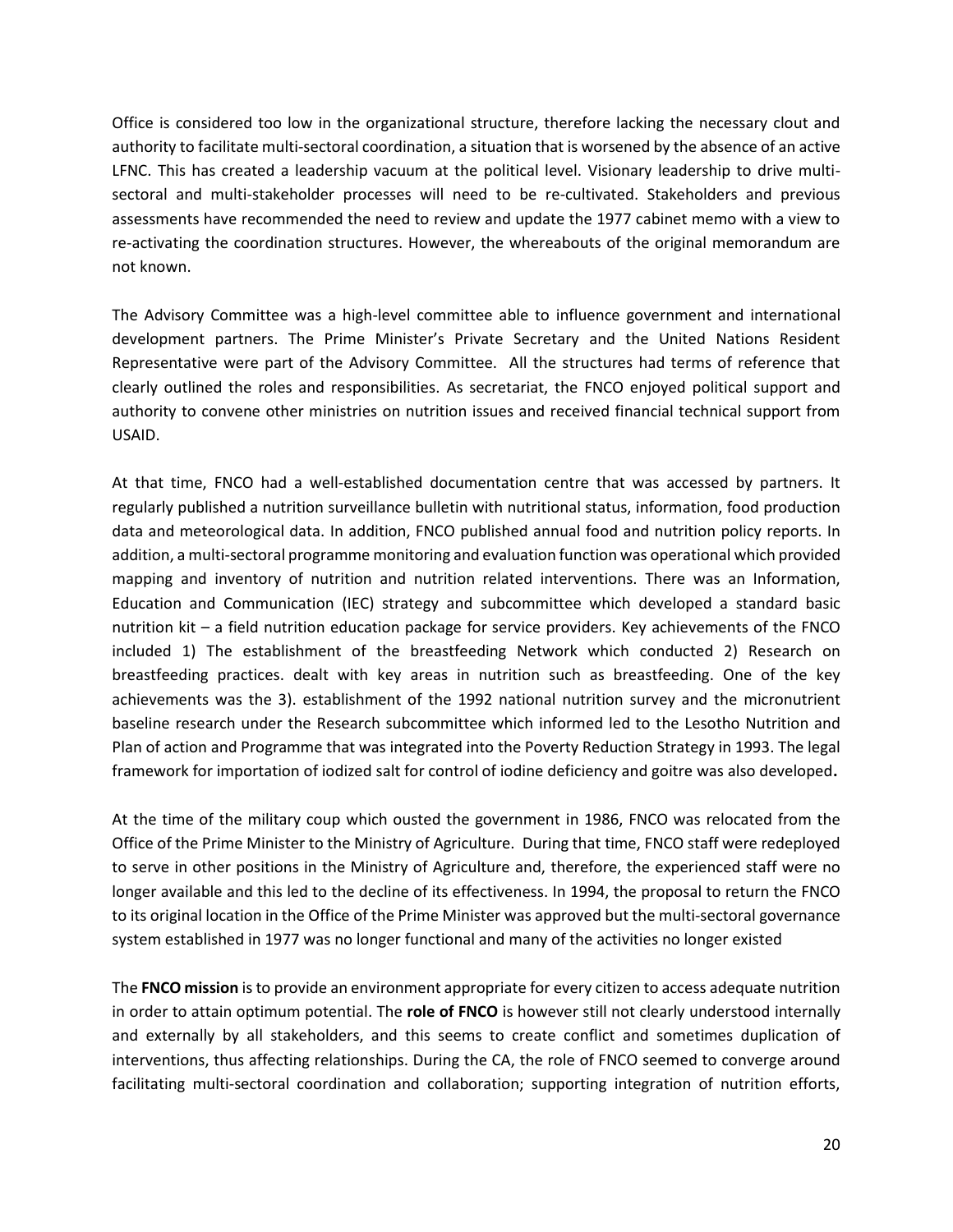capacity building, advocacy and awareness as well as generating nutrition data and information management including research and reporting using different multisectoral thematic subcommittees. The roles are highlighted in **Box 1**.

#### **Box 1: Role of Food and Nutrition Coordination Office**

- Provide strategic multi-sectoral nutrition direction at the national and district levels.
- Lead stakeholders in ensuring integrating of nutrition in the National Development Plans.
- Coordinate implementation of the national food and nutrition policy and strategy.
- Support other sectors to integrate nutrition into their policies and plans.
- Develop and maintain a national information system for nutrition to track implementation and progress and use the evidence generated to inform policy, planning and advocacy.
- Prepare regular reports on nutrition status and progress of implementation of the policy and strategy for government and all stakeholders.
- Support the development of SUN networks and ensure that they are engaged effectively in the nutrition scale-up agenda.
- Engage with all stakeholders through established networks and facilitate coordination and collaboration among all key actors.
- Develop a national training plan and training materials for nutrition; and a strategy for implementation.
- Lead advocacy efforts for multi-sectoral nutrition for increased political commitment and investment at all levels, including supporting the work of nutrition champions.
- Raise awareness on malnutrition and its harmful effects.
- Identify needs for nutrition research.

## **FNCO culture and work ethic**

In terms of **FNCO culture and work ethic**, a number of characteristics were noted. For many years, the FNCO was operating without a policy and a strategy to guide the organization. This means that without a purpose, there was no source of direction and inspiration to engage employees and key stakeholders. There are no systems of effective communication for internal and external stakeholders nor systems of feedback and accountability in the form of a performance management system. The staff is generally demoralized and apathetic, and their level of engagement is low due to a non-supportive environment. Staff feel undervalued and think their work is of low priority. In rare cases when motivation is very high, staff go to an extent of using their own resources to support official work.

Psychological safety is also lacking, mainly due to lack of clarity of roles and basic resources. In some instances, disengagement with certain tasks has been observed when the level of motivation is at its lowest. Staff do not always feel secure and self-confident to perform some tasks due to lack of skills in some areas. They have expressed concern about inadequate remuneration and lack of upward mobility. FNCO however, seems to be doing well when it comes to teamwork. This is a positive part of the culture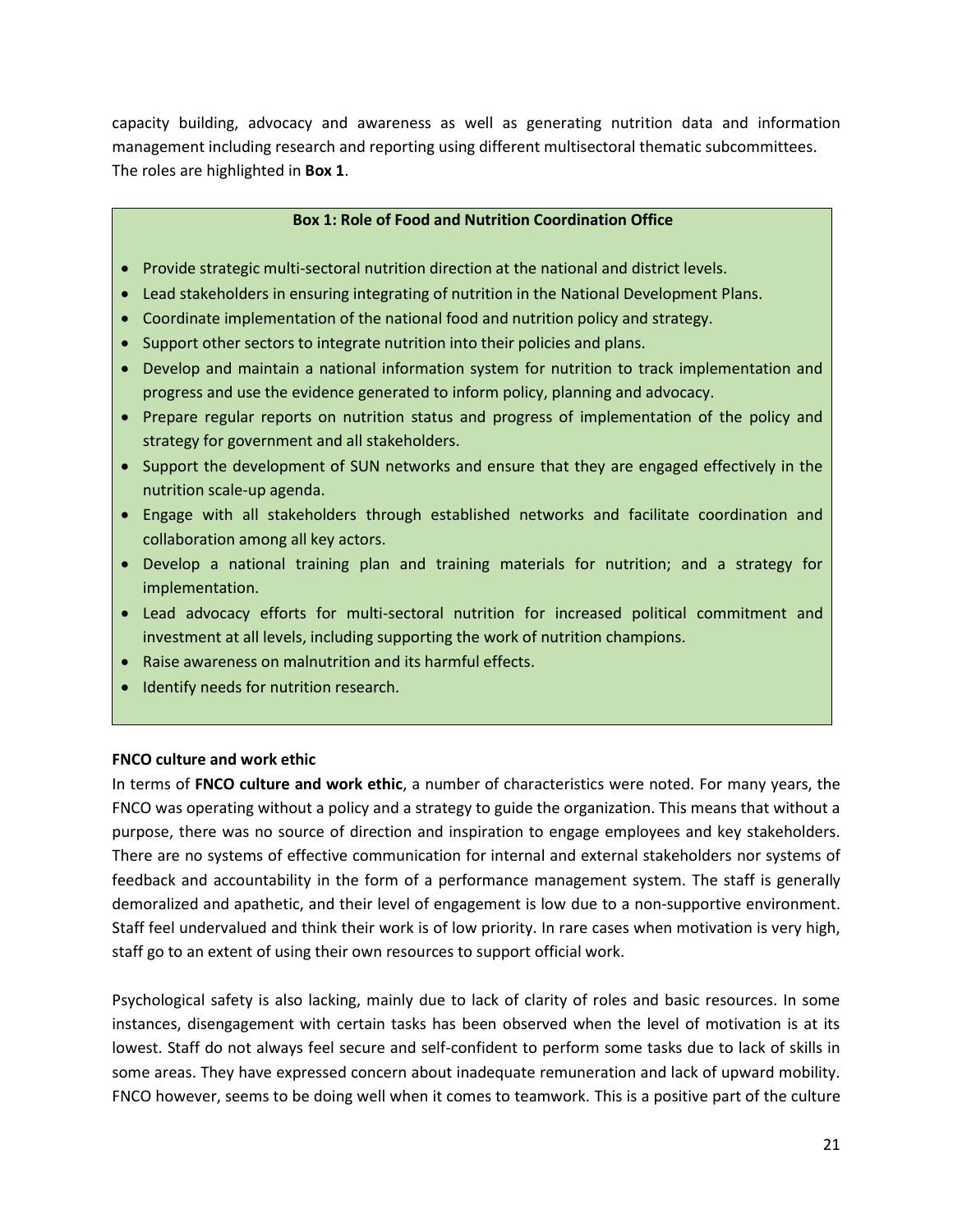that the FNCO can build on as they transform the organization. Most of their work requires the staff to work in teams, a key attribute essential for multi-sectoral coordination.

#### **Resources and infrastructure**

In terms of **resources and infrastructure**, at the national level, FNCO is housed in the Disaster Management Authority (DMA). This set up suffers from many inconveniences such as extended periods of time without electricity due to poor management by the building property owners. Similarly, at the district level, there are no offices allocated to FNCO staff. The District Food and Nutrition Coordination Office (DFNCO) staff are housed in various locations, for example, the District Administrator's conference rooms or they rent space in other departments. Often, they are not able to pay forthe rent due to financial constraints.

FNCO is severely under-resourced in terms of office equipment. Although each staff member has a computer, they are not fully functional. There is also no information and communication system, including internet and landline telephone services. FNCO offices at national level have not had internet access for over three years. Repeated requests for internet access have not been successful. Secondly, there is no telephone access, as telephone communication was terminated.

The infrastructure situation in other key Ministry Focal Points, although old is in a better condition. The Nutrition Division of Ministry of Agriculture and Food Security (MoAFS) is the oldest nutrition division in government, established in the early 1960s. It has national and district levels offices. In both locations, the offices have access to internet and telephone services. The Ministry of Health (MoH) Nutrition Division is located in the relatively new MoH building, and they have access to internet and telecommunication that is available to all other departments of the Ministry. The Nutrition Unit of Early Childhood Care and Development (ECCD) in MoET is housed in the ECCD offices. Even though the offices are old, they are in a relatively good condition. At national and district level, MoH and the MoET are resourced with basic office equipment. The Nutrition Division in MoAFS is not adequately resourced with office equipment especially demonstration materials.

#### F**unding**

F**unding** is a major constraint, thus presenting challenges for scaling up nutrition. It was difficult to obtain all the figures on funding for nutrition and nutrition-related areas, as it is not separated from the full budget of departments under which nutrition falls in the various ministries. The findings from stakeholder consultations show that significant programme funding is from international development partners. The government mainly funds salaries in MoH, MoAFS and FNCO while the nutritionist in MoET responsible for IECCD is funded by UNICEF. The budget for FNCO is M5,000,000 and 60 percent of this goes to salaries and operating expenses. FNCO does not have complete control of funds, as it is sometimes allocated for other activities that are not nutrition related. FNCO is currently receiving financial support from UN agencies for various activities and through REACH for capacity building initiatives in nutrition governance. The MoH Nutrition Unit receives considerable funding from a variety of partners i.e. WHO, UNICEF, WFP, PEPFAR, and CHAI.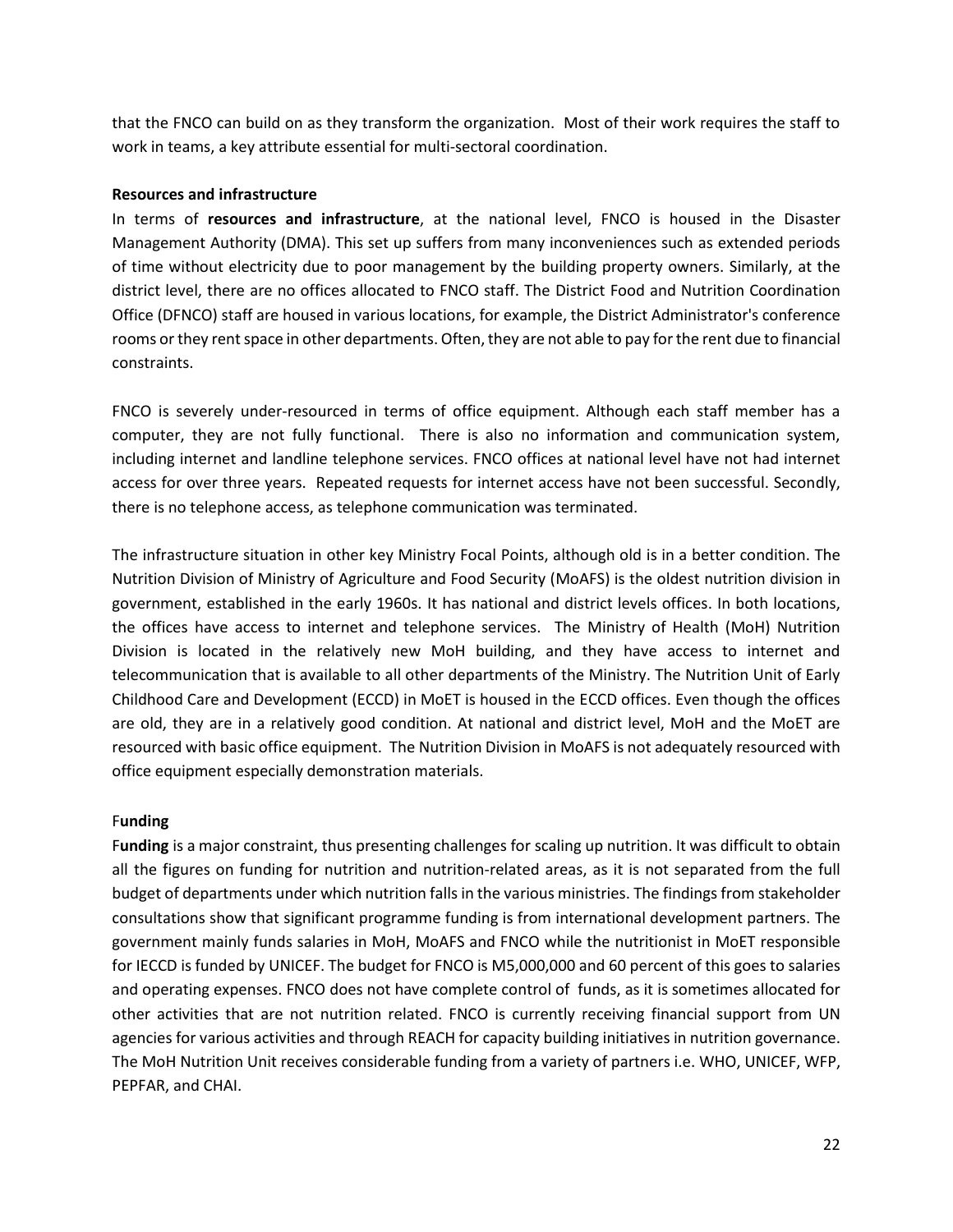## <span id="page-19-0"></span>**3.2.1 Key Capacity Gaps**

- The FNCO was not established by an Act of Parliament and, therefore, does not have the power to enforce compliance with regard to nutrition strategies and requirements.
- Although the FNCO is placed under the PMO, it no longer has the same structure and authority as other parallel authorities, such as the National AIDS Commission (NAC), Disaster Management Authority (DMA) and the Food Management Unit (FMU), which are also coordinated by the Office of the Prime Minister.
- There is limited understanding of the official mandate for the FNCO and this has contributed to the non-functionality of several committees and taskforces<sup>15</sup> related to nutrition activities. There is strong push for the revival of these committees in-order to improve coordination and enhancing convening powers of the FNCO.
- There is a feeling that the FNCO at present is exclusively focused on nutrition and with little attention placed on food security. Therefore, future work plans must emphasise the cross-cutting nature of food and nutrition and include all relevant government sectors, UN agencies, NGOs, and the private sector.
- Inadequate advocacy for nutrition at the national and district levels, including a focus on nutrition among government investment programmes.
- There are no systems of effective communication for internal and external stakeholders nor systems of feedback and accountability in the form of a performance management system.
- FNCO is under-resourced in terms of basic communication infrastructure. Financial resources, equipment and infrastructure are severely lacking. In fact, there is insufficient financial/budget support from the government.

# <span id="page-19-1"></span>**3.3 Capacity and Skills**

# <span id="page-19-2"></span>**3.3.1 Introduction**

The capacity and skills were assessed from two fronts: functional skills and technical skills. Functional skills include an analysis of capacities in terms of planning and management, engagement and convening of stakeholders; coordination of nutrition actions as well as facilitating partnerships. Under technical skills, sector specific skills and knowledge relevant for nutrition programming were analyzed.

# <span id="page-19-3"></span>**3.3.2 Functional Skills**

 $\overline{a}$ 

To better facilitate cross-sectoral coordination, the Food and Nutrition Coordination was created and housed under the Prime Minister's Office. As already discussed in section 3.2 above, FNCO is still functioning even though its authority has been severely curtailed because of the non-functioning of supporting structures. The FNCO nutrition multi-sectoral agenda is supported through several Task Teams such as the Sub-committee for National Strategic Development Plan (NSDP)- Nutrition. Despite joining the

<sup>&</sup>lt;sup>15</sup> These committees are: the nutrition technical committee; the nutrition advisory committee; the policy sub-committee; the information subcommittee; the research sub-committee; the planning and coordination sub-committee; and the micronutrients taskforce.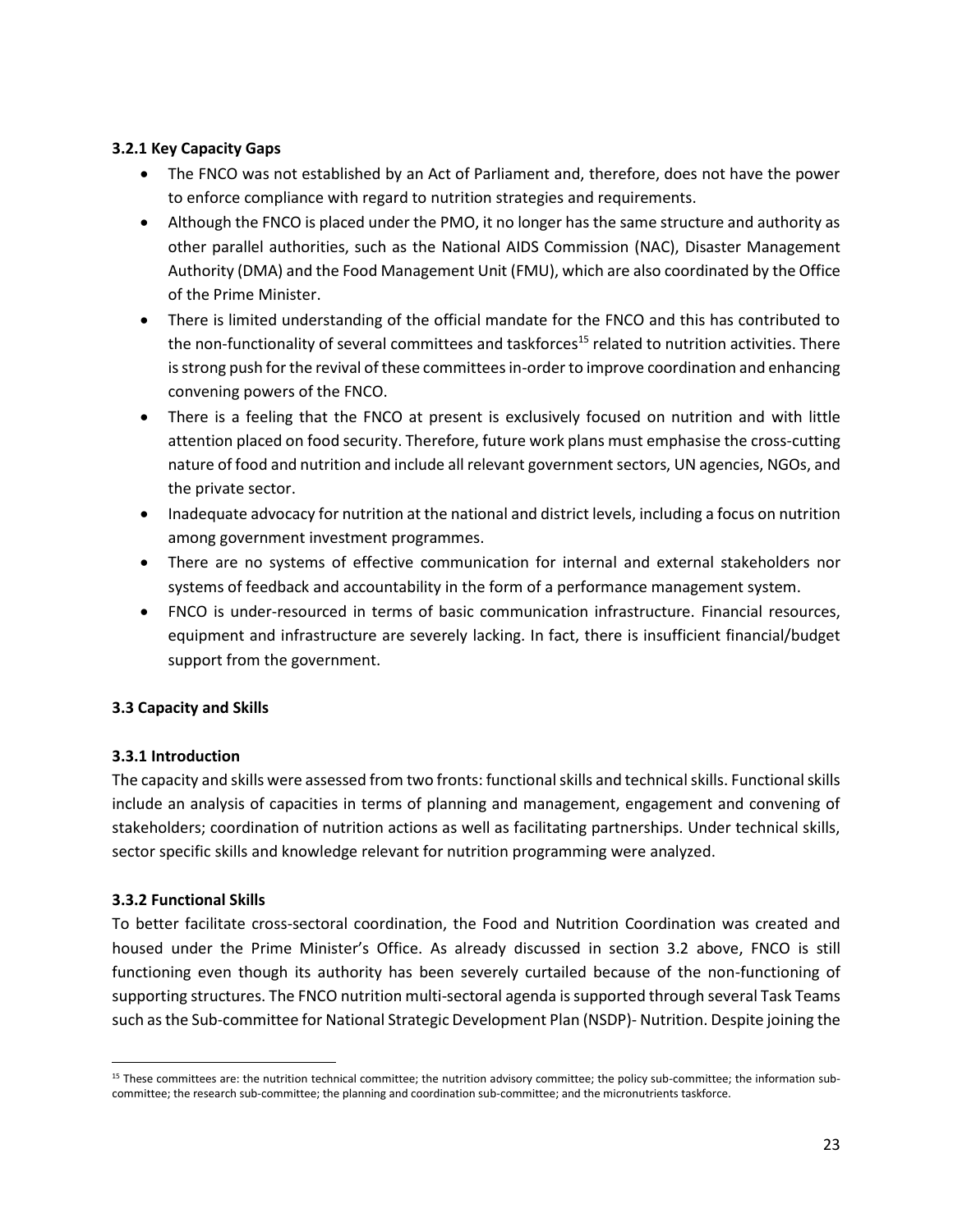SUN Movement in 2014, the country has not yet managed to put in place a multi-sectoral platform made up of all stakeholders.

The **key ministries** that play a leading role include, but are not limited to: MOH, MoAFS and MOET. MOH is responsible for a number of nutrition specific interventions under Clinical Services and Primary Health Care: infant and young child feeding, vaccinations, vitamin A supplementation and deworming, the management of acute malnutrition, HIV/AIDS and Nutrition programming, water and health sanitation for good nutrition, nutrition interventions delivered through family planning services, micronutrient supplementation.

MoAFS is responsible for food security, including small-scale food production and income generation, nutrition education which included food preparation and preservation, promoting infant and young child feeding.

MoET, on the other hand, implements comprehensive development programmes for children under five years of age, including access to antenatal and neonatal services, access to services by vulnerable children with developmental delays, HIV and AIDS or disability. The Ministry of Forestry, Range and Soil Conservation; Ministry of Water; Ministry of Tourism, Environment and Culture; Ministry of Trade and Industry; Bureau of Statistics/Ministry of Development Planning; Ministry of Local Government and Chieftainship Affairs; Ministry of Gender, Youth, Sports and Recreation; and Ministry of Social Development have a role to play towards contributing to nutrition, and should be encouraged to join multi-sectoral committees, and work closely with the FNCO.

The key ministries participate in multi-sectoral processes through nutrition focal points. Nutrition focal points have been established in key ministries such as MOH, MoAFS and MOET only.

Stakeholders such as UN agencies, NGOs, private sector, academia and civil society provide financial and technical support to implement the nutrition interventions. These include but are not limited to policy and strategy development, advocacy and research, with NGOs mostly mandated to implement nutrition interventions at community level. There is also Tthe UN Network for SUN (UNN) membership which comprise UNICEF, WFP, FAO and WHO. The UNN was established to strengthen national capacity for nutrition governance, the scaling- up of nutrition actions, as well as to increase UN effectiveness in support of national efforts to reduce hunger and malnutrition. In Lesotho, the UNN's work is guided by the Lesotho United Nations Development Assistance Plan (LUNDAP), which has already integrated nutrition. The Terms of Reference (TOR) for the team have been drafted and it has held several meetings. The UNN has a unique opportunity to align the UN plans in nutrition with national priorities.

The academia network has potential for greater engagement with nutrition issues but it is not yet well established. Lesotho's institutions of higher learning have programmes in nutrition, home economics, health science, teacher training, vocational and technical training, and hospitality training. These institutions have an opportunity to align their curriculum to national priorities. Some institutions must reposition themselves to address the current needs of nutrition, as spelled out in the strategy. Nutrition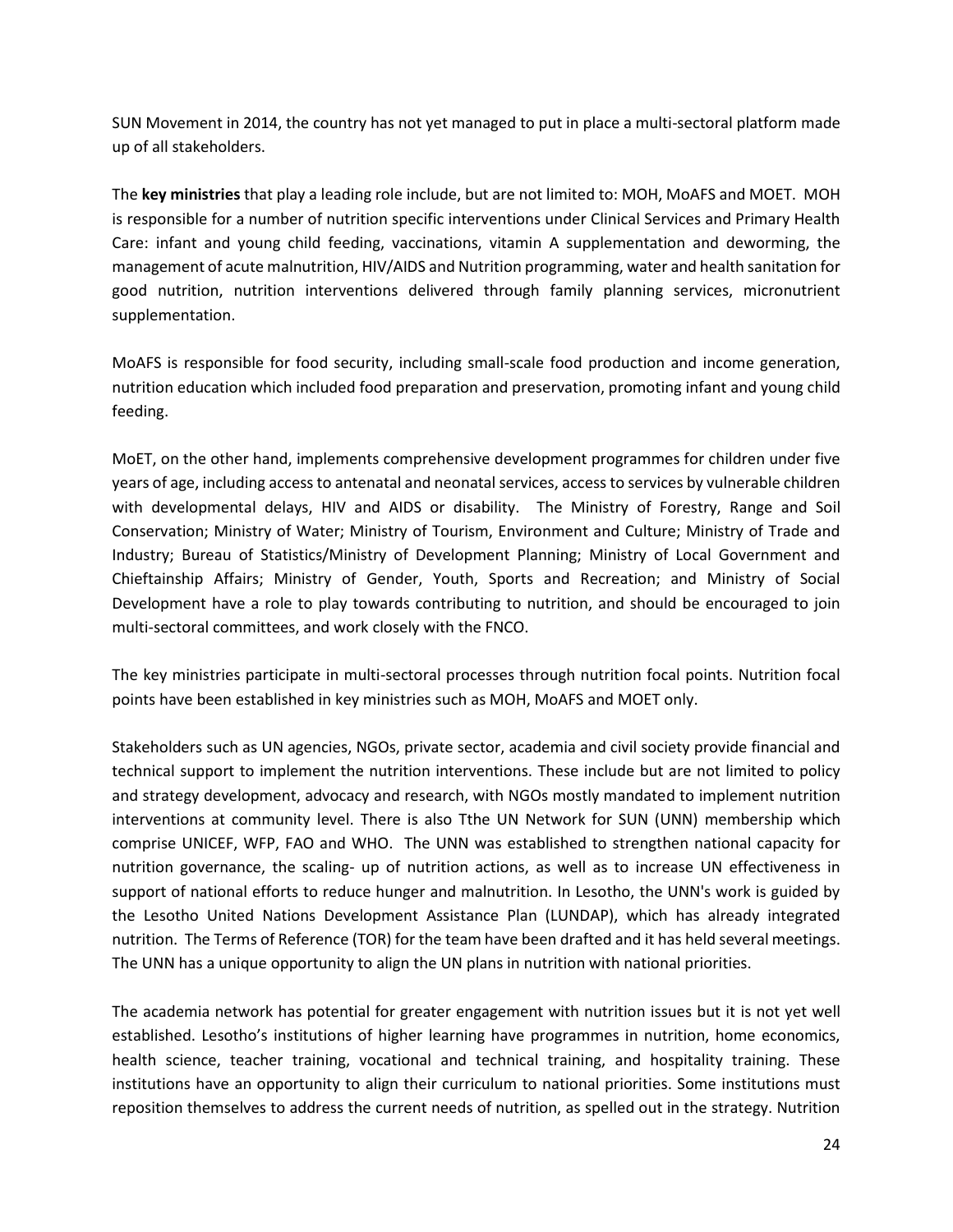courses for the training of health personnel also need to be strengthened. Academia can advise FNCO on nutrition research needs and priorities and undertake some through their institutions. There is potential for the academia to develop in-service training for community-based volunteers to strengthen nutrition counselling and education at community level. In addition, the academia can also serve on other FNCO multi-sectoral committees that are established when required.

During stakeholder consultations, the media expressed a desire to participate in FNCO events and disseminate new information on nutrition. They requested FNCO to maintain a close relationship and provide them with nutrition information in a timely manner for dissemination through various media channels (print, radio, television). Further, there was need for sensitizing media personnel in general on the value of reporting nutrition stories and news items. The media is a strategic partner for awareness creation and advocacy for nutrition. Media studies can also incorporate nutrition and in-service/ training workshops for media practitioners. After consultations with the media, two articles on nutrition were reported in the newspapers. This was a clear indication of the media's readiness to write articles on nutrition.

Civil society organizations play an active role in advancing nutrition, and some have already mainstreamed nutrition into their programmes. The majority worked closely with FNCO during the development of food and nutrition policy and have been represented on the task force committee. They also participate in district multi-sectoral teams and support multi-sectoral initiatives by organising campaigns and sharing their resources for the events. However, civil society organizations have a limited number of nutritionists, which limits their effectiveness. There is no system established yet for civil society to report to FNCO on nutrition activities and to share baseline information which they collect to monitor their projects.

The business sector is organised into associations and foundations for small and large businesses. Some parastatals license and regulate large businesses and, therefore, have convening powers over the private sector. They can facilitate meetings of members of a specific section of the private sector. Among other things, the business umbrella organisations work on policy and advocacy, and are willing to join the SUN Business Network. They can work with parastatal organisations which control and coordinate large businesses to advocate for policy reform to mainstream nutrition into their businesses and operations.

## **District level coordination**

In terms **of district level coordination**, the District Administrative Officers (DAs) are responsible for oversight of FNCO activities as well as all other district activities. The DAs play a pivotal role in calling meetings of the multi-sectoral nutrition team as they have the convening powers at district level. There are Food and Nutrition officers in nine (9) out of the ten districts. The DFNCOs is supervised by Regional Food and Nutrition Officers (RFNCO) who are based at national level. The role of the DFNCOs is to provide direction and coordination of the planning of multi-sectoral nutrition at all levels in the district, including data collection for the surveillance plan. The position of DFNCO is too junior at Grade E to perform such a coordination function when compared to similar positions of other offices such as the DMA whose District Disaster Manager is at Grade I.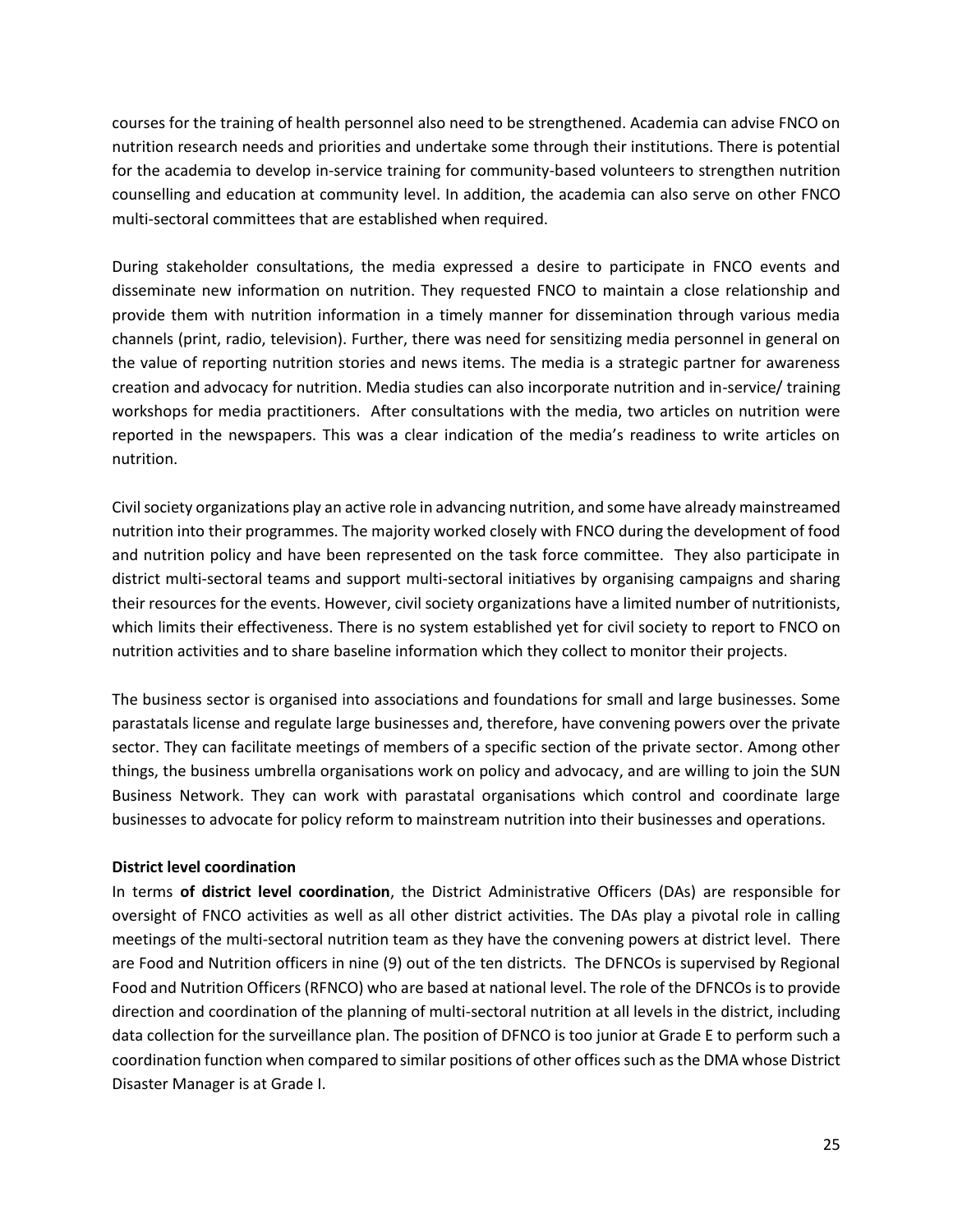FNCO has established advisory multi-sectoral committees in some districts even though they are not fully operational. Currently, the multi-sectoral teams do not have guidelines, and are working on an informal basis. The composition of the teams varies from place to place, depending on the availability and motivation of the members.

#### **At area and community level**

**At area and community level,** no formal teams have been formally established, but there is cooperation and collaboration in some areas and communities. Implementation of nutrition specific actions are done at the clinic level by clinic staff and at community level, by village Health workers. The nurses at clinics are overburdened with work and report writing. Village health workers receive training through the MOH with the use of manuals for proper infant and child care practices. Growth monitoring activities are still limited to Village Health Workers as they are the only ones who are trained and mandated by MOH. Other methods for recording growth on growth chats should be explored as others outside the health practitioners are not permitted to access the health booklets due to patient confidentiality.

## <span id="page-22-0"></span>**3.3.3 Technical Skills**

There are not enough human resources in FNCO and the key ministries to implement nutrition interventions. There was consensus across all stakeholders consulted that there are insufficient numbers of trained human resources in nutrition in all government ministries. The situation is further exacerbated by a very high vacancy rate in the key implementing departments – notably in the Ministries of Health and Agriculture and Food Security. For example, the MoH's most senior post in nutrition is vacant and the person currently acting on the post is not qualified for the position.

The level of **staffing and related level of education** in FNCO and the three key ministries is shown in **Table 1.** The FNCO has nine Nutritionists with a degree in nutrition, one Home Economist with a degree in Home Economics and five Home Economists with a diploma level at national and district levels (see Table 1). There are disparities in the level of qualifications that are required for positions of Nutritionists at the district level as some are degree holders whereas some are diploma holders in Home Economics. Moreover, the current job descriptions for staff are outdated, and do not reflect the current needs and conditions. Furthermore, they are not aligned to the mandate of the organization. The job descriptions are also not linked to performance management, and therefore do not provide clear direction on the roles of staff. The staff are not always aware about the overall vision and mission of the organization, and this has been identified as one of the demotivating factors. The staff generally lack skills in current issues on nutrition, which is necessary to develop competencies in evidence-based strategies for nutrition sensitive and nutrition specific interventions. In addition, staff lack skills in management, data collection and processing, monitoring and evaluation and report writing.

The MoAFS has a greater mix of nutrition capacities located at all levels (national, district and community levels), which is commendable. The downside is that extension agents working at community level end up focusing more on agriculture with little attention on nutrition. Considering the level of interventions implemented by MoH, having only two nutritionists at national level and 10 at district levels is undoubtedly inadequate. There are plans for elevating the nutrition unit into a division under Primary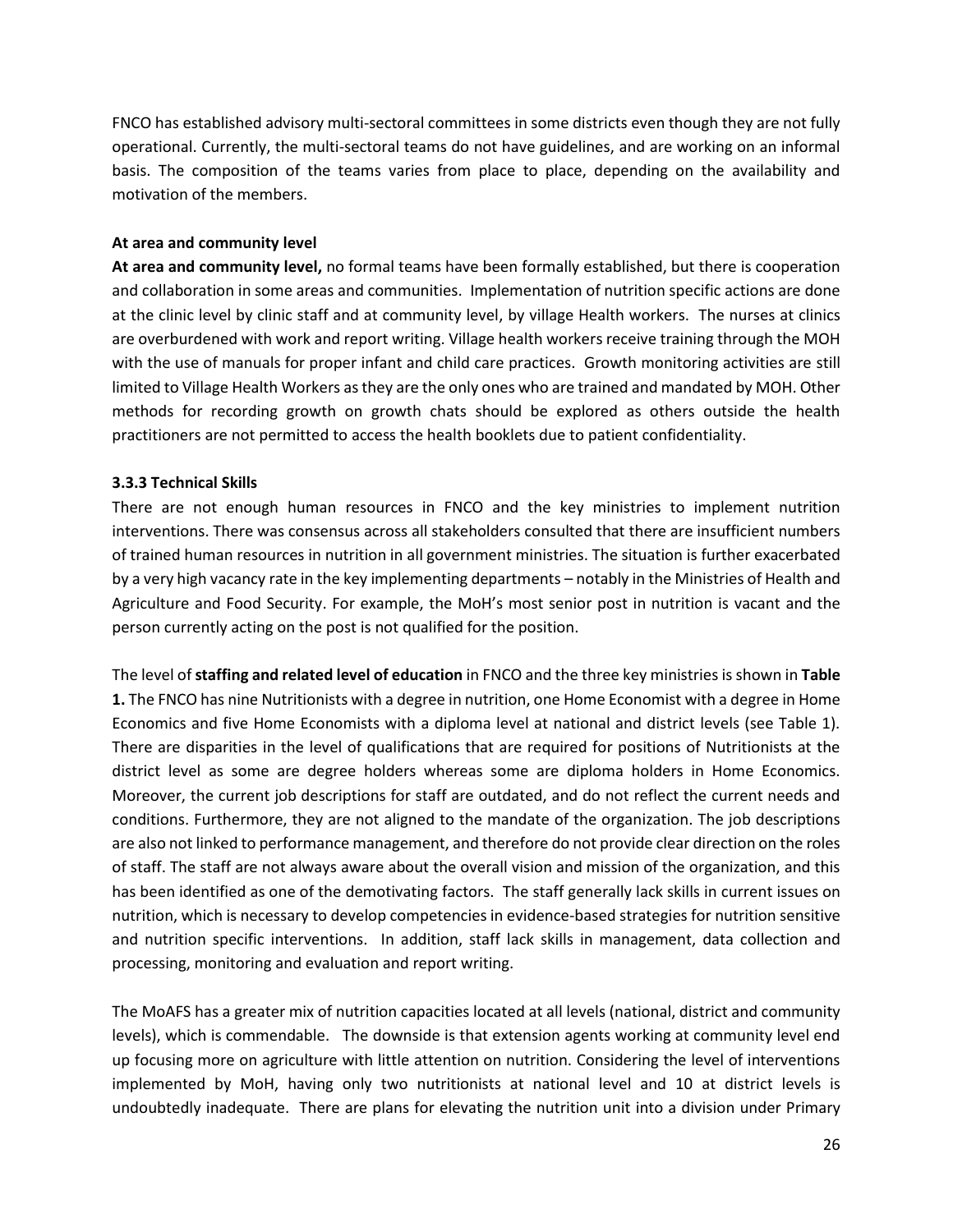Health Care and increase the number of nutritionists including at facility level. Similarly, there is an inadequate number of nutritionists in ECCD at the national level. In general, all other ministries except for MoAFS, MoH and MoET do not have any nutritionists operating as part of the structures that implement nutrition actions.

| <b>Level of Education</b> | <b>FNCO</b>              | <b>MOH</b>      |                          | <b>MoAFS</b>    |                 | <b>MoET</b>     |                 |
|---------------------------|--------------------------|-----------------|--------------------------|-----------------|-----------------|-----------------|-----------------|
|                           |                          | <b>National</b> | <b>District</b>          | <b>National</b> | <b>District</b> | <b>National</b> | <b>District</b> |
| <b>PHD</b>                | 1                        |                 |                          |                 | $\cdot$         |                 |                 |
| Masters                   |                          | $\overline{2}$  | $\overline{\phantom{0}}$ |                 |                 |                 |                 |
| Degree                    | 9                        |                 | 10                       | 5               | 10              |                 |                 |
| (Nutrition/Home           |                          |                 |                          |                 |                 |                 |                 |
| Economics/Dietetics)      |                          |                 |                          |                 |                 |                 |                 |
| Diploma                   | 5                        |                 |                          |                 | 6-7 per         |                 |                 |
| Certificate               | $\overline{\phantom{0}}$ |                 |                          |                 | districts       |                 |                 |

<span id="page-23-1"></span>**Table 1**: Summary of Nutrition Personnel in FNCO and Key Ministries

There is serious shortage of Agriculture extension staff in the districts, especially in the mountain regions. In Mafeteng and Thaba Tseka, there is a high vacancy rate for extension staff. In Thaba Tseka, which is a mountainous district, staff does not honor transfers due to remoteness coupled with lack of transport, lack of housing and most recently for security reasons. Staff tends to stay at the resource centers and at district level and not go out to the areas where they are assigned. This compromises the mandate of the Nutrition Division extension staff as they are forced to assume responsibilities of agriculture extension staff. In general, there is a higher shortage of extension staff in mountainous regions and compromises the level service delivery which is essential in this region with high incidence of malnutrition.

# <span id="page-23-0"></span>**3.3.4 Key Capacity Gaps**

- As a coordinating entity, the FNCO does not implement programmes at the community level. Sectors and NGOs serve as the primary implementers of nutrition specific and sensitive intervention. Therefore, the FNCO should facilitate the efficient utilization of community-based human resources for nutrition through multi-sectoral collaboration.
- FNCO has an insufficient capacity with regards to coordination and harmonization of the multisectoral approach to planning, implementation, and monitoring of nutrition interventions.
	- − For example, FNCO is ineffective in coordinating approaches among United Nations (UN) agencies and NGOs, which are more vulnerable to working in "silos".
	- − Discussion of nutrition issues among multi-sectoral audiences such as academia, partners and donors are poorly coordinated.
- Lack of clarity and overlap in roles and responsibilities of nutrition staff in different sectors resulting in inefficiencies and gaps;
- There is inadequate availability of skilled staff for nutrition implementation and governance. The nutrition units within key ministries have inadequate nutritionists at national and district levels.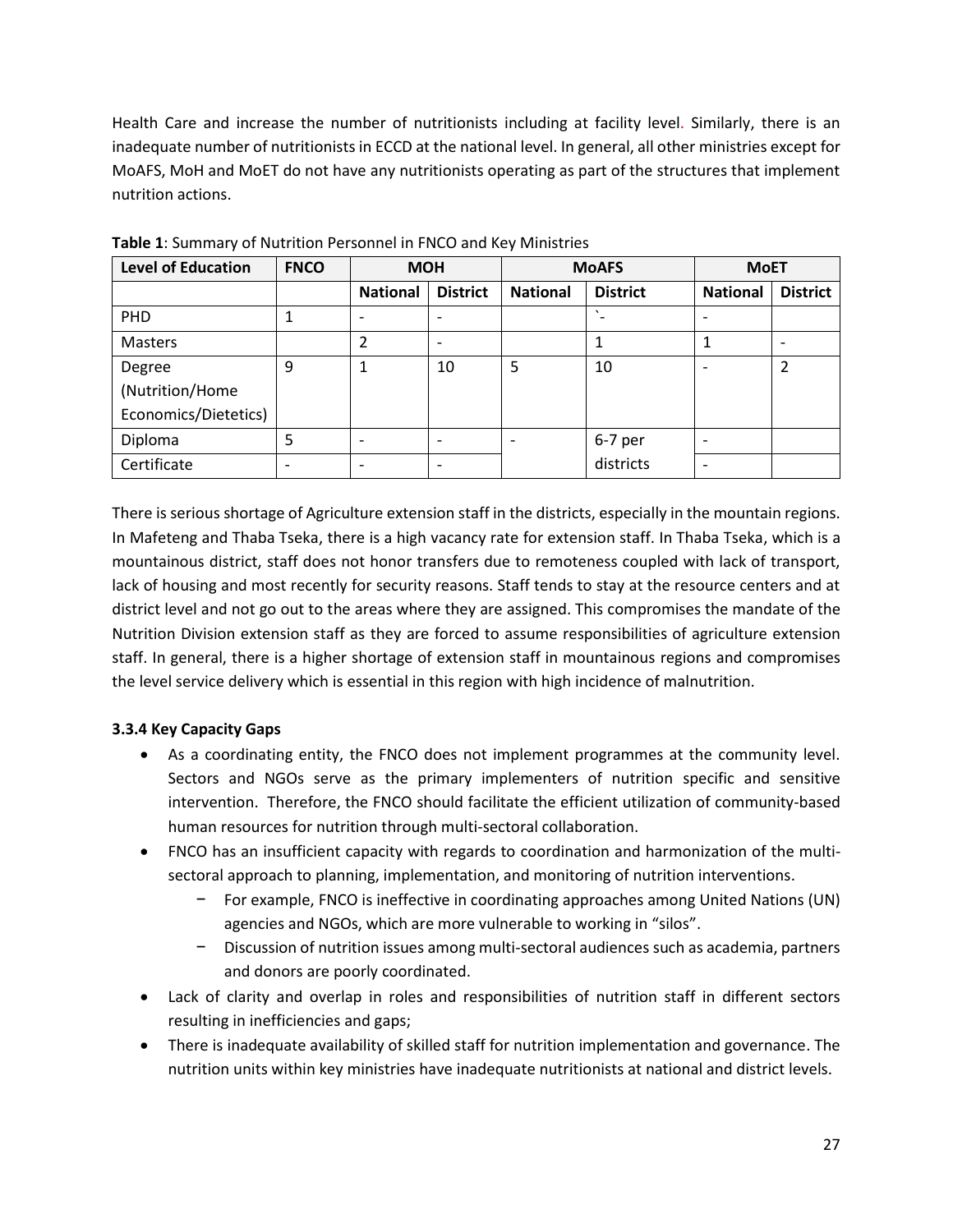- Limited technical capacity within the FNCO The structure of the FNCO lacks experienced senior managers with functional skills and lacks technical capacity at national and district levels to guide and direct staff and all key stakeholders in the sector.
- The collaboration mechanisms are also weak and cannot facilitate effective multi-sectoral collaboration. The structures are also weak due to their low positions in the ministries and lack decision making power and other resources to effectively implement sectoral nutrition policies and strategies. The limited capacity of nutritionists and their diminished power to engage effectively in the policy process negatively influences the cause of nutrition.

## <span id="page-24-0"></span>**3.4 Enabling Environment**

 $\overline{\phantom{a}}$ 

The enabling environment has been defined as "*political and policy processes that build and sustain momentum for the effective implementation of actions that reduce undernutrition"*<sup>16</sup> . There are three linked factors<sup>17</sup> deemed crucial for building and sustaining of momentum and for conversion of that momentum into results and these include:

- (i) **Knowledge and evidence** timely and reliable information about nutrition status and its determinants in programmatic contexts is crucial. Further, rigorous research is needed to capture the long-term intergenerational benefits of undernutrition prevention, with evidence communicated clearly to generate pressure on politicians to act. In the case of Lesotho, this will be elaborated in the section on evidence- based decision making.
- (ii) **Politics and governance** various stakeholders and agencies, each with different and frequently competing agendas, need to work together to reduce undernutrition. Nutrition governance in Lesotho has already been covered in the preceding sections. How high-level political momentum has been generated in Lesotho and what needs to happen to turn this momentum into results is the subject of this section on enabling environment.
- (iii) **Capacity and resources** Human and organisational capacity need to encompass not only nutrition know-how, but also a set of soft-power skills to operate effectively across boundaries and disciplines, such as leadership for alliance building and networking, leveraging of resources, and being able to convey evidence clearly to those in power has been covered in the preceding sections.

In addressing the enabling environment in Lesotho, several initiatives have been undertaken at the highest level of political leadership. The Scaling Up Nutrition (SUN) movement that Lesotho joined in 2014, is the most important symbol of the increased interest in nutrition. As SUN nears its  $4<sup>th</sup>$  year, Lesotho has made some advances in terms of building multi-stakeholder platforms, aligning nutrition-relevant programmes within a common results framework, and mobilising national resources, but more is still required.

<sup>&</sup>lt;sup>16</sup> Gillespie, S, Haddad, L, Mannar, V, Nisbett, N, Menon, P. The politics of reducing malnutrition: Building commitment and accelerating progress. Lancet 2013; 382:552–69. [http://www.thelancet.com/pdfs/journals/lancet/PIIS0140-6736\(13\)60842-9.pdf](http://www.thelancet.com/pdfs/journals/lancet/PIIS0140-6736(13)60842-9.pdf)  <sup>17</sup> ibid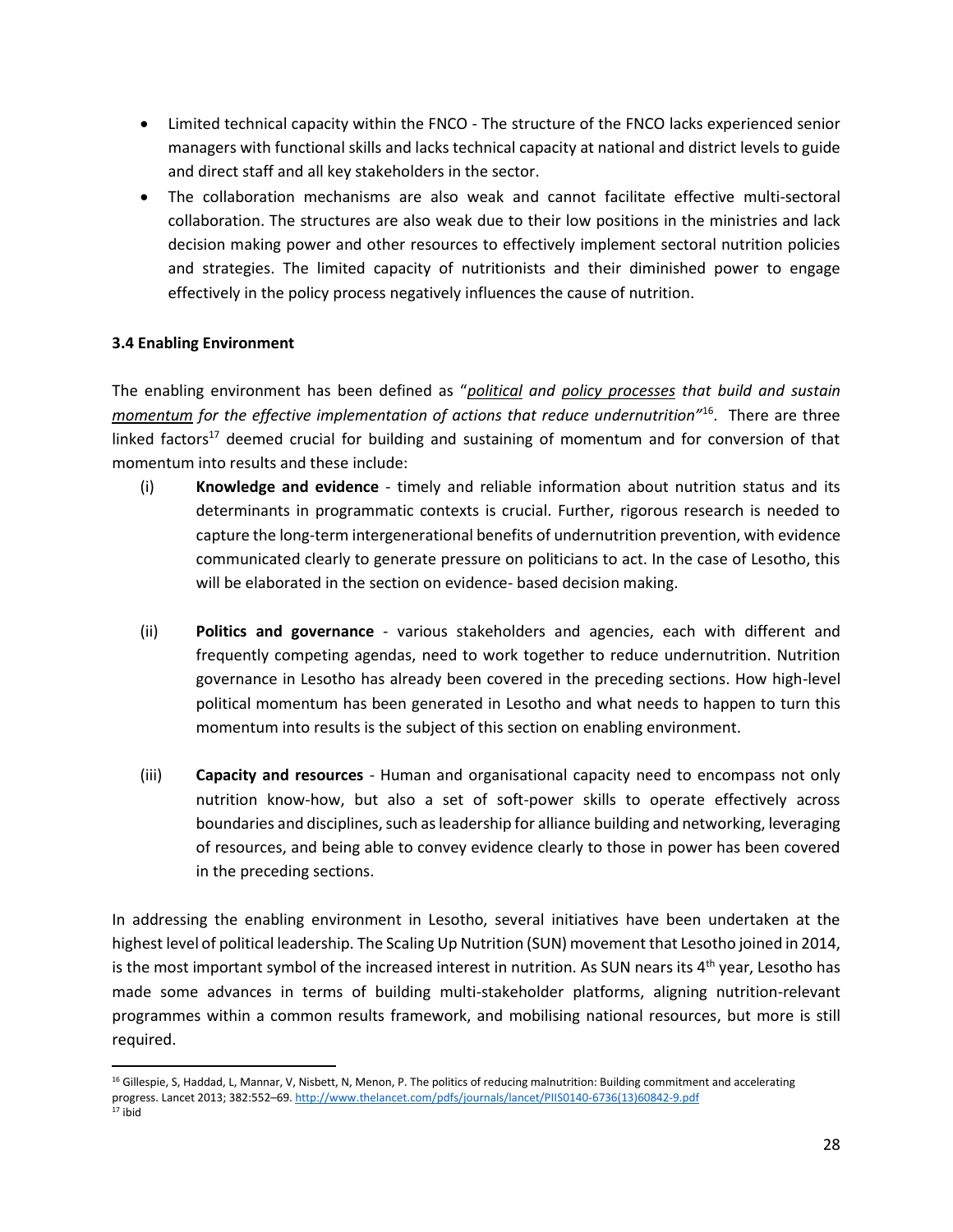Furthermore, the role of His Majesty King Letsie III as the African Union Champion for Nutrition and FAO Special Ambassador for Nutrition globally has generated high level political momentum. Her Majesty the Queen is also the patron for Breastfeeding and nutrition of children under 2 years age (0-23 Months) in Lesotho, which is commendable. In turning this momentum into results, the GoL recently launched its Zero Hunger Strategic Review that will be followed by the development of a road map. The Zero Hunger Road Map will outline concrete steps and stakeholder roles in addressing food and nutrition challenges. Other previous milestones in 2016 were the launch of the Cost of Hunger in Africa (COHA) study and the Food and Nutrition Policy.

In addition to this high level political momentum, the GoL has demonstrated its national commitment in strengthening the enabling environment for food and nutrition security through the enactment of policy and legislative frameworks. Some of the key policies are outlined in the following pages.

At the top is Lesotho's **National Strategic Development Planning process. The outgoing (NSDP) I (2012- 17)** emphasized economic growth as the most important indicator of the plan's success. It provided a basis for a cross-sectoral approach to tackling undernutrition. Amongst the NSDP's six strategic goals geared towards the achievement of the National Vision 2020, three of them had actions that relate to nutrition. In keeping with these goals, nutrition is also being emphasized in the NSDP II (2018-2023), which is currently being developed. This comes at a time when the country has just completed a comprehensive multi-sectoral nutrition overview that helped stakeholders to clearly articulate and build consensus on the nutrition problem, as well as identify core nutrition actions to be scaled up.

Another policy that has been developed recently is the **National Food and Nutrition Policy (LFNP).** It calls for a multi-sectoral approach at all levels, to address the contributing factors of malnutrition by all key stakeholders, including government ministries, civil society organisations, media, academia, United Nations agencies, and international development agencies. To operationalise the LFNP, a strategy and costed action plan to translate the policy goals and objectives into action is being finalised. What would be needed is concerted advocacy by FNCO and other stakeholders to ensure political commitment and support towards its implementation.

The National **Policy for Integrated Early Childhood Care and Development (IECCD) 2013** recognises that high levels of malnutrition contribute to developmental delays, hence inclusion of activities to cover the 1000 days up to 5 years. IECCD has articulated all the nutritional needs of the population with regards to mothers of infants and children under 5 years and has further demonstrated strategies that can guide and support all stakeholders to contribute to the development of early childhood.

**The Food Security Policy and Action Plan 2006** articulates the contribution of agriculture to food security at different levels. The Policy has categorized community members by different levels of vulnerability and has developed different interventions by level of vulnerability. It embraces three pillars (availability, accessibility and affordability) and nine sets of actions needed to achieve food security. These include: employment promotion; promotion of agricultural and food production; promotion of support services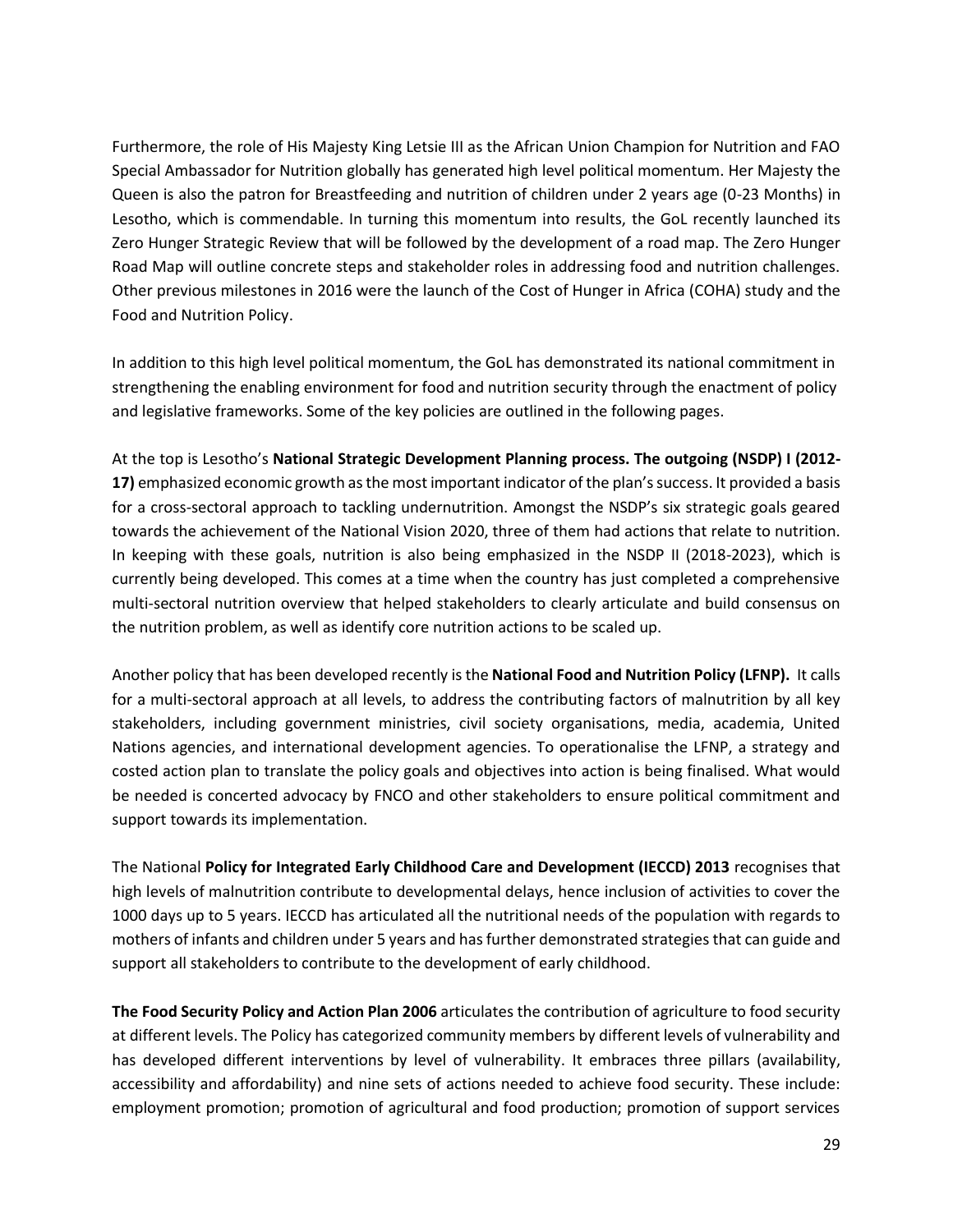and infrastructure; land tenure and food security; public transfers and social nets; HIV and AIDS and food security; ensuring availability and stability of food utilization at the national level; food utilization and nutrition; and food security information (improvements to emergency food security information systems and structures, including Lesotho Vulnerability Assessment Committee and the Early Warning Unit). A major gap is that the policy does not target nutritionally vulnerable groups – child-bearing families, families with pregnant and lactating mothers, and children under the age of two, thus completely missing the window of opportunity.

A growing body of evidence indicates that access to safe drinking water, sanitation, and hygiene (WASH) services has an important positive impact on nutrition<sup>18</sup>. Lack of access to WASH can affect a child's nutritional status in at least three direct pathways: via diarrhoeal diseases, intestinal parasite infections and environmental enteropathy<sup>19</sup>. Hence, policies that ensure universal access to adequate water and sanitation are essential. Lesotho's **National Water and Sanitation Policy 2007** undertakes to provide safe water and sanitation services to all Basotho through an inclusive participatory approach. The policy however, is still lacking in terms of explicitly recognising the contribution of the water and sanitation sector to nutrition. It does not provide guidance on how to link district and community structures to multisectoral food and nutrition coordination mechanisms to enable a better focus on target groups who are most at risk of malnutrition.

The **National Social Protection Strategy (2014/15 – 2018/19) <sup>20</sup>** provides a broad framework for development and implementation of a harmonised and coordinated social protection agenda. It ensures that programmes implemented by different government and non-government agencies complement each other for sustainable development of the vulnerable groups. The strategy embraces complementary programmes in other sectors such as school feeding, nutrition support, free primary education and healthcare. These are deemed not core social protection but have a secondary objective of providing a degree of protection against deprivation and risk.

In 2014, the GoL formulated the **National School Feeding Policy** (NSFP) which was later approved by the Cabinet of the GoL in July 2015. The NSFP sets the framework for implementation of the national school feeding programme; including both the IECCD component and the primary schools. The School Feeding Programme (SFP) provides school meals to learners from 1,425 public primary schools across the country. Anecdotal evidence suggests that school feeding has had positive impact on enrolment, stabilised attendance, increased concentration and reduced dropout levels<sup>21</sup>. The National School Feeding Policy advocates for Home Grown School Feeding (HGSF) where food commodities for the programme are sourced within the schools' localities. In an effort to achieve this, there are efforts to link smallholder farmers to schools thus creating markets for their produce—the product of which would be increased

 $\overline{\phantom{a}}$ 18 WHO, 2015: Improving nutrition outcomes with better water, sanitation and hygiene: practical solutions for policies and programmes.  $19$  ibid

<sup>20</sup> [http://www.developmentpathways.co.uk/resources/wp-content/uploads/2015/02/Lesotho-National-Social-Protection-Strategy-v8-260514](http://www.developmentpathways.co.uk/resources/wp-content/uploads/2015/02/Lesotho-National-Social-Protection-Strategy-v8-260514-with-Foreword1.pdf) [with-Foreword1.pdf](http://www.developmentpathways.co.uk/resources/wp-content/uploads/2015/02/Lesotho-National-Social-Protection-Strategy-v8-260514-with-Foreword1.pdf)

<sup>21</sup> Lesotho Zero Hunger Strategic Review, 2018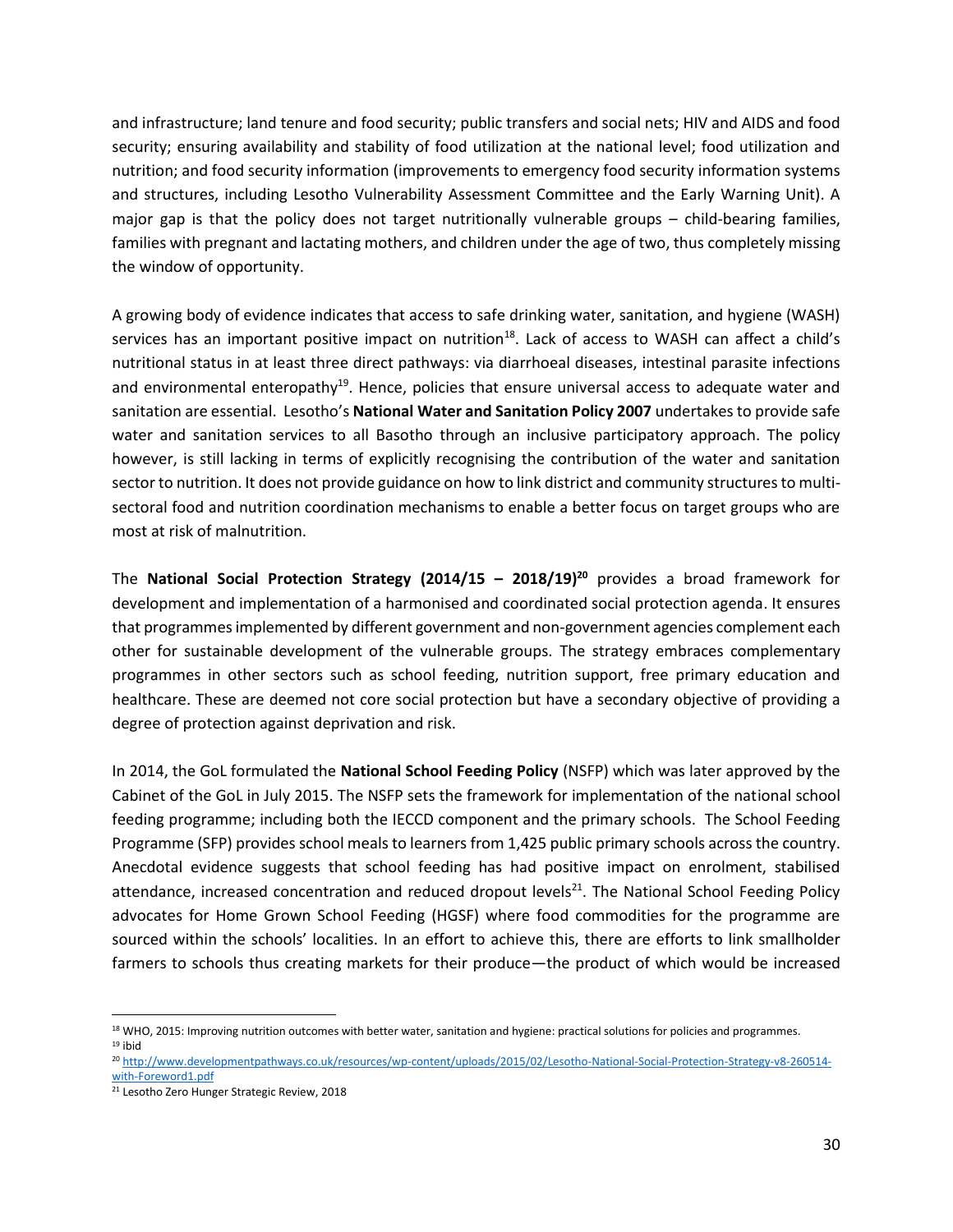incomes for farming households and increased agricultural productivity. However, this component remains weak due to lack of capacity for monitoring and evaluation systems.

The **Health Sector Strategic Plan** (**2012/2013-2016/17) <sup>22</sup>** has a vision of a healthy population living a quality and productive life by 2020. By so doing, the strategy contributes to improvement in the nutritional status of the population and to socio-economic development. It does this through promotion of interventions that reduce childhood and maternal malnutrition and micronutrient deficiencies for attainment of improved health and nutrition. The Infant and **Young Child Feeding (IYCF) Policy 2010** and National Guidelines on Infant and Young Child Feeding 2013 focus on infant and child survival for optimal feeding practice and other related maternal health and nutrition interventions. The **National HIV and AIDS Strategic Plan (2011/12 - 2015/16) <sup>23</sup>** recognises food and nutrition as critical enablers of successful programmes and treatment outcomes. Food and nutrition play a role in improving quality of life while improving patient's immunological status. In addition, the strategy states that food and nutrition facilitate access to care, as well as retention and adherence to treatment especially for malnourished HIV patients.

Another important policy is the **Lesotho National Decentralization Policy (2014**) <sup>24</sup> that aims at increasing the citizens' access to public services, ensuring quality and accountable service delivery at local levels, increasing the participation of citizens and non-state organisations in governance and service delivery, promoting equitable economic development, livelihood and economic security. Widespread access to public services lead to better levels of health care, access to water and, in turn, better levels of nutrition amongst the general population.

As noted above, many sectoral policies and plans reflect a commitment and intent to reverse the current nutrition situation. However, the overarching gap is that some of the policies and plans do not clearly articulate how sectors will contribute towards addressing the nutrition problem. Gaps in current policies and plans will need to be addressed through revision and updating and/or development of new policies where they do not exist.

Apart from policies and strategies, the GoL have developed legal frameworks that relate to nutrition although some still have gaps. The **Constitution of Lesotho 1993**, although being the highest legal instrument in the country does not make provision for the right to food and/ or water in the Bill of Rights and Principles of State Policy.

Other legal frameworks such as the **Land Act (2010)** and **Legal Capacity of Married Person's Act (2006)** have good intents towards contributing to nutritional outcomes but they lack implementation. The Land Act 2010 provides for access to land to men and women who did not previously have the right to own land. This could mean better opportunities for subsistence farming and engagement of more women in

l <sup>22</sup> GoL, 2013: Lesotho Health Sector Strategic Plan 2012/2013-2016/2017.

[http://www.nationalplanningcycles.org/sites/default/files/country\\_docs/Lesotho/19\\_04\\_2013\\_lesotho\\_hssp.pdf](http://www.nationalplanningcycles.org/sites/default/files/country_docs/Lesotho/19_04_2013_lesotho_hssp.pdf)

<sup>&</sup>lt;sup>23</sup> [https://www.k4health.org/sites/default/files/2011-2015\\_nsp\\_revised\\_2013.pdf](https://www.k4health.org/sites/default/files/2011-2015_nsp_revised_2013.pdf) <sup>24</sup> Kingdom of Lesotho National Decentralisation Policy, 2014.

[http://www.undp.org/content/dam/lesotho/docs/Other/Final\\_Decentralization\\_Policy\\_\(PDF\).pdf](http://www.undp.org/content/dam/lesotho/docs/Other/Final_Decentralization_Policy_(PDF).pdf)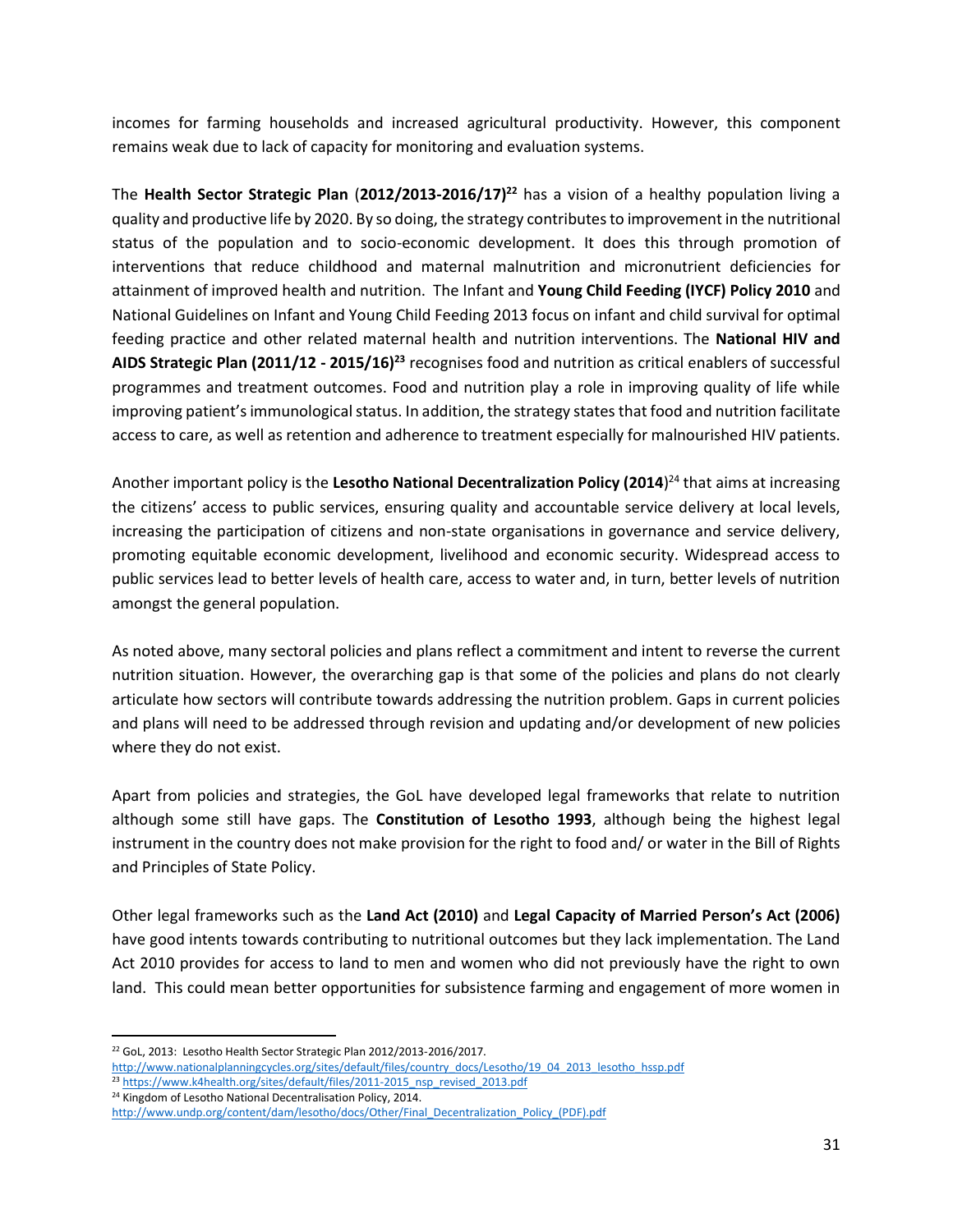farming, particularly in the rural areas, which would in turn promote nutrition. Similarly, the **Legal Capacity of Married Person's (LCMP) Act No 9 of 2006** provides for the removal of minority status of married women and enables them to carry out certain acts provided for in section 3 independently, such as the right to enter alone into contracts, to act as executrix of a deceased estate, to register immovable property in their name, and to act as directors of companies.

**The Children's Protection and Welfare Act 2011** promotes the best interests of the child in various ways, including the child's right to food, water and a caring environment. Section 11 of the Act provides that a child has a right to access education, adequate diet, shelter and medical attention. Section 11 arguably makes the most significant contribution to child nutrition in the country as it places immense emphasis on the right to an adequate diet.

**The National AIDS Co-ordination Framework** provides for the acceleration and enactment of the Public Health Bill. A Public Health Bill, including, regulations have been drafted and awaits enactment by Parliament. This Bill provides for the establishment of the national health system in Lesotho in order to create an adequate legal environment for the provision of health services in Lesotho.

**The Disaster Management Act 2 1997** makes provision for emergencies arising from disasters. The mitigation of collateral damage created by natural disasters can contribute to the prevention of malnutrition and diseases resulting from disasters such as severe climatic fluctuations.

# <span id="page-28-0"></span>**3.4.1 Overarching Capacity Gap**

The main finding is the existence of weak legal and policy frameworks in the country which do not adequately provide an enabling environment for multi-sectoral nutrition. This apparent gap emphasizes the need for nutrition to be mainstreamed in all policies, frameworks and strategies.

## <span id="page-28-1"></span>**3.5 Evidence Based Decision Making**

In the previous section, the focus was on how Lesotho is increasing commitments towards nutrition through various policies and legal frameworks. While this is essential, several factors have been found to prevent effective leadership and evidence-based decision making for nutrition in many countries. These can include a lack of national and local level knowledge of undernutrition and its causes, as well as a lack of evidence and data on nutrition to inform policy, programming and advocacy<sup>25</sup>. Moreover, country decision-makers also face challenges to the effective use and interpretation of the nutrition data and information that does exist<sup>26</sup>.

l <sup>25</sup> Nisbett, N; Wach, E; Haddad, L & Arifeen, S. E. What drives and constrains effective leadership in tackling child undernutrition? Findings from Bangladesh, Ethiopia, India and Kenya. Food Policy 2015

<sup>26</sup> International Food Policy Research Institute. 2014 Global Nutrition Report (2014). http://globalnutritionreport.org/thereport/the-report-2014/<sup>26</sup> Nisbett, N; Wach, E; Haddad, L & Arifeen, S. E. What drives and constrains effective leadership in tackling child undernutrition? Findings from Bangladesh, Ethiopia, India and Kenya. Food Policy 2015

<sup>26</sup> International Food Policy Research Institute. 2014 Global Nutrition Report (2014)[. http://globalnutritionreport.org/thereport/the-report-](http://globalnutritionreport.org/thereport/the-report-2014/)[2014/](http://globalnutritionreport.org/thereport/the-report-2014/)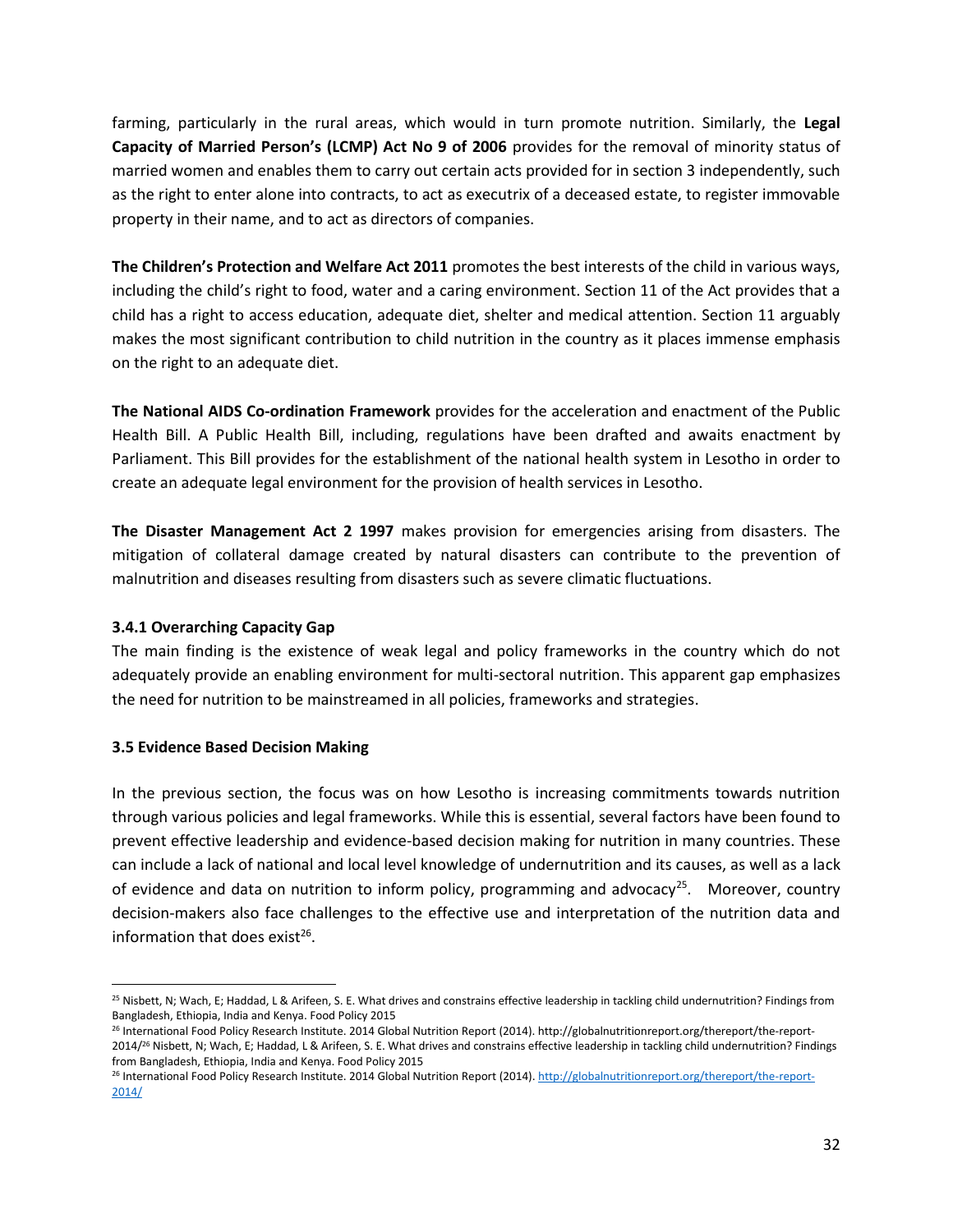The situation is not different in Lesotho. FNCO is responsible for monitoring and tracking the progress of cross-sectoral actions in nutrition. Yet, to date the national nutrition programmes do not have a reliable information management system to inform effective planning and continuous monitoring of the programmes. This is despite the availability of raw information such as data on birth registrations and on the growth of children under-five collected through all health facilities and by Village Health Workers<sup>27</sup>. It has not been possible to consolidate and compile data due to inadequate staffing and transport facilities.

An attempt was made in 2002 to establish a National Nutritional Surveillance System (NSS) in Lesotho, which was managed by FNCO, with financial and technical support from UNICEF. At its best, the NSS collects, analyses and disseminates information on nutritional status on a quarterly basis; identifies areas and groups at risk of malnutrition; and issues early warning to relevant stakeholders on nutrition related problems<sup>28</sup>. However, the system functioned sporadically and proved to be too demanding for FNCO to maintain. The key challenges with the nutrition surveillance system are listed below:

- a) FNCO technical staff do not have the relevant capacity to manage all the components of the system and they still lack ability to trouble shoot and resolve most problems on their own.
- b)Not all indicators and associated variables are practical, relevant or easy to collect and compile without overstretching FNCO's human and financial resources, as well as logistics.
- c) The surveillance task team needs to complete the manual and operationalise it. The team will require training and technical support to complete the task.

Attempts are underway by the MoH and its implementing partners to integrate/strengthen the nutrition surveillance within the Health Management Information System as part of the District Health Information System (DHIS2). The absence of reliable information stored in appropriate formats has made assessing the impact of implementation of nutrition interventions difficult. In the absence of electronic growth monitoring and/or nutrition surveillance programme, the assessment of nutrition status relies on the periodic population-based studies to inform the impact and trends of nutritional status, which unfortunately give only periodic information.

At a broader level, the Lesotho Vulnerability Assessment Committee in its 2016 annual assessment deliberately integrated nutrition indicators. To achieve this, a household questionnaire collected information on anthropometric measurements [weight in kilogrammes, height in metres, mid upper arm circumference (MUAC) in centimetres and presence of oedema], livelihoods, and access to health, HIV, gender, water and sanitation. Further the Lesotho Demographic Health Survey (LDHS) is undertaken by MoH, with the support of the Government of Lesotho, and a host of international development partners. The LDHS (2014)<sup>29</sup> was the third health survey to be conducted in Lesotho, in collaboration with the worldwide Demographic and Health Surveys Programme. It provides updated estimates of basic demographic and health indicators, some nutrition indicators for children under five, as well as some indicators of maternal nutrition. The LDHS is by far the most used source of nutrition data, as it is readily

 $\overline{\phantom{a}}$ 

<sup>&</sup>lt;sup>27</sup> Lesotho Zero Hunger Strategy Review, 2018

<sup>&</sup>lt;sup>28</sup> Isaacson, B (2008): Scoping Study on Food Security Information; Consultancy Report

<sup>&</sup>lt;sup>29</sup> Ministry of Health (2014): 2014 Lesotho Demographic Health Survey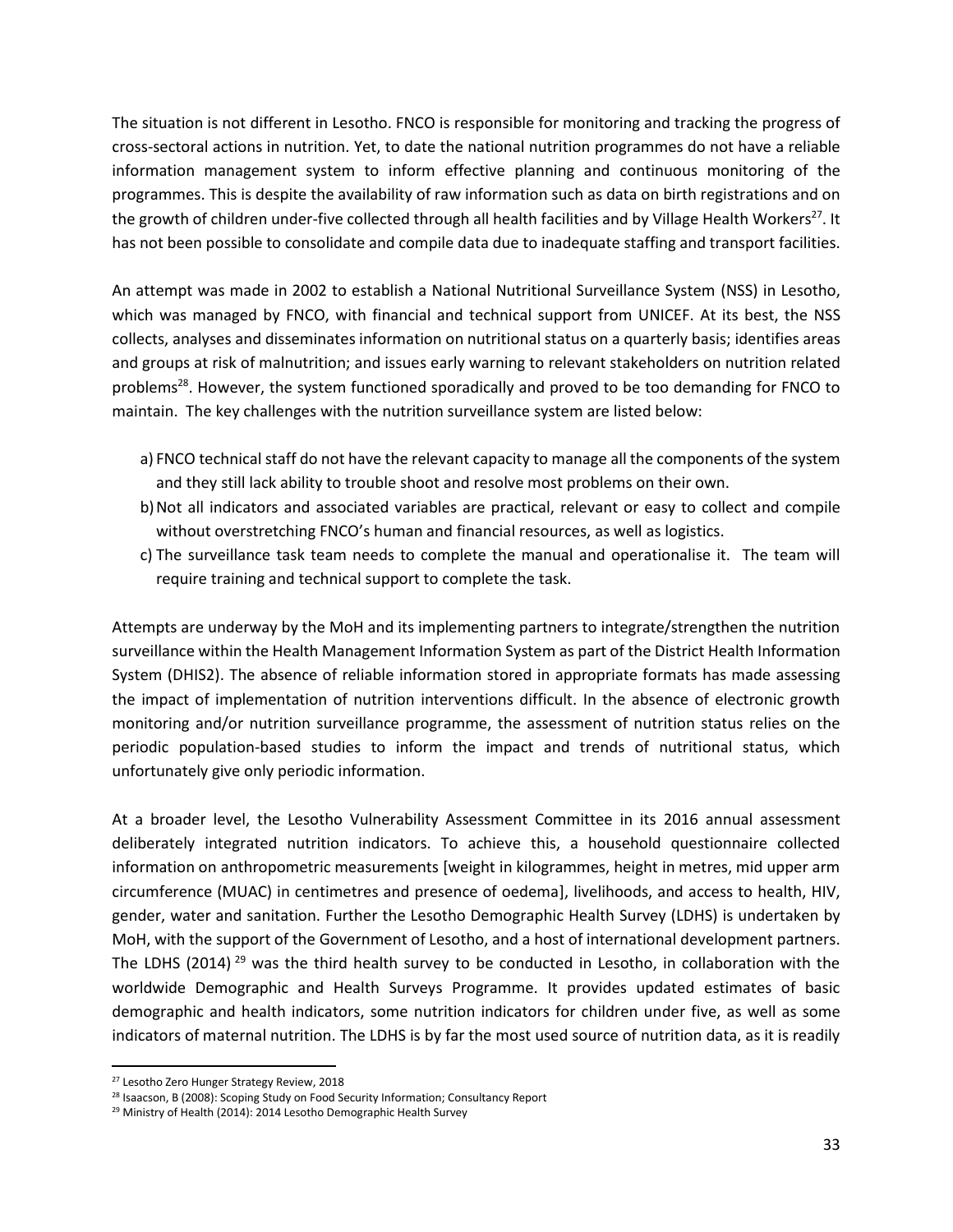available even though it is conducted periodically every five years. In the future, the LDHS would do well by expanding some of the nutrition indicators.

Nutrition surveys are not a permanent fixture in Lesotho, primarily due to limited financial resources. The last nutrition survey was conducted in 2007 following a drought emergency<sup>30</sup>. The survey estimated the acute malnutrition rate of children aged from 6 to 59 months; the mortality rate of under 5 and population and was meant to provide a baseline for the strengthening of the surveillance system in Lesotho. It specifically determined the levels of measles, Vitamin A, deworming and immunization coverage, assessed food consumption among children aged from 6 months to 17 years; assessed prevalence of morbidity (diarrhoea, cough) in children aged from 6 to 59 month and information on women's nutritional status. The survey was done using the Standardised Monitoring and Assessment of Relief and Transition (SMART) methodology. The survey has not been conducted since then due to funding constraints. Similarly, nutrition research studies are limited. Even the few that are available are not easily accessible. Currently, a research agenda for nutrition has not been developed.

 $\overline{\phantom{a}}$ 

<sup>30</sup> WFP Factsheet- Lesotho Nutrition Survey (Nov – Dec 07)[: http://documents.wfp.org/stellent/groups/public/documents/vam/wfp172173.pdf](http://documents.wfp.org/stellent/groups/public/documents/vam/wfp172173.pdf)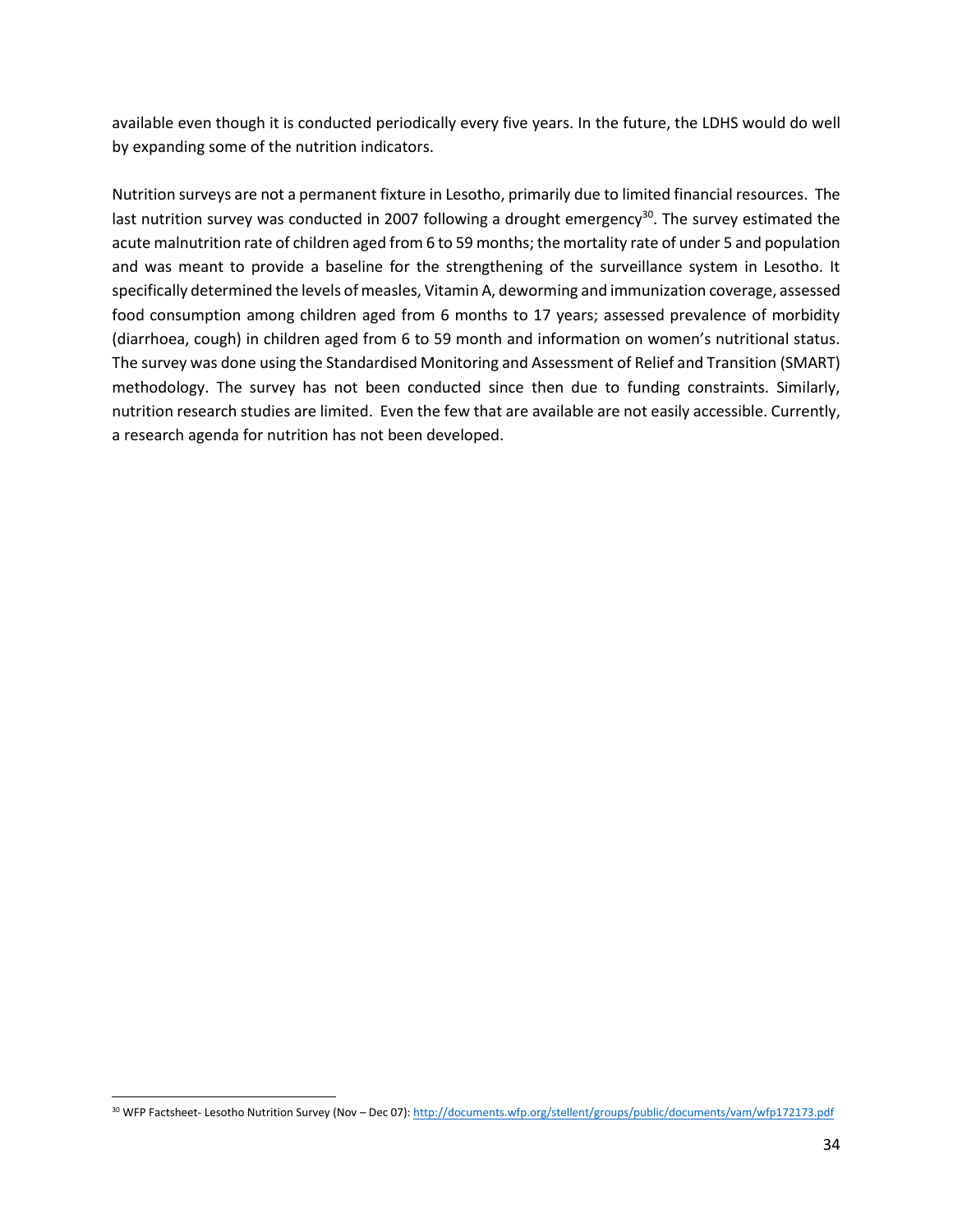## <span id="page-31-0"></span>**SECTION 4: RECOMMENDATIONS**

## <span id="page-31-1"></span>**4.1 Introduction**

The assessment has reiterated the governance challenges that previous studies and reports have highlighted. In general, the FNCO is relevant to lead and coordinate the multi-sectoral structures responsible for nutrition actions but needs to be capacitated to effectively discharge its mandate. The governance structures that were established in 1977 are no longer functioning and must be resuscitated to meet the present-day realities in the country. All key units responsible for nutrition (FNCO, MOH, MOAFS and MOET) lack capacity due to shortage of human resources, effective structures, financial resources, office equipment and transportation.

There is progress in that some key legal frameworks and policies are available to direct nutrition actions to scale up nutrition within several government ministries. The Lesotho Food and Nutrition Policy and the much-anticipated nutrition strategy are currently being developed and will further clarify the roles of key stakeholders and set targets and a monitoring framework. The development of NSDP II provides a further opportunity to elevate nutrition to the development agenda, and it is important that FNCO leads stakeholders in articulating the nutrition component in alignment with Lesotho Food and Nutrition Policy and strategy.

## <span id="page-31-2"></span>**4.2 Recommendations**

## <span id="page-31-3"></span>**4.2.1 Revitalize FNCO's overall coordination architecture**

There is a need to review and to reform the governance structures for multi-sectoral coordination of nutrition as they are no longer functional. The Lesotho Food and Nutrition Council which was composed of a Cabinet Sub Committee and chaired by the Prime Minster no longer exists and has not existed for many years. The Nutrition Advisory Team composed of Principal Secretaries of key ministries and chaired by Government Secretary no longer exists either. The government has grown in size and complexity since 1977 when these structures were established and there is a commitment to scale-up nutrition. It is, therefore, recommended that the government considers an alternative structure to strengthen nutrition delivery in the country.

- The national level coordination mechanisms should be strengthened through the establishment or strengthening of a National Food and Nutrition Advisory Team, and the multi-sectoral task teams and the SUN networks should also be developed, reviewed and strengthened.
- District level structures should be formed at district, council and community levels and aligned to the Local Government Structures established in each district. The Heads of Departments who are organized through the Heads of Department Meetings should take an active role in overseeing the implementation of multi-sectoral nutrition actions. The District Food and Nutrition Officers will give regular updates of plans, activities and progress report to the Heads of Departments. Heads of Departments will in turn report and give updates to their principals at national level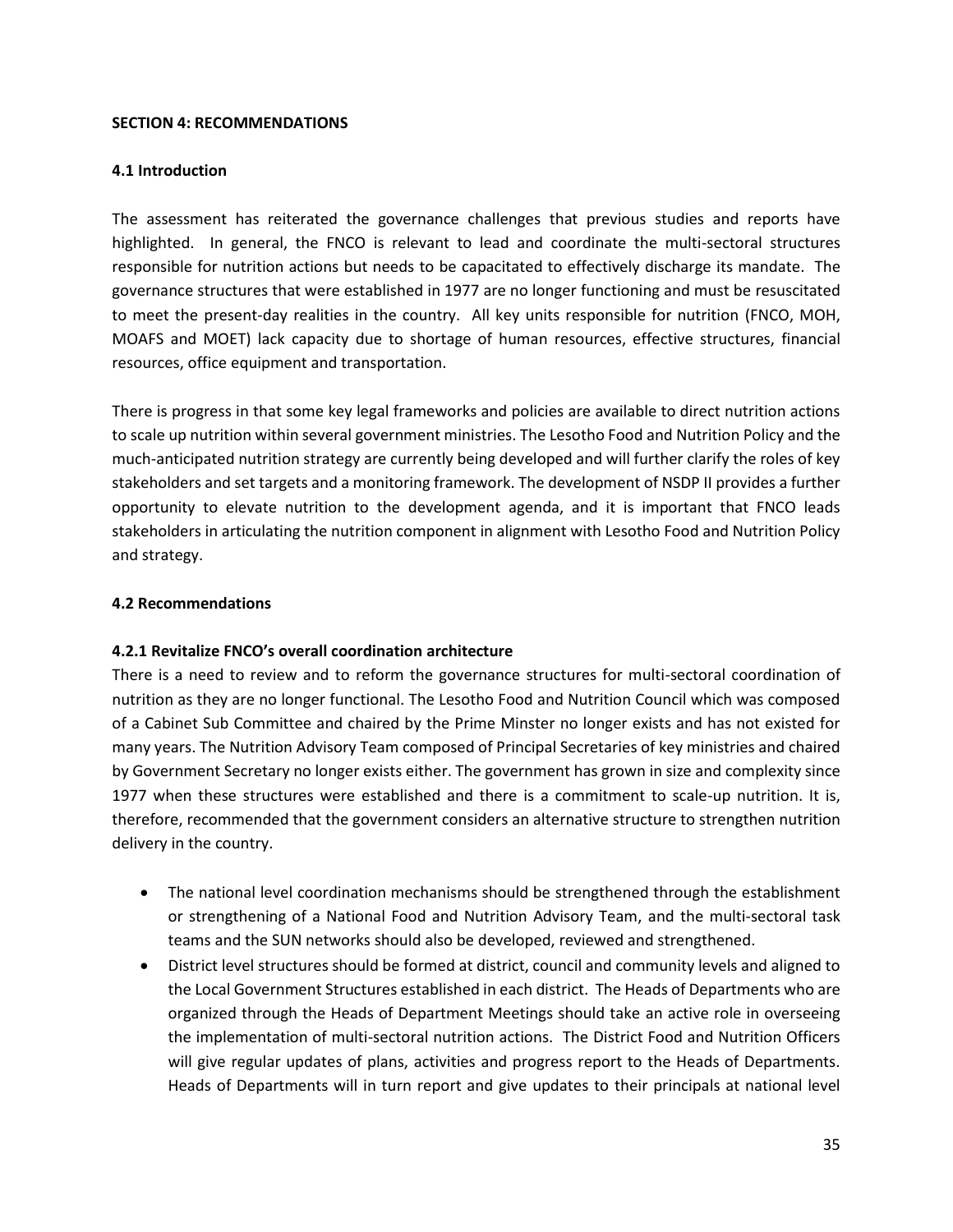using established communication and reporting structures so that the national level is aware of plans and activities at district level

• Multi-sectoral coordination should be strengthened by a redefining of roles and responsibilities of all stakeholders. Joint planning and management of programmes needs to be improved to avoid duplication of effort by different agencies and partners working in silos and to enhance effective use of resources.

# <span id="page-32-0"></span>**4.2.2 Elevate the FNCO to a Food and Nutrition Commission**

The Food and Nutrition Coordination Office (FNCO) has capacity gaps caused by ineffective governance structures and inadequate human and financial resources to effectively discharge its mandate. The elevation of the FNCO into a Commission willstrengthen strategic leadership and coordination of nutrition interventions. It is therefore recommended that:

- Government elevates the FNCO to a Food and Nutrition Commission/Authority which will need to be commissioned by an act of Parliament. The elevation of FNCO will need to be undertaken by government and led by the Cabinet Office using procedures that are already in place.
- A board should be constituted to play an oversight role over Food and Nutrition Commission on behalf of government and report to the Prime Minister on the status of malnutrition in Lesotho. Under this arrangement, the Food and Nutrition Commission will act a Secretariat of the board.

# <span id="page-32-1"></span>**4.2.3 Enhance high-level political commitment on nutrition**

- A cabinet sub-committee on multi-sectoral nutrition will need to be formed and chaired by the Prime Minister. This sub- committee ought to provide political support and guidance to scaling up nutrition efforts.
- It is recommended that a multi stakeholder platform which comprises principal secretaries of key ministries and SUN network representatives be established by the Government so that they may advise and support scaling -up actions through their respective ministries and programmes.

# <span id="page-32-2"></span>**4.2.4 Implement a capacity building plan for FNCO and partners**

- The transformation of FNCO should also include capacity building for staff through in-service training and long-term training where required, developing systems for effective operations of the secretariat and adequate resourcing for secretariat.
- Senior managerial and technical positions for people with relevant skills in policy development and implementation, programme planning and implementation, monitoring and evaluation and data management, behavior change communications and material development for nutrition education should be established. These positions have been recommended for the new FNCO secretariat in line with the new food and nutrition security policy. Senior management positions in finance and administration have also been recommended to develop and implement effective systems.
- Implement training courses based on the list of training topics provided for in the nutrition strategy currently under development, particularly for FNCO staff and for the key ministries, as well as other key stakeholders at national, district, council and community levels.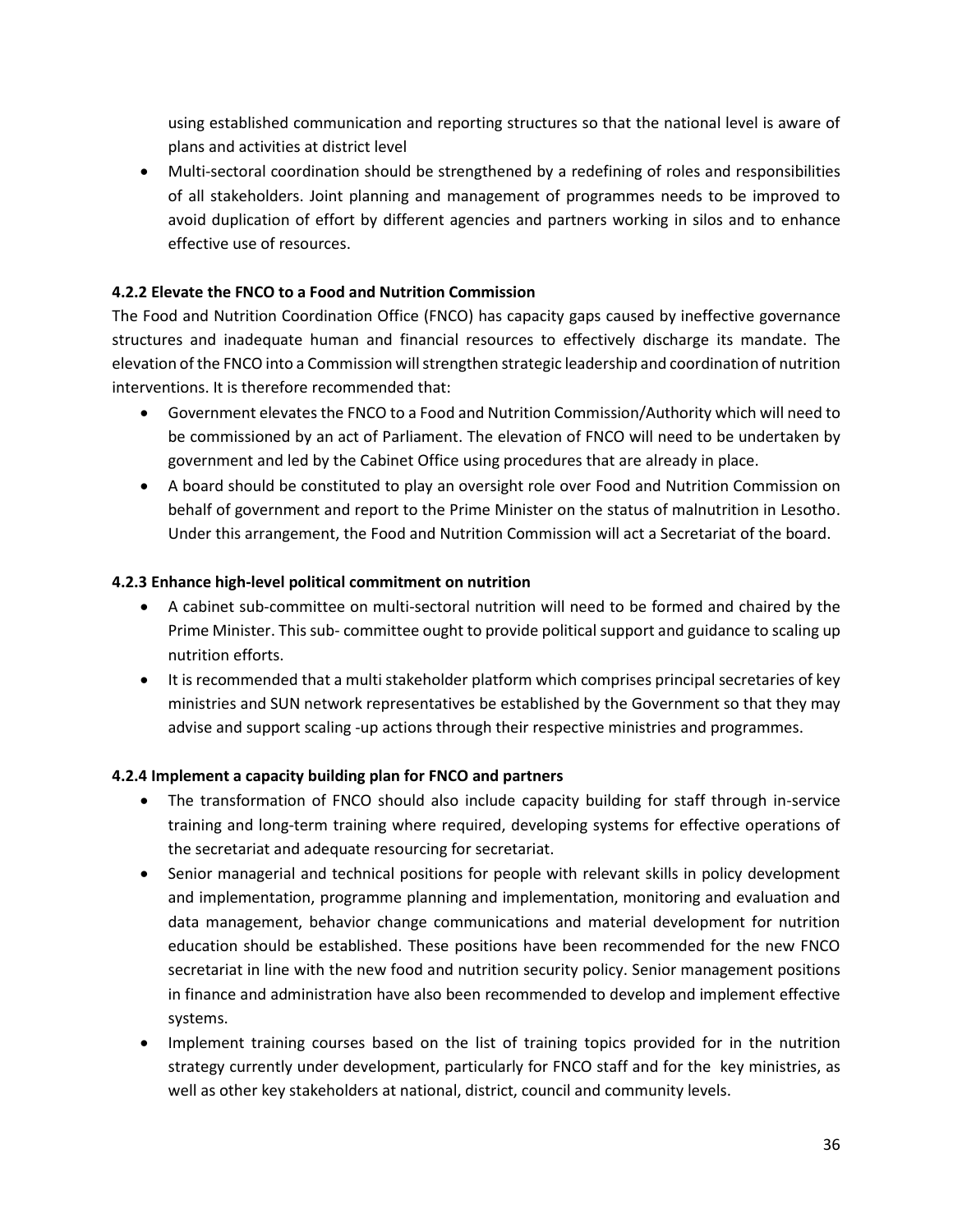- The focal persons should be individuals who are senior in their organisations and are able to make decisions. At least two focal persons per institution should be appointed to ensure consistent participation and continuity. Nutrition focal points can be invited to serve in any of the multisectoral structures based on their expertise.
- Apart from MoH, MoAFS and MoE, there are no nutritionists in all other ministries. Therefore, nutrition focal points in other ministries would have to be capacitated in nutrition.

## <span id="page-33-0"></span>**4.2.5 Strengthen integration of nutrition key Ministries**

## **Ministry of Agriculture and Food Security**

- The Nutrition Division currently does not have a policy and strategy to guide the district level structures. There is therefore an urgent need to develop a new policy and strategy for nutrition and food security to enable the unit to function at a more strategic level and to guide the ministry on how to mainstream nutrition in the Food Security Policy.
- A capacity assessment of the Nutrition Division should be undertaken together with the development of a strategy to inform a capacity building strategy for the Division. The main challenge at community level is lack of adequate numbers of nutrition field staff to implement nutrition activities. As has been highlighted, the other challenge is that the role of nutrition extension agents has been augmented to perform all agriculture services leaving little time for nutrition. The Ministry needs to appreciate the role of the nutrition division which goes beyond food security but is concerned with nutrition of all vulnerable groups including children, pregnant and lactating women, people living with HIV and AIDS, youth and the elderly.
- Training manuals on nutrition sensitive actions should be developed by the national office with the support of FNCO and other key stakeholders. Training should be rolled out to nutritionists at district level who will then train nutrition field staff and other stakeholders at community level. The nutrition division can lead in the training areas that include small scale food production, storage, processing and preparation as well as in income generation activities at community level.

## **Ministry of Health**

• A capacity assessment should be considered to assess the role of the Nutrition Unit and the resources available and to make recommendations on improving the structures and adequacy of resources as well as the location of the unit. The Ministry of Health has developed guidelines on infant and young child feeding practices which can be used to train all other key stakeholders through the recommended capacity building plan. The nutritionists in the MOH can facilitate training in all areas concerned with infant and young child feeding and maternal and child health and nutrition.

# **Ministry of Education**

• ECCD has developed a comprehensive policy and strategy to guide its actions. The most limiting factor is a severe lack of human resources. There is one nutritionist working in the Ministry of Education under the National Curriculum Development Department (NCDD). The MOET has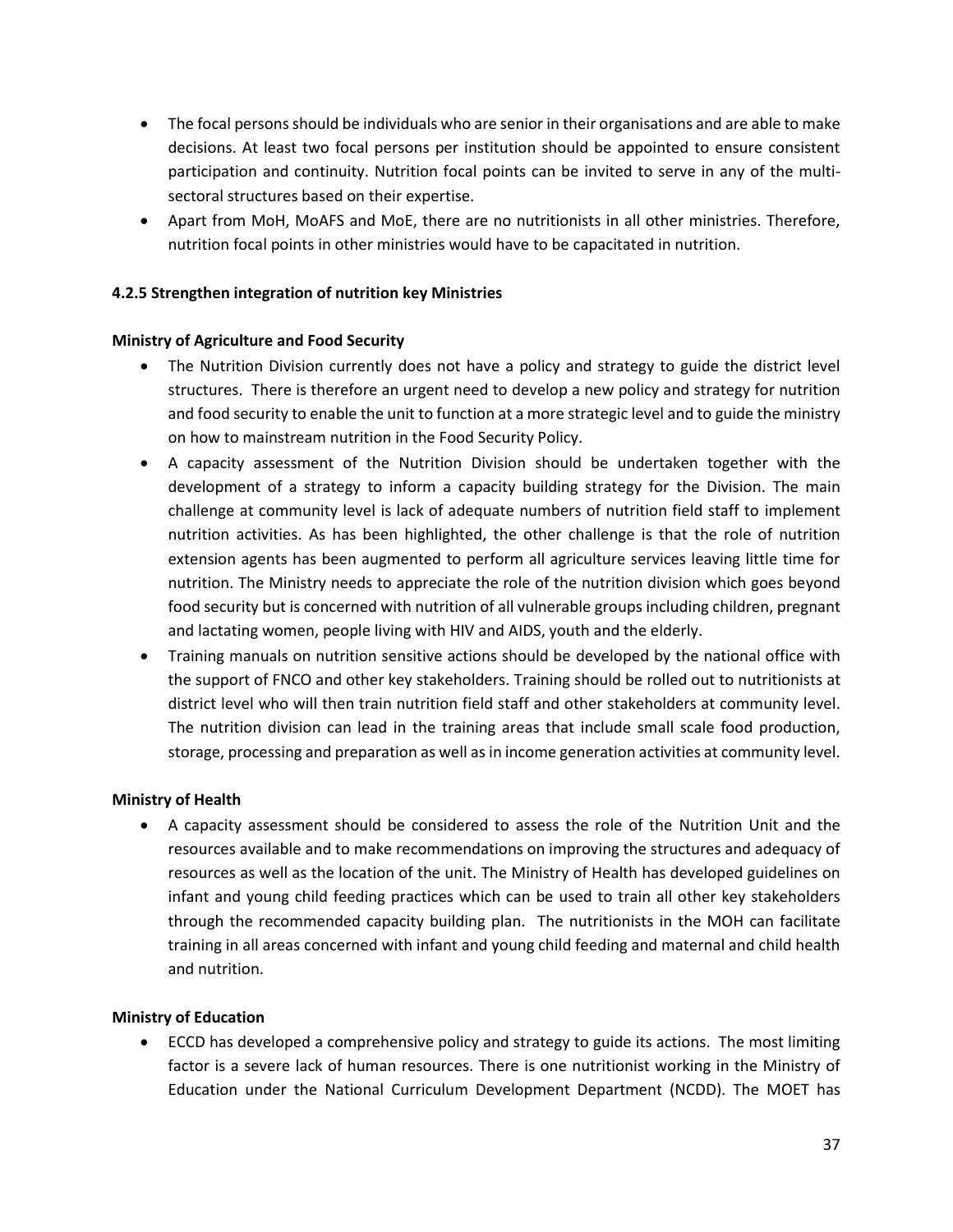initiated a process of curriculum review for the ministry, and a curriculum task force composed of institutions of higher learning should be formed to provide technical expertise and support to the process. The school feeding unit has no nutritionists at national level and is supported by the ECCD nutritionists. At district level there are 2 nutritionists based at district level in the school feeding programme in Thaba Tseka, Butha Buthe and Maseru.

• There was no evidence that the high-level government structures that were formed to support the programme are still functioning. The school feeding programme has been supported by a school feeding task force at FNCO. Transportation for monitoring the suppliers is severely limited. An assessment of the capacity of the school feeding structures was undertaken in 2014 in line with the development of the school feeding policy and recommendations made on proposed structures was not approved. The assessment of the school feeding programme should be revisited and should include an assessment of the ECCD and should be undertaken to determine NCDD structures to determine their effectiveness and to make recommendations for strengthening the structures. NCDD has experience in early childhood care and development strategies and can lead training in these areas.

#### **Nutrition Focal Persons**

• Focal persons for nutrition do not exist in all other government ministries except in ministries who have nutrition units and within key partners. Focal persons should be appointed by FNCO and a training programme on introduction to nutrition must be developed and implemented to give the focal persons basic skills on malnutrition problems in Lesotho and strategies to combat them. The training should also incorporate planning and monitoring and evaluation aspects. The focal person for nutrition should also be identified at district level, and they should constitute the district multi-sectoral nutrition teams.

#### <span id="page-34-0"></span>**4.2.6 Increase funding towards nutrition**

- Government is recommended to earmark 3% of the budget towards nutrition activities in all key ministries to facilitate scaling-up of nutrition.
- Development partners are encouraged to commit themselves to supporting all key ministries to undertake capacity assessments and support capacity building of the units through providing technical expertise and financial resources for nutrition activities.
- Government need to also advocate for budget increase to support scaling-up of nutrition in parastatals, civil society organizations, United Nations Agencies, international Agencies, academia and media through an allocation of a minimum of 3% of their budgets.
- Transportation is a limiting factor in all government ministries at national and district levels due to financial constraints. Sharing of transportation by the key stakeholders is an issue that needs to be discussed and a strategy developed on a more efficient use of transport by multi-sectoral nutrition programmes.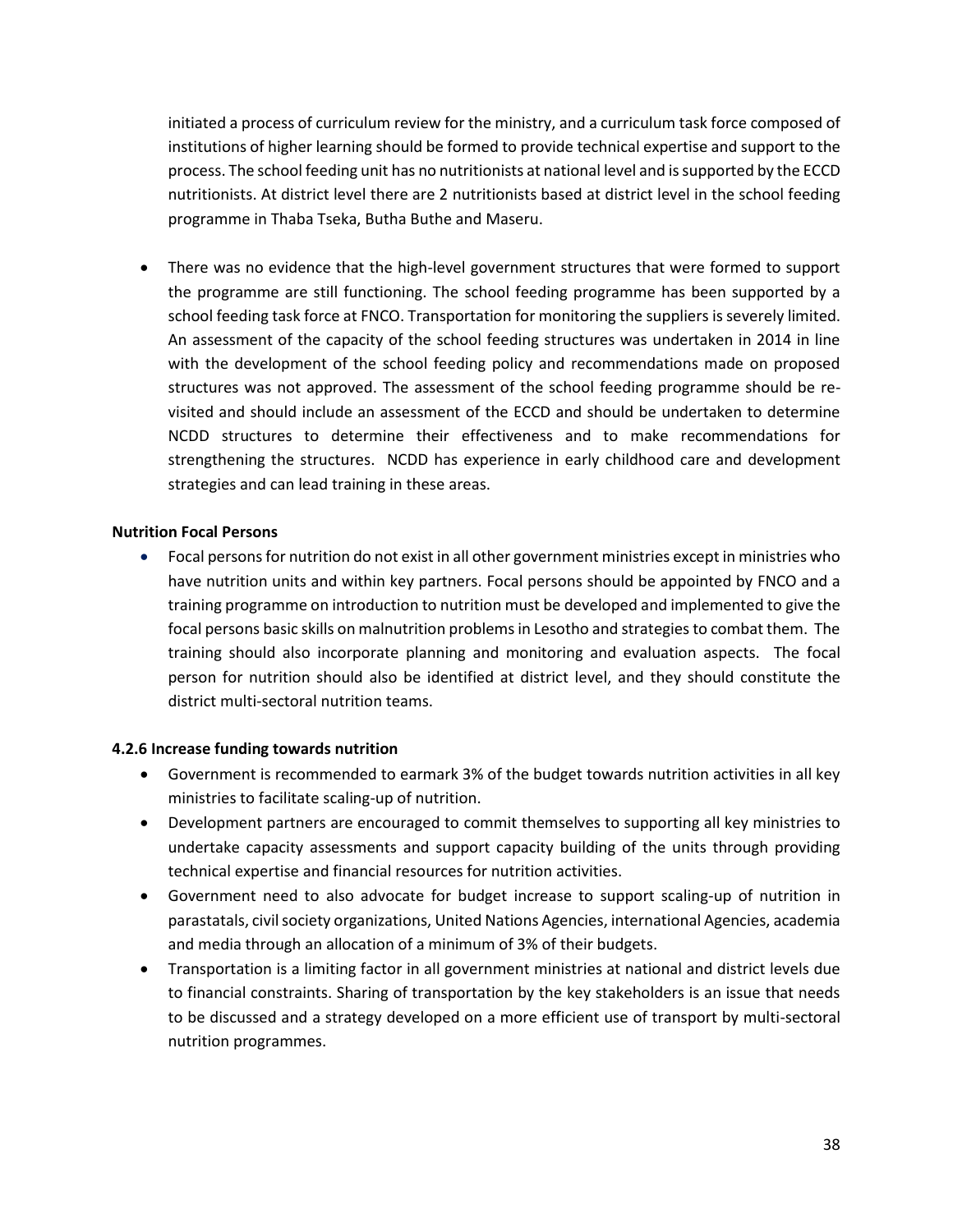## <span id="page-35-0"></span>**4.2.7 Strengthen nutrition Evidence-Based Decision Making**

- FNCO will require support from government and development partners in the development of a robust and sustainable nutrition surveillance system.
- Nutrition studies must be undertaken in the interim period, at the least once in two years to supplement the DHS surveys.
- FNCO together with institutions of higher learning should review and develop a research agenda and partner with international institutions of higher learning at regional and international level to conduct studies in specific areas where they are gaps in knowledge. Currently there is a need to conduct a micronutrient survey.
- There are inadequate national systems in place for monitoring nutrition and reporting to the Ministry of Planning, to the Prime Minister and another national structure. The ongoing development of the nutrition strategy will develop a nutrition monitoring framework which can be used by all key stakeholders at all levels. FNCO ought to develop a system for all stakeholders to report against the national nutrition monitoring framework.

## <span id="page-35-1"></span>**4.2.8 Develop an Advocacy and Resource Mobilization strategy for the Capacity Development Plan**

- An advocacy and resource mobilization strategy for the implementation of the capacity development plan should be developed. The proposed strategy should include advocacy and resource mobilization actions for the capacity development plan.
- Advocacy and sensitization on the needs to reduce levels of malnutrition to achieve national development efforts should be undertaken at all senior levels of government, especially by the office of the Prime Minister and all key ministries, by ministers, the Government Secretary, Principal Secretaries, parliament, senate and other national bodies and structures.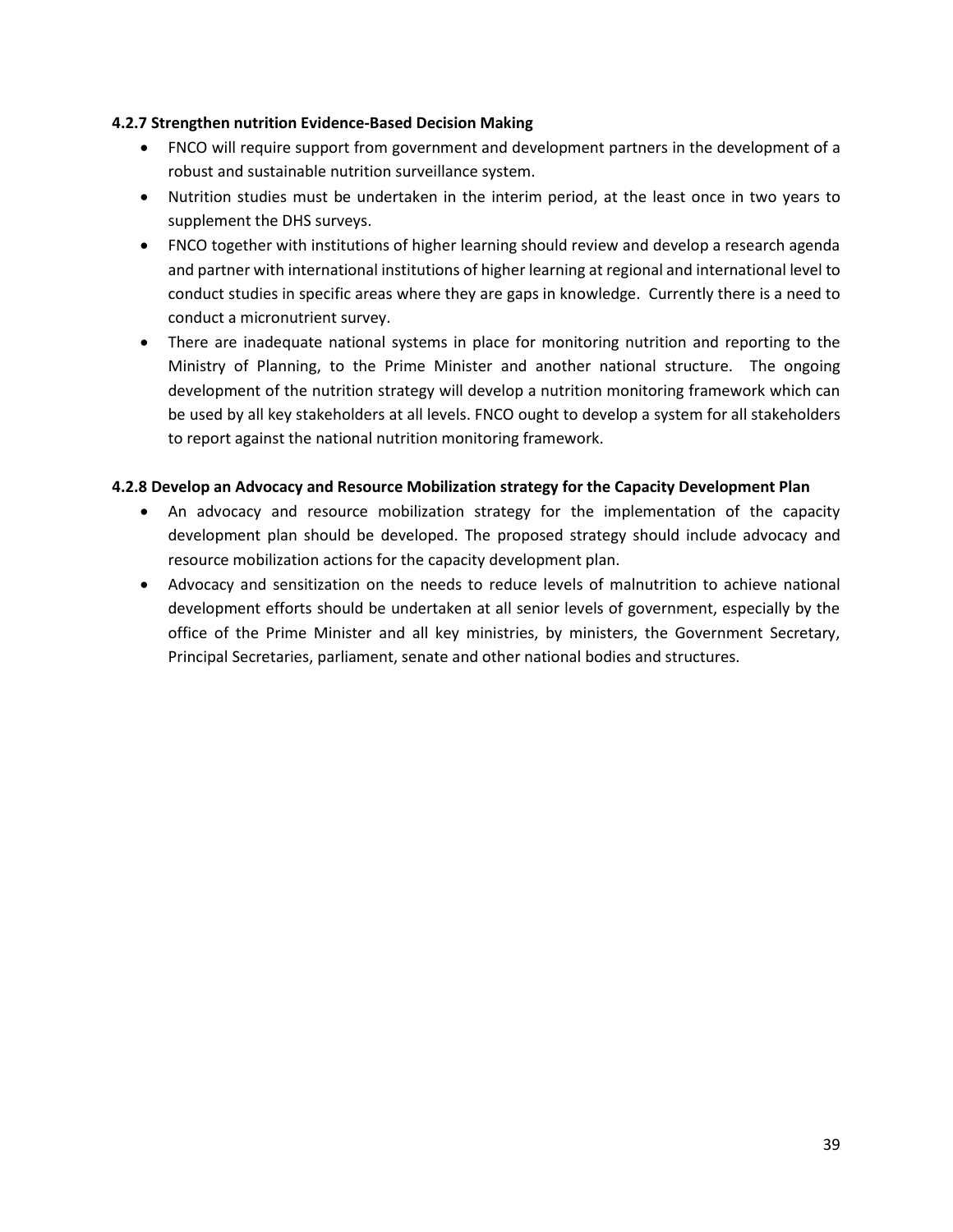## **5.1 List of stakeholders interviewed**

<span id="page-36-0"></span>

| <b>NAME &amp; SURNAME</b> | <b>POSITION</b>                     | <b>MINISTRY / DEPARTMENT</b>   | <b>EMAIL ADDRESS</b>        | <b>CONTACT NUMBER</b> |
|---------------------------|-------------------------------------|--------------------------------|-----------------------------|-----------------------|
| Mr. Setlaba Monaheng      | Director                            | Ministry of Small Business and | Setlaba084@gmail.com        | 58855554              |
|                           |                                     | Develop                        |                             |                       |
| Mr. Lekhooe Machate       |                                     | $\mathbf{u}$                   |                             | 58747458              |
| Mrs. Kholumo              |                                     | <b>World Vision</b>            |                             |                       |
| Ms. Mantopi Lebofa        |                                     | Technologies for Economic      | mantopi@yahoo.com           | 57255899              |
|                           |                                     | Development (TED)              |                             |                       |
| Ms. Moipone Raphuthing    |                                     | <b>LNDC</b>                    | raphuthing@Indc.org.ls      |                       |
| Mr. Thabo Rakhetsi        |                                     |                                |                             |                       |
| Ms. NtitiaTuoane          | <b>DFS</b>                          | <b>MoAFS</b>                   | ntitia@hotmail.com          |                       |
|                           |                                     | Ministry of Education          | Mmohlotsane25@gmail.com     | 63926028/             |
|                           |                                     |                                |                             | 59075330              |
| Mr. Phamotse              | <b>Director Secondary Education</b> | $\boldsymbol{u}$               |                             |                       |
| Mr. Semoli                | <b>Nutritionist ECCD</b>            | $\boldsymbol{u}$               |                             |                       |
| Mr. Mafaesa               | <b>Inspector Home Economics</b>     | $\boldsymbol{u}$               |                             |                       |
| Mr. Lenesend              | <b>Financial Controller</b>         | <b>Cabinet Office</b>          |                             | 62860282              |
| Ms. Mapeo Matlanyane      | Director                            | $\boldsymbol{u}$               | reinm@yahoo.com             |                       |
| Dr. Maile                 | Director Family Health Division     | Health                         |                             | 62322788              |
| Ms. Thithili Liaho        | <b>Senior Nutritionist</b>          | Ministry of Health             | (Appointment not confirmed  | 58993627/             |
|                           |                                     |                                |                             | 58932362              |
| Dr. Ramatlapeng           | Director Primary Health Care        | $\boldsymbol{\mathcal{U}}$     | (Appointment not confirmed) | 62851085              |
| Ms. Nkaloseng Monaheng    | <b>Director Planning</b>            | $\mathbf{u}$                   | (appointment not confirmed) | 58960054              |
| Mr. Ratlala Monts'i       | N/A                                 | National AIDS Commission (NAC) |                             | 5882774               |
| Ms Masechaba Mahlapha     |                                     | <b>NAC</b>                     | mahlapha.m@nac.org.ls       |                       |
| Ms. Lieketseng            | <b>Research and Statistics</b>      | $\boldsymbol{u}$               |                             |                       |
| Mosenyetse                |                                     |                                |                             |                       |
| Ms. Malijahlooho Matsoha  | Policy and Strategy Manager         | $\boldsymbol{u}$               |                             |                       |
| (Maja)                    |                                     |                                |                             |                       |
| Mr. Haretsebe Mahosi      | CEO                                 | <b>DMA</b>                     | Ntate.mahosi@gmail.com      | 62003568              |
| Mr. Moremoholo            | <b>Corporate Affairs</b>            | <b>Central Bank</b>            | www.centalbank.org.ls       |                       |
| Mr. Mopeli                | <b>Health and Safety</b>            | Central Bank                   |                             |                       |
| Dr. Masekonyela Sebotsa   | Director                            | FNCO, Cabinet Office           |                             |                       |
| Nteboheleng Mothae        | <b>RFNCO</b>                        | <b>FNCO</b>                    |                             |                       |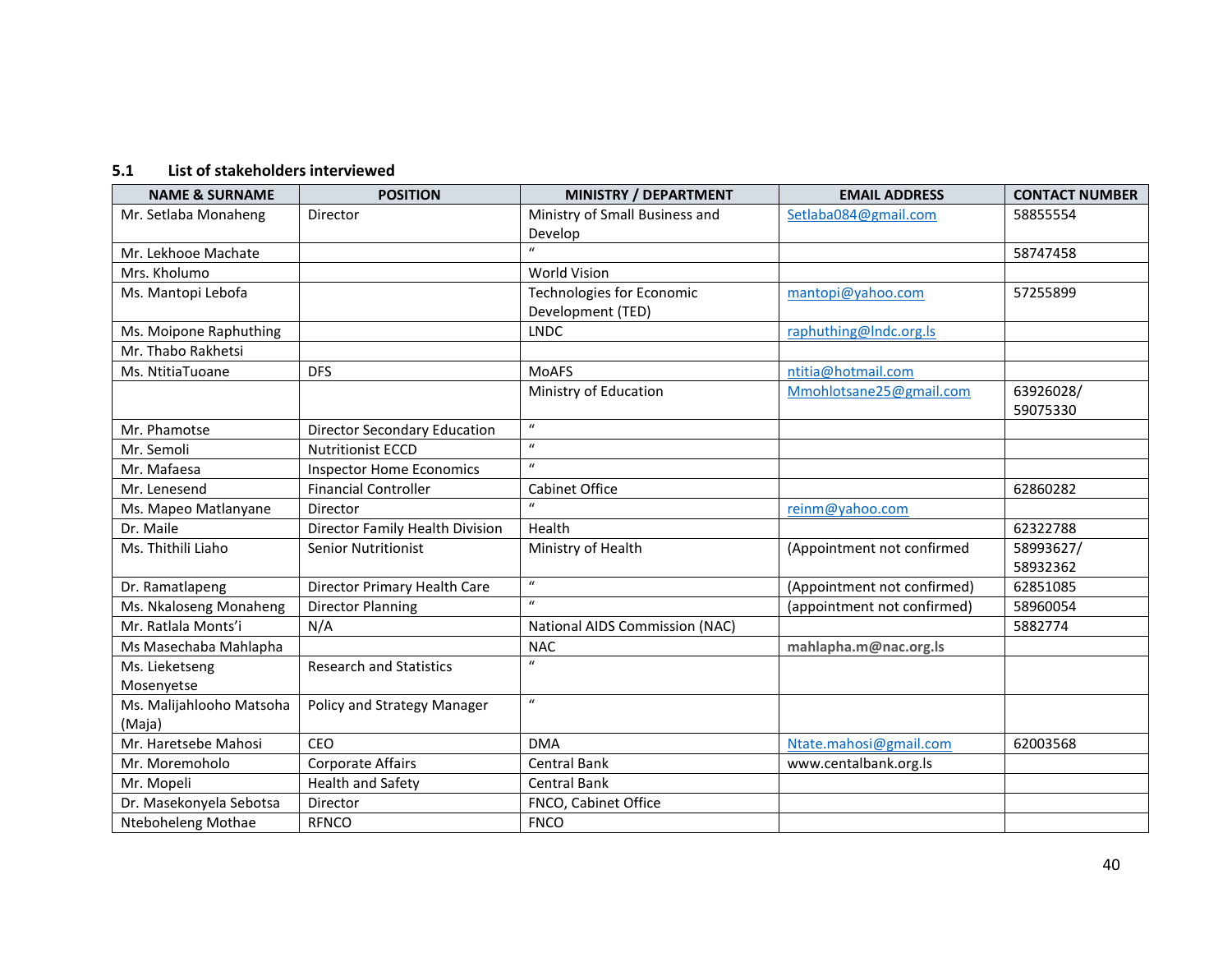| <b>NAME &amp; SURNAME</b> | <b>POSITION</b>                             | <b>MINISTRY / DEPARTMENT</b> | <b>EMAIL ADDRESS</b>        | <b>CONTACT NUMBER</b> |
|---------------------------|---------------------------------------------|------------------------------|-----------------------------|-----------------------|
| Nthabeleng Sefako         | <b>Information Officer</b>                  | <b>FNCO</b>                  |                             |                       |
| T. Elias                  | <b>RFNCO</b>                                | <b>FNCO</b>                  | qondaelias@gmail.com        | 58907765              |
| Dr. M. Moteetee           | Independent consultant                      | <b>FNCO</b>                  | mmoteetee@gmail.com         | 58855359              |
| Mr. Pitso                 | Driver                                      | <b>FNCO</b>                  |                             |                       |
| Mr. Ramashamole           | <b>Driver</b>                               | <b>FNCO</b>                  |                             |                       |
| Ms Mamotebang             | Procurement                                 | <b>FNCO</b>                  |                             |                       |
| Ms karbelo                | Registry                                    | <b>FNCO</b>                  |                             |                       |
| Nt Tsepo                  | Registry                                    | <b>FNCO</b>                  |                             |                       |
| Ms Morongoe               | Office Assistant                            | <b>FNCO</b>                  |                             |                       |
| Ms Mantsebo               | <b>Office Assistants</b>                    | <b>FNCO</b>                  |                             |                       |
| Ms Nthoamehla             | <b>Office Assistants</b>                    | <b>FNCO</b>                  |                             |                       |
| Ms Mamathetho             | Switchboard                                 | <b>FNCO</b>                  |                             |                       |
| Ms Matsepang              | <b>Resource Center</b>                      | <b>FNCO</b>                  |                             |                       |
| <b>Tebello Mothabeng</b>  | <b>IBC College</b>                          | <b>IBC College</b>           | Tebello.mothabeng@yahoo.com | 63038994              |
| Ms M. Mphakela            | Instructor                                  | LAC                          | Getrude_tseole@yahoo.com    | 58815879              |
| N. Mopeli                 | Instructor                                  | LAC                          | nthisanamopeli@yahoo.com    | 58059675              |
| Ms. Matsietso Phafane     | Nutritionist/former Director<br><b>FNCO</b> | Retired                      |                             | 58017016              |
| Ms Mamra Ntsike           | Nutritionist/former Director<br><b>FNCO</b> | Independent consultant       |                             | 63167837              |
| Ms Mary Njoro spelling    | Resident Representative                     | <b>WFP</b>                   |                             |                       |
| <b>Mrs Mantsane</b>       | <b>WHO</b>                                  |                              |                             |                       |
| Dr. Phiney Hanson         | Independent                                 |                              |                             |                       |
|                           | consultant/Nutritionist                     |                              |                             |                       |
| Mr. Mohato Sekonyela      | It specialist                               |                              |                             | 58695151              |
| Mr. Folojeng              | IT specialist                               | <b>Cabinet Office</b>        |                             | 63893411              |
| Ms. Rose Taxan            | Lecturer                                    | NUL - Nutrition Department   | prafrose@yahoo.com          | 59501023              |
| Mr. Setenane              | P.S. Admin Cabinet                          | <b>Cabinet Office</b>        |                             | 62999302              |
| Ms. Mataeli Sekhant'so    | P.S. Economic Cabinet Office                | $\boldsymbol{u}$             |                             |                       |
| Mr. Mafechane Lene        | <b>Financial Controller</b>                 | <b>Cabinet Office</b>        |                             | 62860282              |
| Mr. Rajake                | Human Resources Manager                     | <b>Cabinet Office</b>        |                             |                       |
| Mr. Mathabathe Hlaele     | <b>Principal Secretary</b>                  | Ministry of Works            |                             |                       |
| Mr. Aal Nthunye           |                                             |                              |                             | 56402701              |
| Ms. Lebohang Ntsasa       |                                             |                              |                             | 58965498              |
| Mr. TseleTauhali          |                                             |                              |                             | 58411868              |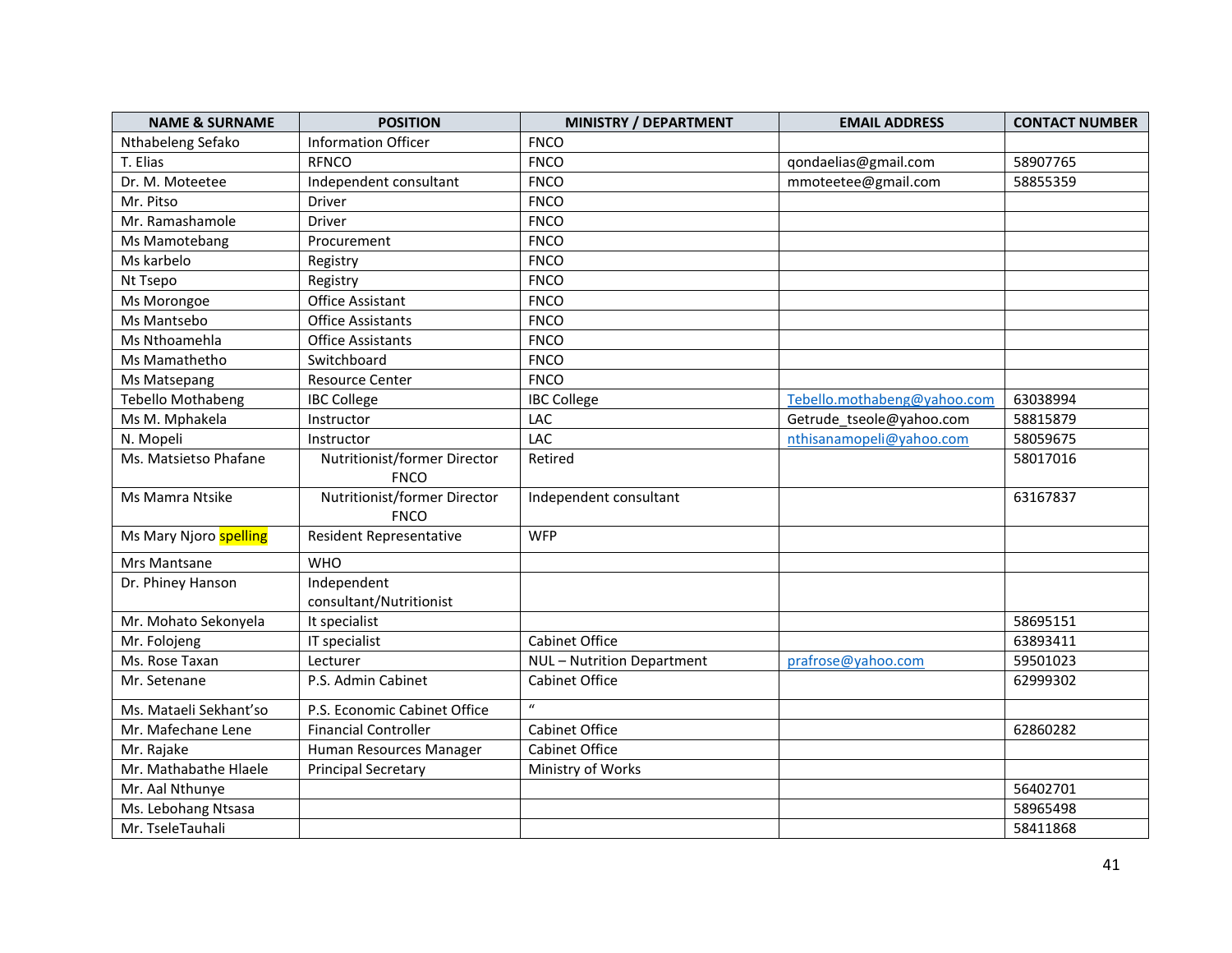| <b>NAME &amp; SURNAME</b>       | <b>POSITION</b>                         | <b>MINISTRY / DEPARTMENT</b>   | <b>EMAIL ADDRESS</b>       | <b>CONTACT NUMBER</b> |
|---------------------------------|-----------------------------------------|--------------------------------|----------------------------|-----------------------|
| Mr. Manteboheleng               |                                         |                                |                            | 59921854              |
| Khasake                         |                                         |                                |                            |                       |
| Mr. Marelebohile Paka           | <b>VHW</b>                              |                                |                            | 59359664              |
| Mr. Malerato Khuele             | <b>WHW</b>                              |                                |                            | 57019802              |
| Mr. Malefu Khyanyapa            | Director Monitoring and                 | Ministry of Planning           |                            | 22320913/             |
|                                 | Evaluation                              |                                |                            | 58690772              |
| VMs. Nts'iuoa Jase              | <b>Director Aid Coordination</b>        | $\boldsymbol{u}$               |                            |                       |
| Ms. Limakatso Makoae            | Horticulturalist                        |                                | makoaelimakatso@yahoo.com  | 6302236/              |
|                                 |                                         |                                |                            | 58859366              |
| Mr. Sekonyela Mahase            | Agronomist                              |                                | nsmahase@hotmail.com       | 63022361              |
| Mr. Lebone Molahlehi            | <b>Director Crops</b>                   |                                | sekhantso@gmail.com        | 58963956              |
| Mr. Mokuoane                    | <b>Chief Decentralization Officer</b>   | Ministry of Local Government   |                            | 58000314              |
| Ms. Mahali Makhotso             | <b>Chief Poultry Production Officer</b> | Agric Research/Livestock       | malibengmahali@yahoo.com   | 58002941              |
| Malibeng                        |                                         |                                |                            |                       |
| Mr. Malefetsane Masasa          | <b>Principal Secretary</b>              | Ministry of Social Development |                            |                       |
| Ms. Mabataung Khalane           | Director / Principal Secretary          | Ministry of Gender             | khalanemabataung@gmail.com | 58084199              |
| Ms. Libuseng                    | <b>Chief Nutrition Officer</b>          | Ministry of Agriculture        | libusengb@yahoo.com        | 58862873              |
| Ms. Matebang Napo               | <b>Principal Nutrition Officer</b>      |                                | mabatebangnapo@yahoo.com   | 58059403              |
| Ms. Lineo Ramabele              | <b>Deputy Principal Secretary</b>       | Majesty's Office               | ramabele.s@gmail.com       | 57030258/             |
|                                 |                                         |                                |                            | 22320258              |
| Ms Matsenki Mohapeloa           | Senior Economic Planner                 | Ministry of Small Business     | matsenkim@gmail.com        | 63012482/             |
|                                 |                                         |                                |                            | 58695053              |
| Ms. Pontso Duplessis            | Nutritionist                            | <b>CRS</b>                     | pontsoduplessis@crs.org    | 58828054              |
| Ms. N Nthimo                    |                                         | Caritas                        | mnthimo@caritas.org.ls     | 58865262              |
| Ms Teboho Lesei                 |                                         | <b>NHTC</b>                    |                            |                       |
| <b>Stakeholders in Mafeteng</b> |                                         |                                |                            |                       |
| Mahlompho Ntai                  | <b>Senior Nutritionist</b>              | <b>MOH</b>                     |                            | 51921563              |
| Lihlong tjokosela               | <b>District Special Education</b>       | <b>MOET</b>                    |                            | 58502462              |
|                                 | Officer                                 |                                |                            |                       |
| Motselisi Ramakhula             | Sanitation and Hygiene                  | Nutri-Power                    |                            | 59003132              |
|                                 | President                               |                                |                            |                       |
| Mamolemo Molikoe                | Intelligence Officer                    | <b>NSS</b>                     |                            | 53889817              |
| Tsabo Lephoi                    | Marketing                               | <b>MSBCM</b>                   |                            | 63278218              |
| Mmpho Mafereka                  | <b>DPHN</b>                             | <b>MOH</b>                     |                            | 58719919              |
| Mamorakane Rafeeea              | <b>RFNCO</b>                            | FO district Office             |                            | 58703095              |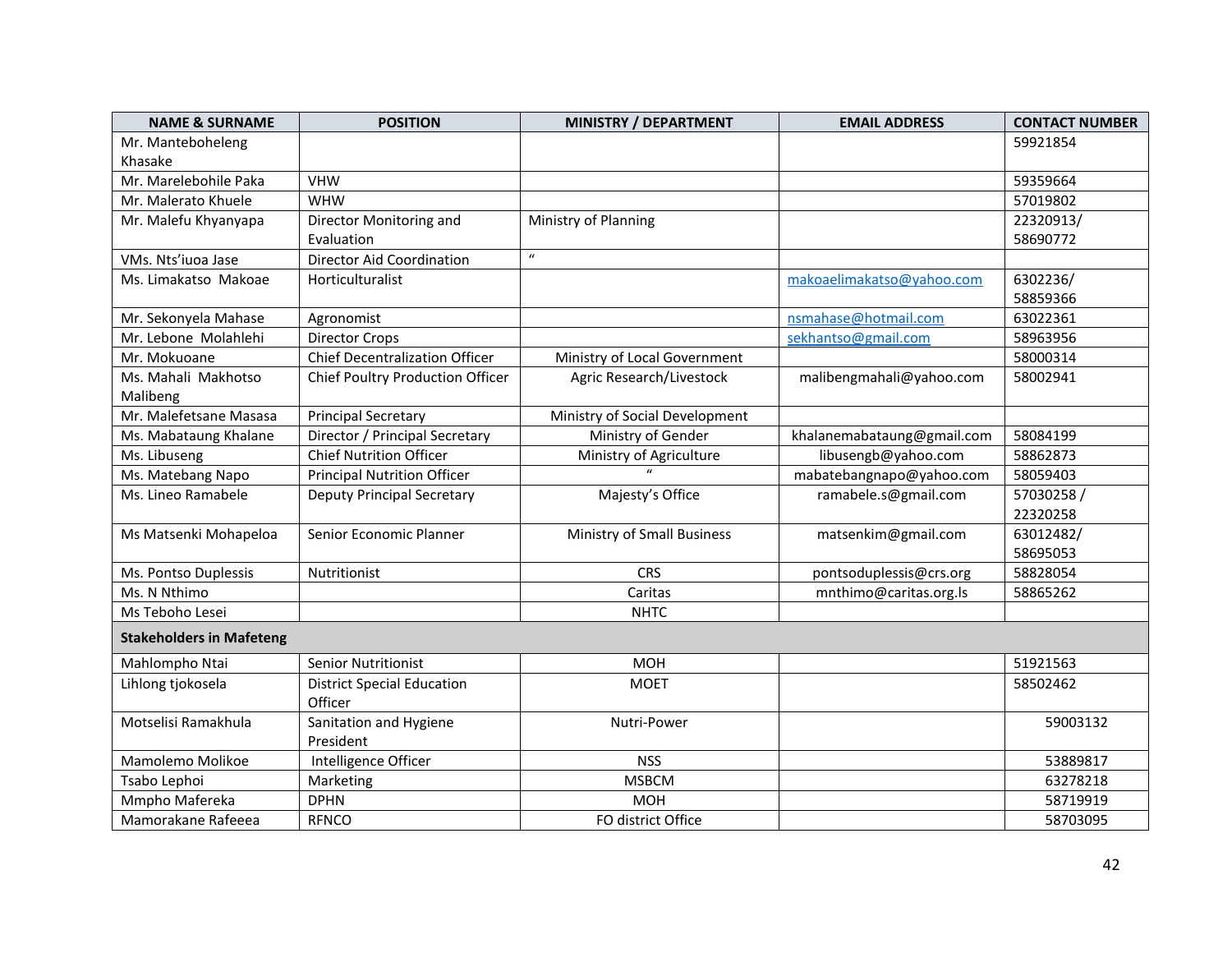| <b>NAME &amp; SURNAME</b>                          | <b>POSITION</b>                     | <b>MINISTRY / DEPARTMENT</b> | <b>EMAIL ADDRESS</b> | <b>CONTACT NUMBER</b> |  |  |  |
|----------------------------------------------------|-------------------------------------|------------------------------|----------------------|-----------------------|--|--|--|
| Maleshoane Mache                                   | Reporter                            | <b>LENA</b>                  |                      | 50779363              |  |  |  |
| Paulina Mokoroane                                  | <b>Public Health Nurse</b>          | <b>MOH</b>                   |                      | 58993454              |  |  |  |
| Moselantja Shemane                                 | <b>Correctional Officer</b>         | <b>Correctional Services</b> |                      | 58565349              |  |  |  |
| Molefi Ramochela                                   | <b>District Education Officer</b>   | <b>MOET</b>                  |                      | 58855687              |  |  |  |
| Lebohang Motlalane                                 | <b>District Nutrition Officer</b>   | <b>MoAFS</b>                 |                      | 58855687              |  |  |  |
| Mamonyake Koloti                                   | <b>DDM</b>                          | <b>DMA</b>                   |                      | 63174497              |  |  |  |
| <b>Stakeholders in Thaba Tseka District Level</b>  |                                     |                              |                      |                       |  |  |  |
| Muso Jane                                          | District Administrator (DA)         | <b>MOLG</b>                  |                      | 58467272              |  |  |  |
| Mafisa Ntaoleng                                    |                                     | Ministry of Gender           |                      | 58082237              |  |  |  |
| Makuena Linake                                     |                                     | LENA                         |                      | 58067757              |  |  |  |
| Matsepo Lebelo                                     |                                     | <b>DRWS</b>                  |                      | 58928968              |  |  |  |
| Malikopo Malataliana                               |                                     | <b>MOLG</b>                  |                      | 59111250              |  |  |  |
| Kali Molefe                                        |                                     | Urban council                |                      | 66105862              |  |  |  |
| <b>Tlaleng Makhang</b>                             |                                     | <b>MOH</b>                   |                      | 5870982               |  |  |  |
| Matsepo Khau                                       |                                     | <b>MGYSR</b>                 |                      | 53678672              |  |  |  |
| Rethabile Motake                                   |                                     | <b>MoAFS</b>                 |                      | 59790747              |  |  |  |
| Lerato Ramarou                                     |                                     | <b>Small Business Coops</b>  |                      | 53238768              |  |  |  |
| Khopotso Rakolobe                                  |                                     | <b>DMA</b>                   |                      | 58492760              |  |  |  |
| Mamoiketsi Leete?                                  |                                     | <b>MOET</b>                  |                      | 57526010              |  |  |  |
| Limakatso Koae                                     |                                     | <b>FNCO</b>                  |                      | 58457604              |  |  |  |
| Washi Mokati                                       |                                     | <b>WFP</b>                   |                      | 58019466              |  |  |  |
| Khau Matsepo                                       |                                     | Sports and Recreation        |                      | 53678672              |  |  |  |
| Motlatsi Pitso                                     |                                     | <b>NSS</b>                   |                      | 62320500              |  |  |  |
| Matsepiso Motjolopane                              |                                     | <b>LRCS</b>                  |                      | 6312776               |  |  |  |
| <b>Stakeholders in Thaba Tseka Community Level</b> |                                     |                              |                      |                       |  |  |  |
| Rethabile Motake                                   | Area Technical Officer              |                              |                      |                       |  |  |  |
|                                                    | (Nutrition)                         |                              |                      |                       |  |  |  |
| Makheekhe Mokhotho                                 | Agriculture Assistant (AA)          |                              |                      |                       |  |  |  |
|                                                    | Nutrition                           |                              |                      |                       |  |  |  |
| Kolitsoe Shao                                      | <b>AA Nutrition</b>                 |                              |                      |                       |  |  |  |
| Mamonyane Letooane                                 | <b>Farmer Extension Facilitator</b> |                              |                      |                       |  |  |  |
|                                                    | (FEF)                               |                              |                      |                       |  |  |  |
| Mantsoaki Humane                                   | Village Health worker (VWH)         |                              |                      |                       |  |  |  |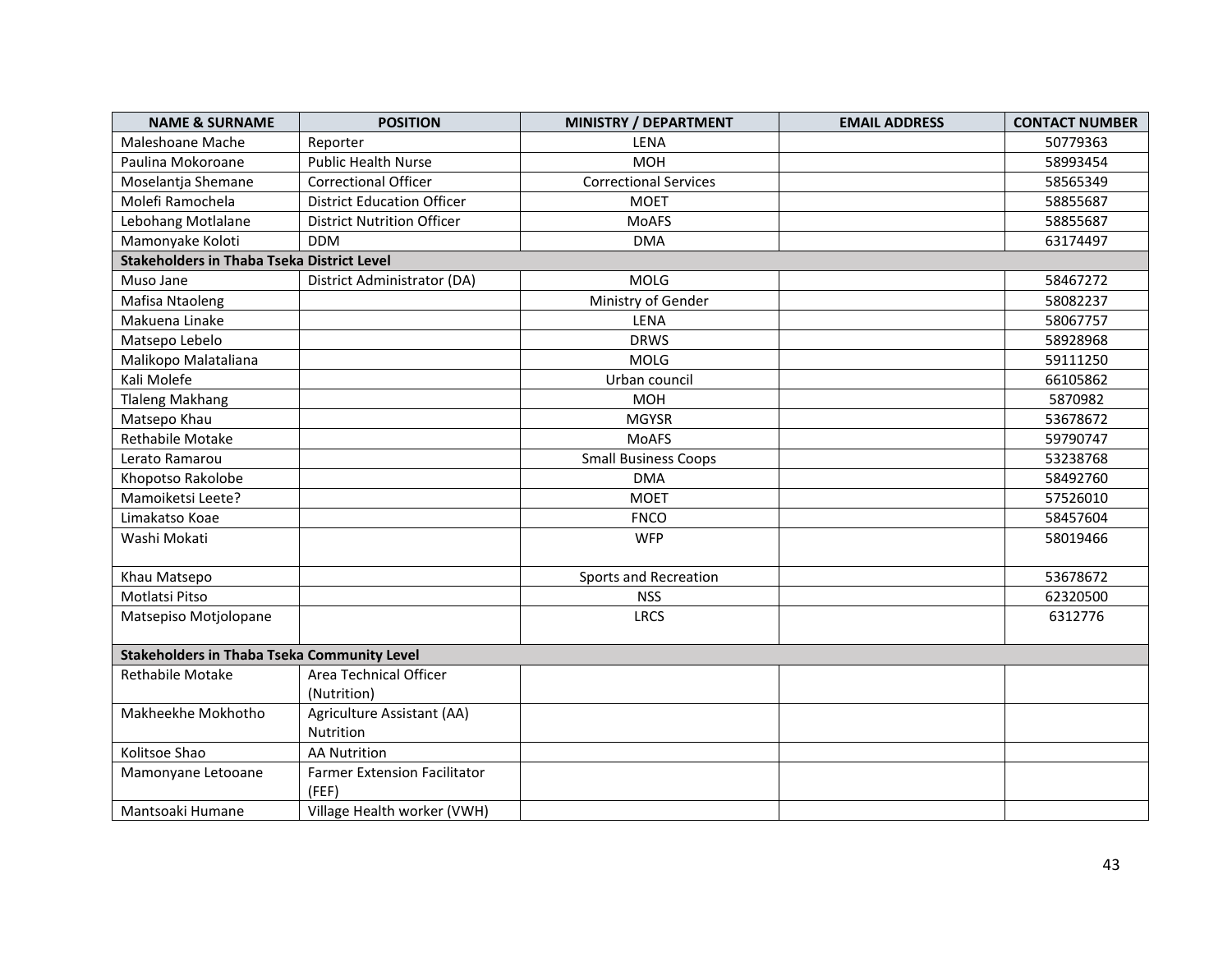| <b>NAME &amp; SURNAME</b> | <b>POSITION</b>   | <b>MINISTRY</b><br>/ DEPARTMENT | <b>EMAIL ADDRESS</b> | <b>CONTACT NUMBER</b> |
|---------------------------|-------------------|---------------------------------|----------------------|-----------------------|
| Makatleho Letsie          | VHW               |                                 |                      |                       |
| Mathabo Lekhooaba         | ---<br><b>⊢⊢⊦</b> |                                 |                      |                       |
| Masetlaka Rametse         | ---<br>---        |                                 |                      |                       |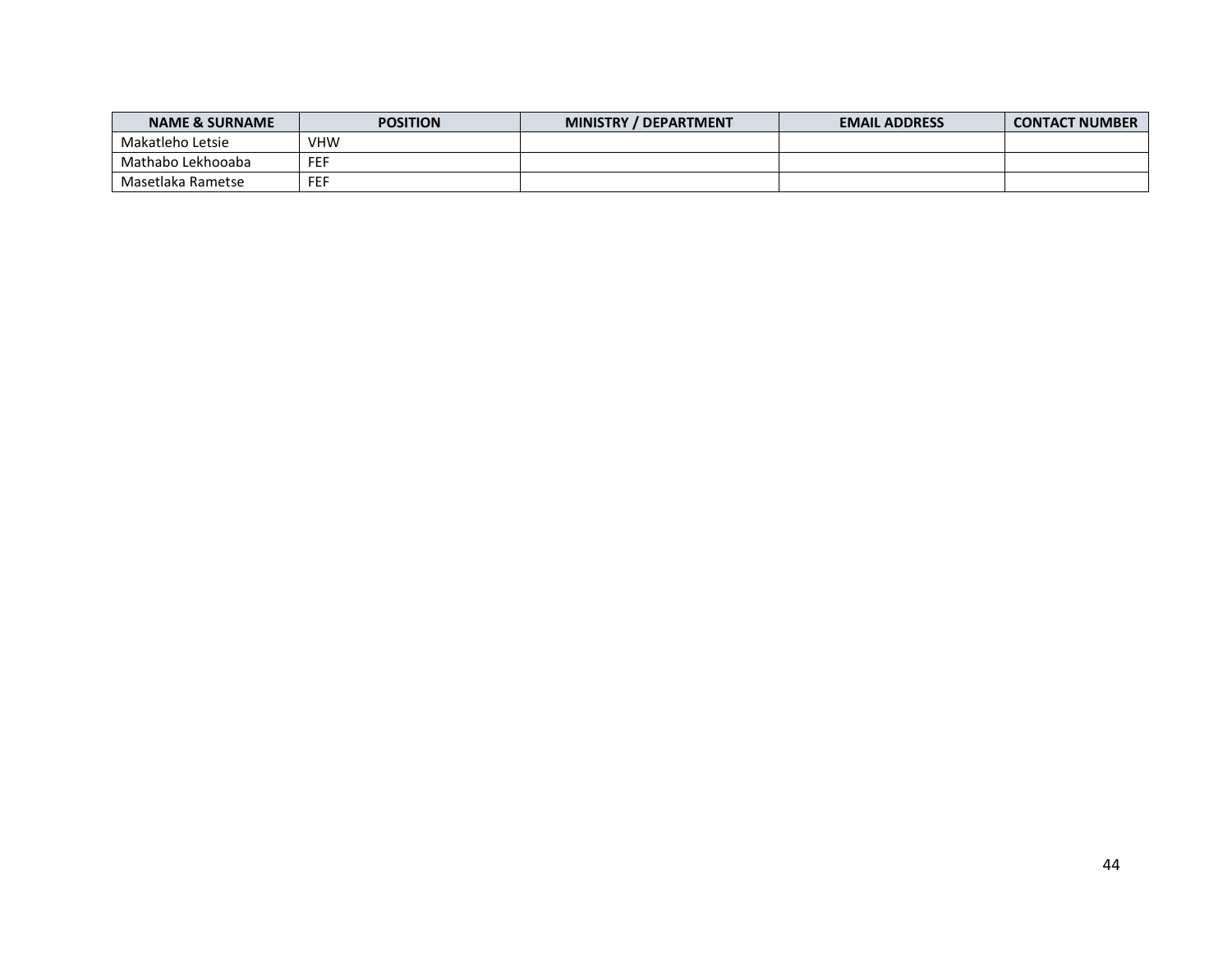## <span id="page-41-0"></span>**5.2 References**

- 1. Cross Sectional Nutrition Action Plan (CSNAP, 2014)
- 2. Joint Government, UNICEF and WFP Proposal to Irish AID (2014-2016)
- 3. Lesotho Democratic Health Survey, 2014
- 4. Lesotho food and Nutrition Policy (LFNP), 2017
- 5. Lesotho United Nations Development Assistance Plan (LUNDAP)
- 6. Local Government (Amendment) Act 2004
- 7. Main Observations from Scaling-up Nutrition (SUN) Delegation's Visit to the Kingdom of Lesotho, 2017.
- 8. Ministry of Local government, Strategic Plan, 2015-2019
- 9. food and Nutrition Strategy and Action Plan (FNSP)
- 10. Multi-sectoral Nutrition Overview, July 2017
- 11. National Action Plan for His Majesty King Letsie III as AU Nutrition Champion and FAO Ambassador for Nutrition, 2017.
- 12. National Decentralisation Policy, 2014
- 13. National Policy on Integrated Early childhood Child Care and Development, 2013
- 14. [National Social Protection Strategy,](http://www.developmentpathways.co.uk/resources/wp-content/uploads/2015/02/Lesotho-National-Social-Protection-Strategy-v8-260514-with-Foreword1.pdf) 2015
- 15. National Strategic Development Plan 2012/13 2016/17
- 16. Situation Analysis of Nutrition in Lesotho, MQSUN, 2015.
- 17. Strengthening Human Capacity to Scale Up Nutrition, by Noreen Mucha, M.P.A. and Manisha Tharaney, M.P.H., M.S.W, 2013.
- 18. UNICEF Annual Report 2016
- 19. UNICEF Lesotho Country programme document, 2013-2017
- 20. USAID Multisectoral Nutrition Strategy, 2014-2025
- 21. WFP Country Strategy, 2012-2017
- 22. WHO Country Cooperation Strategy, Lesotho 2014-2019